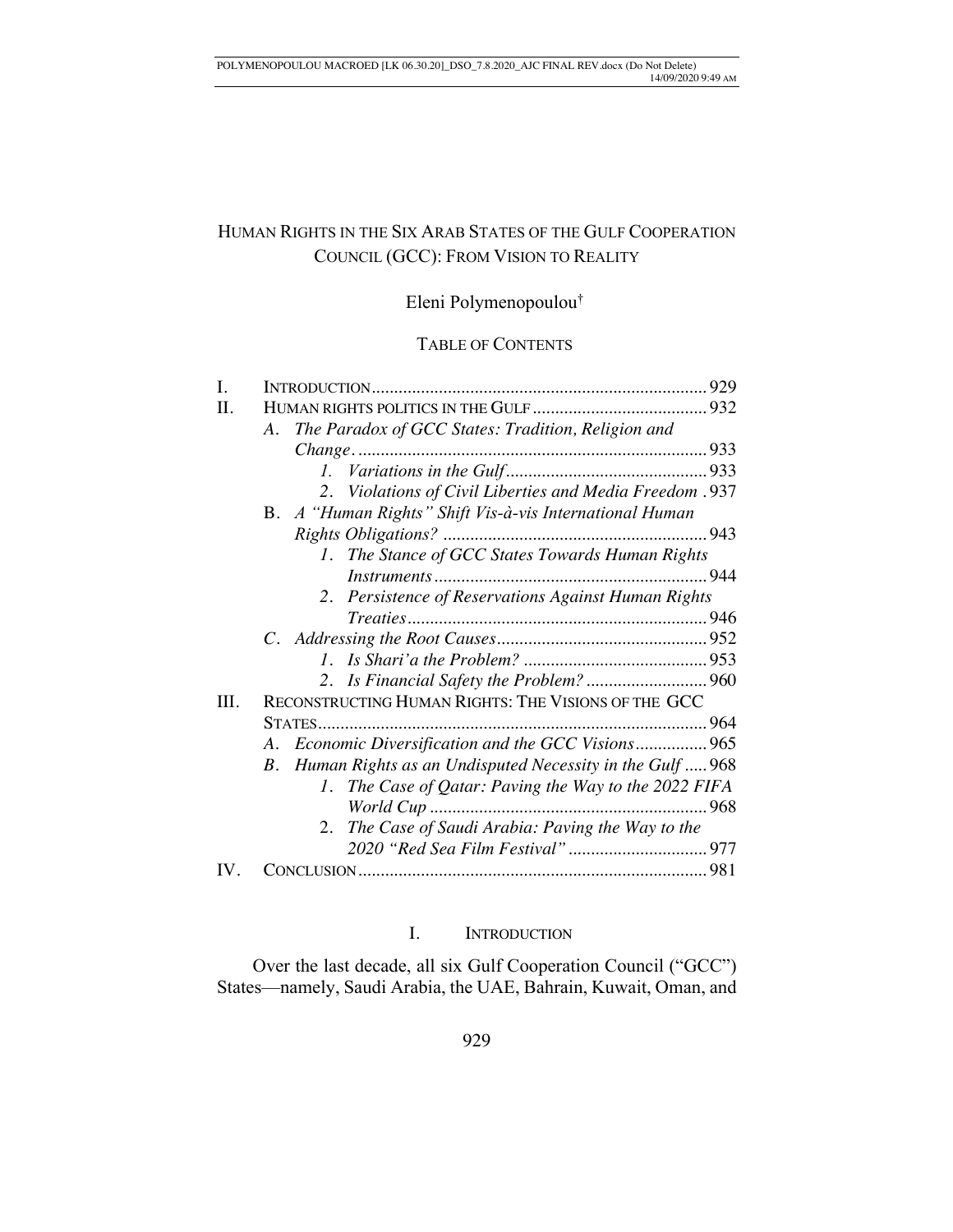Qatar—have been exploring ways to promote their cultural policies and open up their entertainment industries to international business and tourism. At the same time, there has been a visible increase in the engagement of GCC states with international human rights bodies to the point that some authors have asserted the existence of a human rights trend in the region.<sup>1</sup> This trend, on its face, is not merely a political move, unlike the 2014 GCC Declaration on Human Rights.<sup>2</sup> The increase in engagement also encompasses substantial efforts taken towards a more effective human rights model, including, in particular, the ratification of human rights treaties<sup>3</sup> and being more responsive to U.N. Special Procedures.<sup>4</sup> In addition, GCC states have embraced the seventeen U.N. Sustainable Development Goals ("SDGs")—which is evidenced also by the substantial progress of these States in the realization of the  $SDGs^5$ —with all of them also accepting the U.N.-

<sup>2</sup> Khalifa Alfadhel, *The GCC Human Rights Declaration: An Instrumentation of Cultural Relativism*, 31 ARAB L. Q. 89, 91 (2017) (discussing why this declaration falls short of universal human rights standards); s*ee also* Keane & Kyriazi, *supra* note 1, at 222 (noting that it "has been met with mixed reviews.").

<sup>3</sup> *See* Çalı et al., *supra* note 1, at 24-25, 56-57. The same authors, nonetheless, argue that "[their] findings confirm that the UN human rights treaties do not have extensive effects on institutions, legislative changes, and judicial decisions in the GCC region post ratification."

<sup>†</sup> Assistant Professor in Law, Hamad Bin Khalifa University (Qatar Foundation), College of Law; Adjunct Assistant Professor, Georgetown University, Edmund A. Walsh School of Foreign Service.

<sup>1</sup> Başak Çalı, Nazila Ghanea & Benjamin Jones, *Big Promises, Small Gains: Domestic Effects of Human Rights Treaty Ratification in the Member States of the Gulf Cooperation Council*, 28 HUM. RTS. Q. 21, 56 (2016) (arguing that there is a "trend . . . towards increased ratification of UN human rights treaties with fewer reservations , noting however cautiously that this has 'limited effects driven by international socialization and cautious leadership preferences"); David Keane & Tenia Kyriazi, *The Emergent Right of Human Rights Education in GCC States*, 2 ASIAN Y.B. HUM. RTS. & HUMANITARIAN L. 205, 227 (2014) (noting, for example, the "evolving dialogue between UN Bodies and GCC States" in the context of the UPR).

<sup>4</sup> By way of indication, see the most recent visits of the U.N. Working group on disappearances in Qatar in 2019; the visit of the U.N. independent expert on solidarity in Qatar in September 2019 (https://www.ohchr.org/EN/NewsEvents/Pages/DisplayNews.aspx?NewsID=2496 9&LangID=E; https://www.ohchr.org/en/NewsEvents/Pages/DisplayNews.aspx?NewsID=25234&LangID=E).

<sup>5</sup> Human Rights Council Res. 37/24, U.N. Doc. A/HRC/RES/37/24, at 1-2 (Mar. 23, 2018) (adopted without a vote); *see* Comm. on the Elimination of Racial Discrimination, Concluding Observations on the Combined Seventeenth to Twenty-first Periodic Reports of Qatar, U.N. Doc. CERD/C/QAT/CO/17-21, at ¶ 14 (Nov. 22, 2017) [hereinafter Concluding Observations on Reports of Qatar]. *See generally*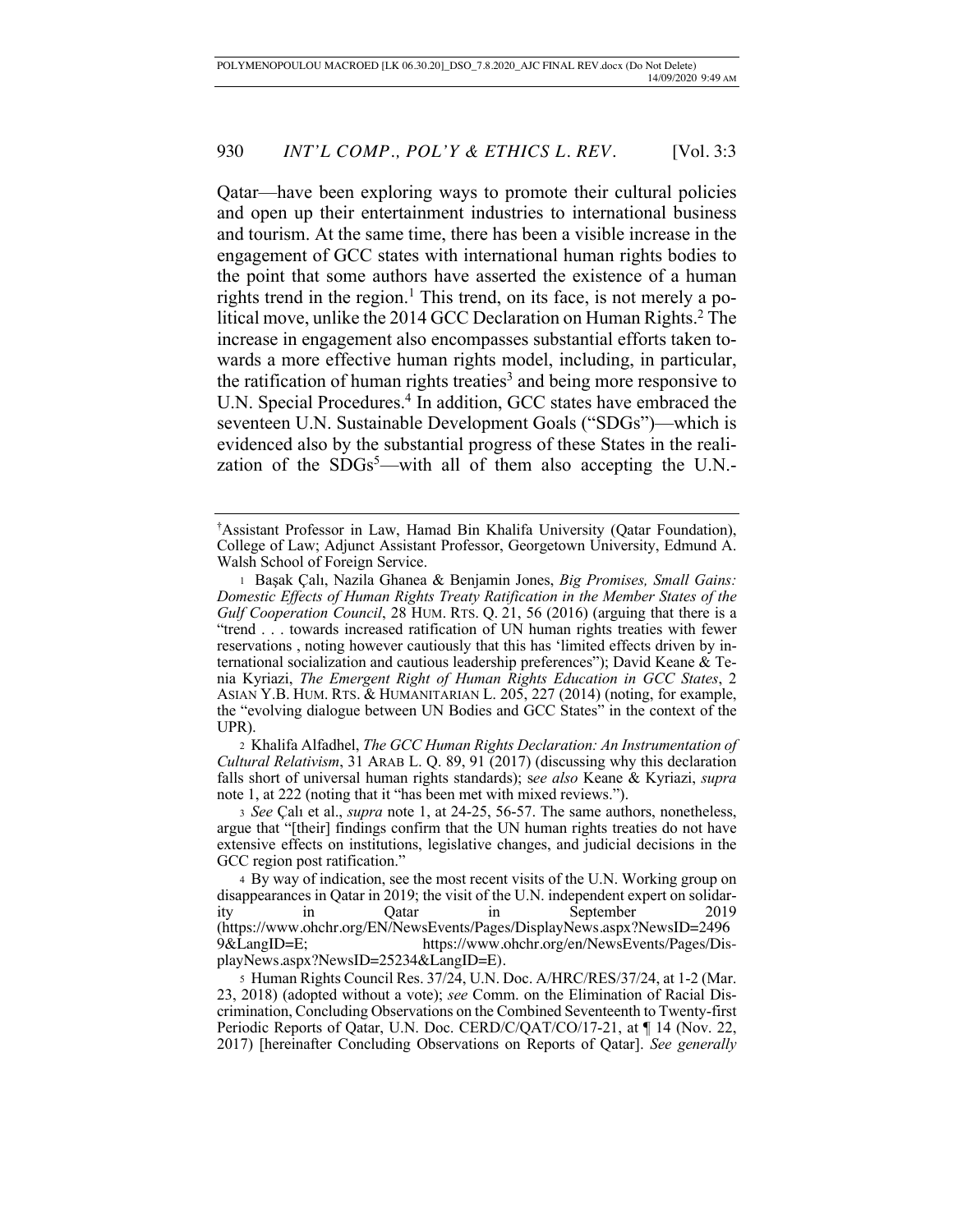initiated SDGs' "Voluntary National Review."6 In 2002, 2008, and 2009 respectively, Qatar, Oman, and Bahrain also set up national human rights institutions ("NHRIs"). Even today, it is possible to file individual complaints before the Omani Human Rights Commission on WhatsApp.7

The purpose of this article is to explore the extent to which the postulate of a human rights trend in the region is valid. In order to do this, the article explores human rights politics in Gulf States (Part II). This includes an examination of formal human rights indicators, such as treaty ratification and reservations, as well as State practice in relation to persistent human rights violations. Furthermore, it attempts to re-construct the perception of human rights in the Gulf, drawing primarily on local practice, and specifically the strategies undertaken by Gulf States in realizing their "Visions" (by  $2030, 92035, 10$  and  $2040^{11}$ respectively) (Part III). In this regard, the paper makes two submissions. First, it submits that there is indeed a "shift" towards a model of better human rights compliance, yet this trend is detectable in these States' local policies, and not in their international commitments. Second, it submits that international pressure, or the growth of the human

<sup>7</sup> Sheikha Al Maqhusi, *Now, File Human Rights Complaints in Oman on WhatsApp*, TIMES OF OMAN (Aug. 5, 2019), https://timesofoman.com/article/1721260/Oman/Now-file-human-rights-complaints-in-Oman-on-WhatsApp.

<sup>8</sup> "Visions" are GCC States policy documents to take concrete action in order to achieve certain objectives within a specific certain period of time.

9 SAUDI ARABIA 2030 VISION, KINGDOM OF SAUDI ARABIA, https://vision2030.gov.sa/en (last accessed Mar. 14, 2020); UAE 2021-2030 FUTURE STRATEGY, GOV'T OF THE U.A.E., https://government.ae/en/more/uae-future/2021- 2030 (last accessed Mar. 14, 2020); QATAR NATIONAL VISION 2030, QATAR GOV'T COMM. OFF., https://www.gco.gov.qa/en/about-qatar/national-vision2030 (last accessed Mar. 14, 2020); BAHRAIN ECONOMIC VISION 2030, GOV'T OF BAHRAIN, https://www.bahrain.bh/bahrain2030 (last accessed Mar. 14, 2020).

10 GENERAL SECRETARIAT OF THE SUPREME COUNCIL FOR PLANNING AND DEVELOPMENT OF KUWAIT, A DRAFT STRATEGIC VISION FOR THE STATE OF KUWAIT 2010-2035 AN EXECUTIVE SUMMARY, https://www.scpd.gov.kw/archive/The%20Vision%20of%20The%20State%20of%20Kuwait.pdf (last accessed Mar. 14, 2020).

11 OMAN VISION 2040, https://www.2040.om/en/ (last accessed Dec. 10, 2019).

SDG Planning Calendar, UNITED NATIONS, https://www.un.org/sustainabledevelopment/sdg-planning-calendar/ (various events hosted in Doha and Dubai over 2019 and 2020, noting also that Shaikha Moza's *Above All Foundation* has been appointed by the U.N. Secretary General as an "advocate" for the SDGs).

<sup>6</sup> *See, e.g.*, U.N. HIGH-LEVEL POLITICAL FORUM, TRANSFORMATION TOWARDS SUSTAINABLE AND RESILIENT SOCIETIES, FIRST VOLUNTARY NATIONAL REVIEW KINGDOM OF SAUDI ARABIA (July 9-182018), https://sustainabledevelopment.un.org/memberstates/saudiarabia.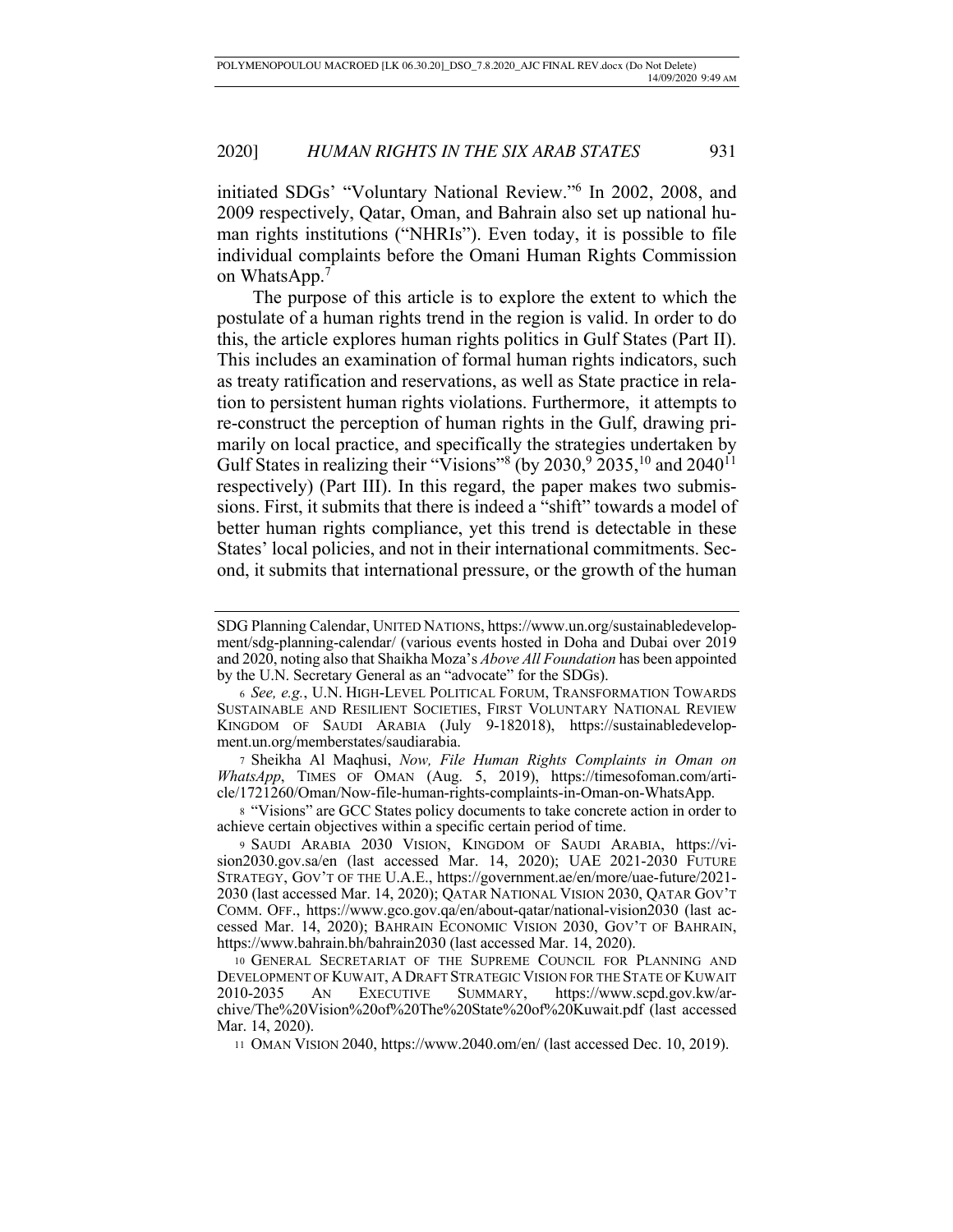rights movement, or even domestic leadership<sup>12</sup> are simply inadequate reasons to explain the *rationale* of this shift. The reasons for "more" or "better" human rights compliance are to be sought primarily in the will of Gulf States to diversify their economies from the energy sector and arguably, in the case of Qatar alone, to restore their relations of good neighborliness following the blockade against it in 2017.13

As such, this article does not offer an exhaustive analysis of widely discussed topics such as the incompatibility between Shari'a and human rights, or the validity of the so-called Shari'a reservations. It does, however, briefly discuss the position of Shari'a in these States' legal systems, as well as their attitude vis-à-vis universal human rights standards. The paper pays particular attention to the Qatari paradigm, which, as the paper argues, could provide a fruitful example for the other Gulf States. Ultimately, the paper aims at shifting the focus of the academic discourse on these States from being Shari'a-governed to modern monarchies, where human rights can play an increasingly important role—not as universal values, but rather, as undisputed necessities for progress, human development, and economic growth.

# II. HUMAN RIGHTS POLITICS IN THE GULF

Human rights are not an explicit part of the GCC mandate, the scope of which is to "effect coordination, integration and inter-connection between Member States in all fields."14 In addition, GCC countries have for a long time been perceived as hostile to the very concept of human rights.<sup>15</sup> Part of this hostility has been typically associated with

<sup>12</sup> Çalı et al., *supra* note 1, at 26-29 (offering typologies of these rationales of ratification of human rights, and arguing, at 41, that "none of these motivational factors for ratification, however, offer a fully negative or an overly positive prospect for the subsequent implementation of human rights treaties in the region.").

<sup>13</sup> *See* OHCHR TECHNICAL MISSION TO THE STATE OF QATAR NOV. 17-24, ON THE IMPACT OF THE GULF CRISIS ON HUMAN RIGHTS 5 (Dec. 2017).

<sup>14</sup> Gulf Cooperation Council Charter, art. 4 (May 25, 1981) [hereinafter GCC Charter] ("The basic objectives of the Cooperation Council are: To effect coordination, integration and inter-connection . . . . To deepen and strengthen relations . . . . To formulate similar regulations in various fields including . . . : Economic and financial affairs[;] Commerce, customs and communications[;] education and culture . . . ." *See also* the minutes of the 39th GCC Summit: *Summit Rectifies Mandate of* GCC, ARAB TIMES (Dec. 12, 2018), https://www.arabtimesonline.com/news/summit-rectifies-mandate-of-gcc/.

<sup>15</sup> *Cf.* Keane & Kyriazi, *supra* note 1, at 207-208.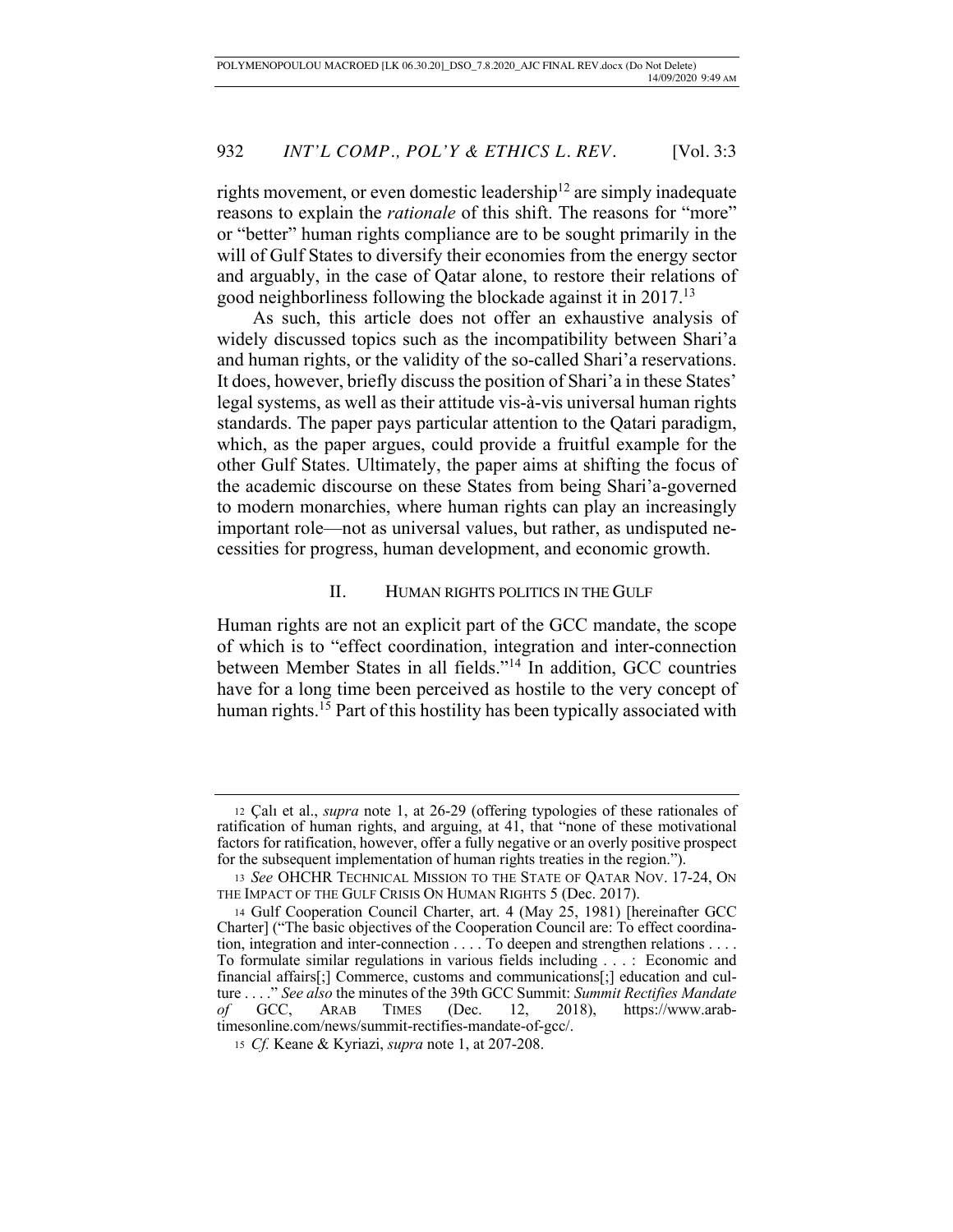Shari'a, and the alleged contradiction of Islam with Western values.<sup>16</sup> Certainly, the anti-Western narrative traces its historical underpinnings in the pan-Arab anti-colonial struggles and the will to prevent alienation of the Muslim identity.<sup>17</sup> An unsharpened suggestion of conflicting values, however, is misleading, as it diverts the focus from more important issues of governance and political structures of Gulf States (as will be discussed in II section (C) of this Chapter). Furthermore, it does not offer an adequate explanation of the modern realities of the Gulf States. These realities in fact are characterized by a sharp oxymoron, namely, the spectacular improvement over the last decades in the area of social and economic rights on the one hand, and the persistence of a negative stance vis-à-vis international human rights commitments on the other hand (especially in the areas of freedom of speech and gender equality). In order to fully understand this paradoxical situation, therefore, this section addresses the Gulf States' commitments at the international level in light of their legal traditions.

# *A. The Paradox of GCC States: Tradition, Religion and Change*

Despite the variations in their legal traditions, all Gulf States have been undergoing a process of modernization. At the international level and specifically in the context of U.N. treaty ratification practice, positive steps in the undertakings of human rights obligations remain exceptional.

# 1. Variations in the Gulf

GCC States are oil-driven monarchies that have witnessed an exponential growth of the energy sector since the late 1960s and 1970s particularly Saudi Arabia since the discovery of oil in 1938.<sup>18</sup> Their

<sup>16</sup> On the Muslim critique of the West and the rejection of "Western values," *see* Ann Elizabeth Mayer, *Islam and the State*, 12 CARDOZO L. REV. 1015, 1024-25 (1991); *see generally* Cemil Aydin, *The Politics of Conceptualizing Islam and the West*, 18 ETHICS & INT'L AFFAIRS 18 (2004).

<sup>17</sup> *See* Ebrahim Afsah, *Contested Universalities of International Law. Islam's Struggle with Modernity*, 10 J. HIST. INT'L L. 259, 264-77 (2008) (arguing that "The contested universality of international law therefore cannot be adequately discussed in isolation from the spread of modernity . . . and continues to be perceived in large parts of the world as the illegitimate imposition of Western ways, thereby tainting the very idea of progress.").

<sup>18</sup> An account of these historical element is offered, indicatively, by Majed Alzahrani, *The System of Kafala and the Rights of Migrant Workers in GCC Countries - With Specific Reference to Saudi Arabia*, 16 EUR.J.L.REFORM 377, 379-81 (2014).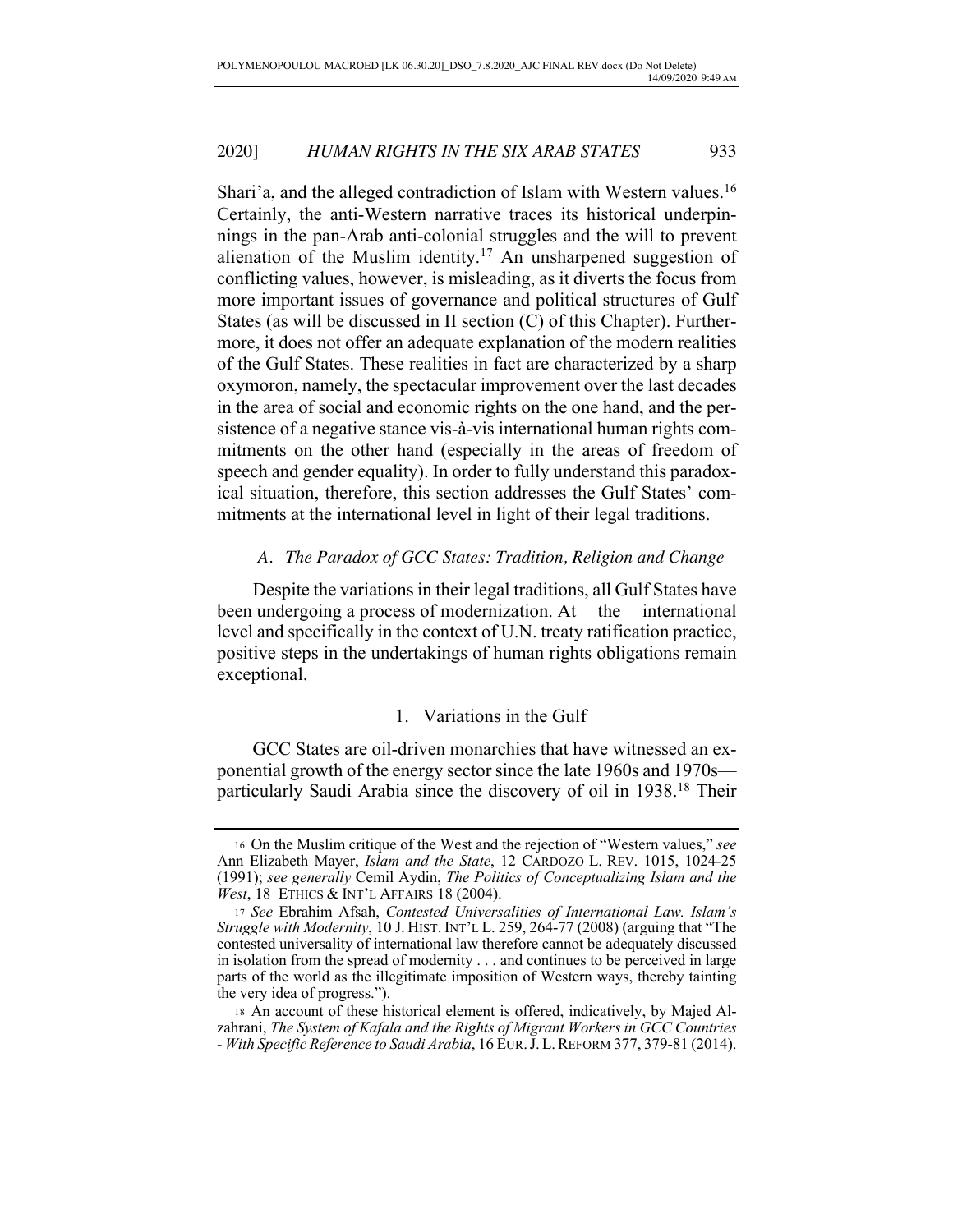Constitutions generally lack participatory structures and democratic legitimacy.<sup>19</sup> They are also Muslim-majority and, Bahrain set aside,<sup>20</sup> predominantly Sunni. Apart from religion, they also share the same racial and ethnic Arab background, similar culture and traditions, $21$  as well as similar colonial history as former British protectorates. Islam is not just the official religion of GGC States, it also is their *principal* legislative source. This is reiterated not only in local Constitutions, $2<sup>2</sup>$ 

<sup>20</sup> Bahrain, however, is also ruled by a Shi'a family. *See* REPORT OF THE BAHRAIN INDEPENDENT COMMISSION OF INQUIRY, BAHR. INDEP. COMM'N INQUIRY (Nov. 23, 2011), www.bici.org.bh [hereinafter Bassiouni Commission Report].

<sup>21</sup> GCC Charter, pmbl.: "[B]eing fully aware of the ties of special relations, common characteristics and similar systems founded on the creed of Islam which bind them  $\dots$ ."

For the current figures on GDP growth, *see* WORLD BANK, GULF ECONOMIC MONITOR, APRIL 2019: BUILDING THE FOUNDATIONS FOR ECONOMIC SUSTAINABILITY: HUMAN CAPITAL AND GROWTH IN THE GCC 9 (May 1, 2019), https://www.worldbank.org/en/country/gcc/publication/gulf-economic-monitorapril-2019 [hereinafter WORLD BANK REPORT 2019]. *See also* JILL CRYSTAL, OIL AND POLITICS IN THE GULF: RULERS AND MERCHANTS IN KUWAIT AND QATAR (1995).

<sup>19</sup> *See e.g.*, GIANLUCA P. PAROLIN, *Winter Is Coming: Authoritarian Constitutionalism Under Strain in the Gulf*, *in* CONSTITUTIONALISM, HUMAN RIGHTS, AND ISLAM AFTER THE ARAB SPRING 149, 155 (R. Grote et al. ed., 2016); Badria Abdullah Al-Awadhi, *Citizens' Rights in Selected Arab Constitutions*, *in*  CONSTITUTIONALISM, HUMAN RIGHTS, AND ISLAM AFTER THE ARAB SPRING 559, 571-72 (Rainer Grote & Tillman Röder eds., 2016); NIMER SULTANY, LAW AND REVOLUTION: LEGITIMACY AND CONSTITUTIONALISM AFTER THE ARAB SPRING, HUMAN RIGHTS, AND ISLAM AFTER THE ARAB SPRING 277-80 (2017); Keane & Kyriazi, *supra* note 1, at 227.

<sup>22</sup> DASTŪR QAṬR [CONST. OF QATAR], art. 1 ("Qatar is an independent sovereign Arab State. Its religion is Islam and Shari'a law shall be a main source of its legislations"); AD-DASTŪR AL-KŪWAYTĪY [CONST. OF KUWAIT], art. 2 (1962) (re-instated 1992) ("the religion of the State is Islam and Islamic Law shall be a main source of legislation."); DASTŪR MAMLAKAT AL-BAḤRAYN [CONST. OF THE KINGDOM OF BAHRAIN], art. 2 (2002) ("The religion of the State is Islam. The Islamic Shari'a is a principal source for legislation."); AN-NIẒĀM AL-ASĀSĪY AD-DAWLAH, AL-BĀB AL-AWWAL AD-DAWLAT W NIẒĀM AL-ḤUKM [BASIC STATUTE OF THE STATE], art. 2 [Oman] ("The religion of the State is Islam and Islamic Sharia is the basis for legislation."); DASTŪR DAWLAT AL-IMĀRĀT AL-ʿARABIYAH AL-MUTAḤIDAH [CONST. OF THE UNITED ARAB EMIRATES], art. 7 ("Islam is the official religion of the Union. The Islamic Shari'a shall be a main source of legislation in the Union."); AL-NIẒĀM AL-ASĀSY LIL-ḤUKM [BASIC SYSTEM OF GOVERNANCE], art. 8 (Saudi Arabia) ("The government in the Kingdom of Saudi Arabia is based on the premise of justice, consultation, and equality in accordance with the Islamic Shari'a.").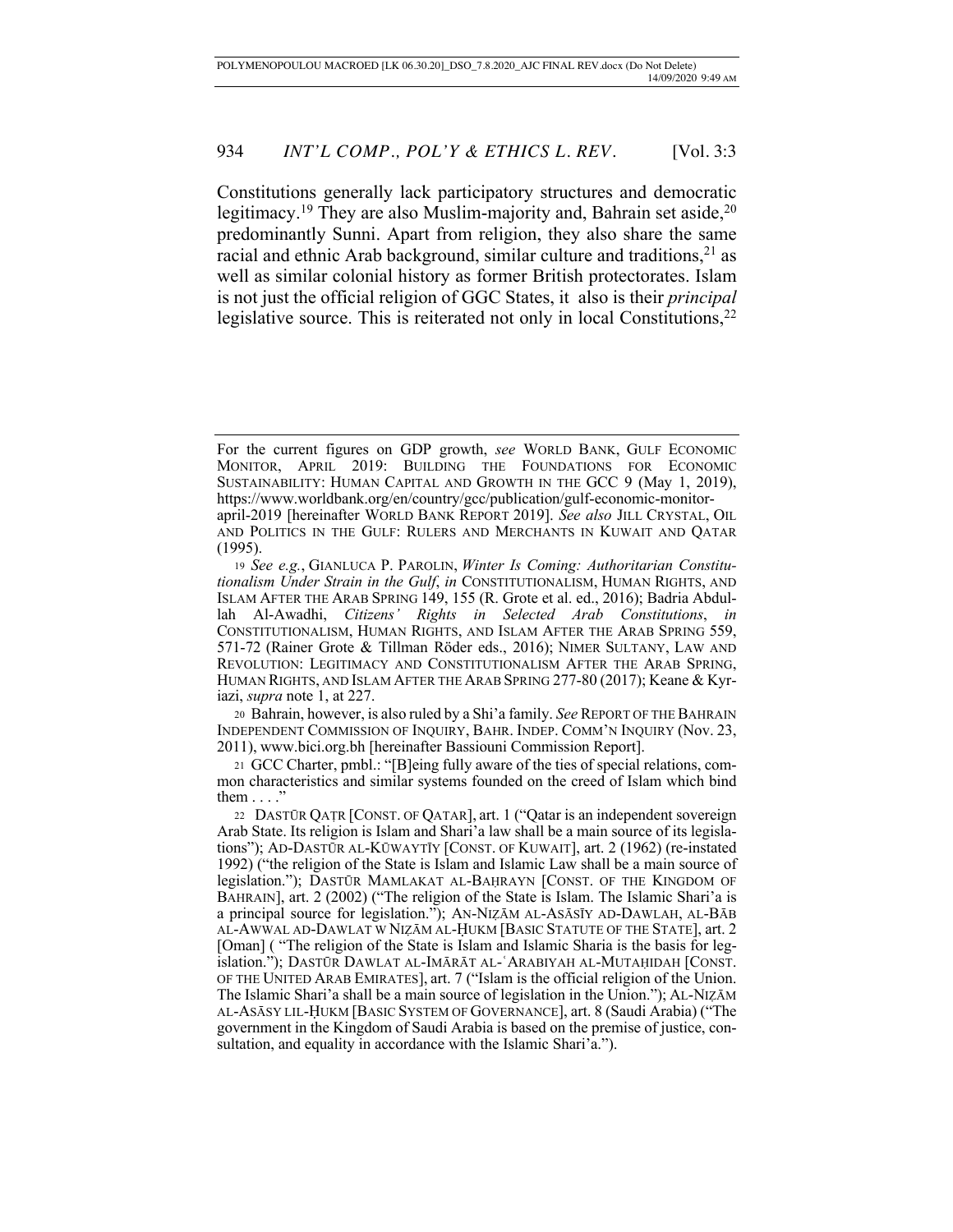but also, in major legislative instruments, such as  $\text{civil}^{23}$  and penal<sup>24</sup> codes. Therefore, any obligation undertaken at the international level may, at least theoretically, be rebuffed because it conflicts with Shari'a. $25$ 

The realities of Gulf States, however, vary substantially. At one side of the spectrum, Kuwait has been long-perceived as the least repressive state in the Gulf.26 This is primarily due to its distinct history: in the aftermath of the Iraqi invasion of 1990 its attempt at political stability encompassed the establishment of several "semi-democratic" institutions, including an elected Parliament,  $27$  and a Constitutional Court.28 At the other side of the spectrum, Saudi Arabia has also distinguished itself from the remaining five GCC countries. The Saudi regime follows the Hanbali school (the strictest of the four schools of thought in Sunni Islam) and is influenced by Wahhabism as well as

27 PAROLIN, *supra* note 19, at 155.

<sup>23</sup> *See, e.g.*, Qānūn Raqam 22 li-Sinnah 2004: Bi-Iṣdār al-Qānūn al-Madany, al-Faṣil al-Awal, al-Firaʿ al-Awal: Taṭabīq al- Qānūn [Law no. 14 of 2014: Issuing the Civil Code, Chapter One, Subsection One] [Civil Code, ch. 1, subsec. 1], art. 1, (Qatar) (English translation available at: https://www.almeezan.qa/lawview.aspx?opt&lawid=2559&language=en) (Arabic version available at:

https://www.almeezan.qa/LawArticles.aspx?LawTreeSec-

tionID=8877&lawId=2559&language=ar) which finds Shari'a law applicable in the event of silence or lacuna in the code.

<sup>24</sup> For example, Qānūn Raqam 11 li-Sinnah 2004: Bi-Iṣdār Qānūn al-ʿAqūbāt, al-Aḥkām al-Tamhīdīy [Law no. 11 of 2004: Issuing the Penal Code, Introductory Provisions], art. 1 (Qatar) (English translation available at: https://www.almeezan.qa/LawArticles.aspx?LawArticleID=593&LawId=26&language=en) (Arabic version available at: https://www.almeezan.qa/LawPage.aspx?ID=26&language=ar) (which states that Islamic Sharia provisions are applicable for certain offences if the suspect or the victim is a Muslim. These crimes, namely theft, adultery, defamation, drinking alcohol and apostasy, are considered *ḥudūd* (i.e., punishable under the Qur'an)).

<sup>25</sup> *Cf.* Çalı et al., *supra* note 1, at 32-33 (discussing the "dualist construction" of GCC states, and noting also "the presence of Shari'a courts or judges only trained in Shari'a law").

<sup>26</sup> *See* GEORGE SFEIR, MODERNIZATION OF THE LAW IN ARAB STATES 48 (1997) (discussing the setting up of the [Kuwaiti] national system in anticipation of its independence); *id.* at 48-50 (discussing the history of the remaining Gulf States, whereby "reforms were neither that speedy nor as comprehensive"); *see also* Fatiha Dazi-Heni, *The Arab Spring Impact on Kuwaiti "Exceptionalism"*, 4 ARABIAN HUMANITIES (ONLINE) (2015), https://journals.openedi-HUMANITIES (ONLINE) (2015), https://journals.openedition.org/cy/2868?lang=en#authors.

<sup>28</sup> *Id.*; Çalı et al., *supra* note 1, at 34 (noting that in Bahrain also, there is such court).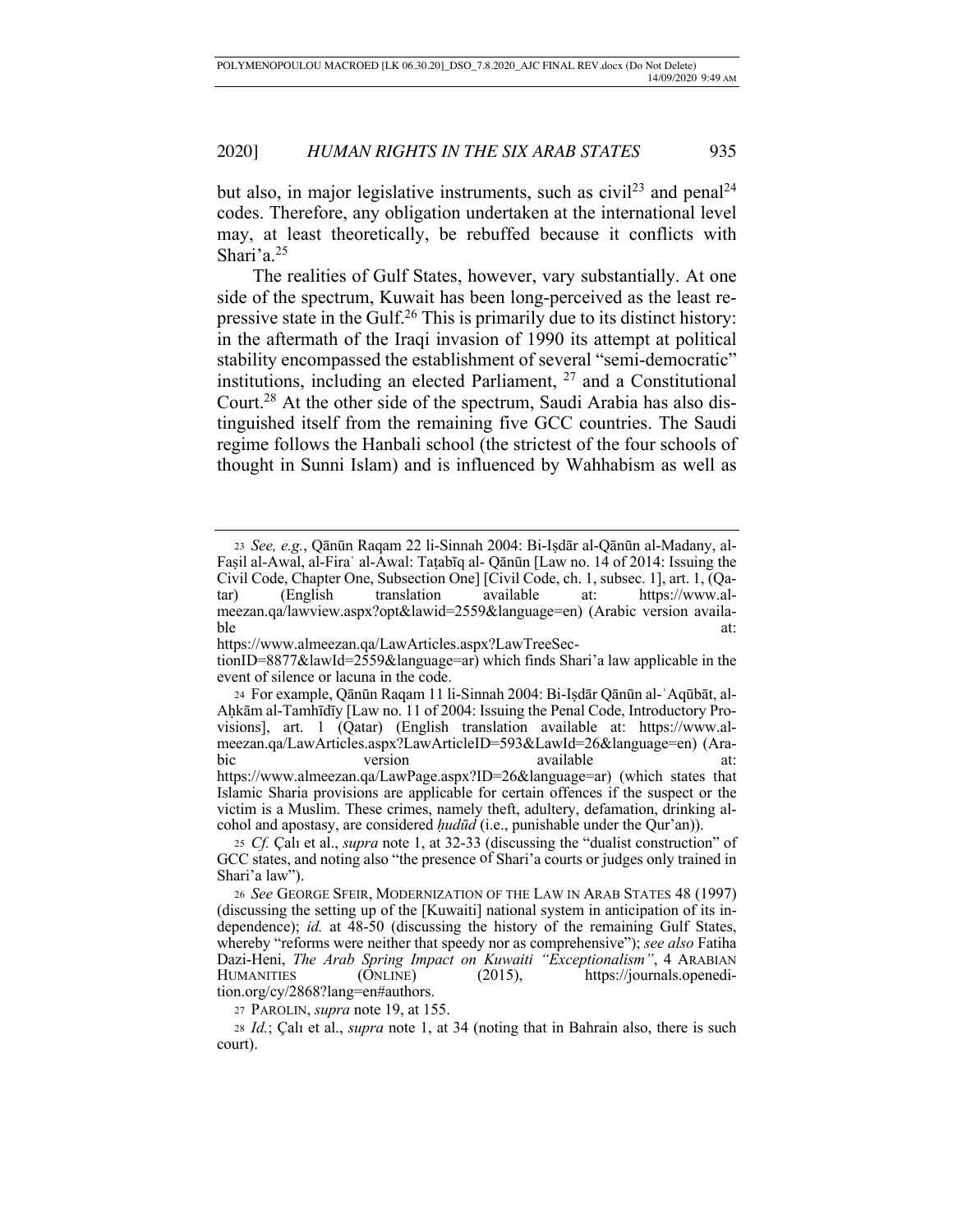the so-called "scripturalists."29 This is reflected, first, in the Saudi Constitution, which is the outlier in subjecting both governance and human rights to the Shari'a,<sup>30</sup> and second, on the Saudi judicial system, which maintains Shari'a courts and Shari'a procedural rules<sup>31</sup> for the resolution of all types of disputes.<sup>32</sup> In addition, contrary to the practice in other GCC States, the Kingdom has set up two bodies that monitor the application of Shari'a in the country: the Council of Senior Scholars [*majlis al-ʿulama*], which is an independent religious authority that issues religious opinions [*fatāwá* (pl.), *fatwá* (sg.)]),"33 and the

<sup>31</sup> *E.g.*, Al-Niẓām al-Marāfʿāt ash-Sharʿīah [Law of Procedure Before Shar'iah Courts], Royal Decree No. M/21, 20 Jumada I, 1421, August 19, 2020, art. 1 (Saudi Arabia) (English translation available at: https://www.wipo.int/edocs/lexdocs/laws/ar/sa/sa029ar.pdf) ("Courts shall apply to cases before them provisions of Shari'ah laws, in accordance with the Qur'an and Sunnah of the Prophet (PBUH), and laws promulgated by the State that do not conflict with the Our'an and Sunnah . . . .").

<sup>32</sup> *Id.*

33 BASIC SYSTEM OF GOVERNANCE, 'the authorities of the State' art. 45 (Saudi Arabia) ("The sources of the deliverance of fatwa in the Kingdom of Saudi Arabia are God's Book and the Sunnah of His Messenger. The law will define the composition of the senior *ulema* body, the administration of scientific research, deliverance of fatwa and it's [the body of senior ulema's] functions."). *See also* El-Hage & Assaf Boustani, *supra* note 29, at 388; U.S. DEP'T OF STATE, SAUDI ARABIA 2018 HUMAN RIGHTS REPORT 32 (2018), executive summary [hereinafter U.S. D.O.S. Report 2018], https://www.state.gov/reports/2018-country-reports-on-human-rights-practices/saudi-arabia/.

<sup>29</sup> By way of indication, *see* LEONARD WOOD, *Legislation as an Instrument of Islamic Law*, *in* OXFORD HANDBOOK OF ISLAMIC LAW 572 (2018); Anver Emon, *Shari'a and the Modern* State, *in* ISLAMIC LAW AND INTERNATIONAL HUMAN RIGHTS LAW 52, 67 (Anver M. Emon, et al. eds., 2012); LORING DANFORTH, CROSSING THE KINGDOM: PORTRAITS OF SAUDI ARABIA 6-7 (2016); Phoebe Dantoin*, Go All over the Earth and Behold: What the Right to Drive Means for Women's Freedom of Movement and Saudi Arabia's Guardianship System*, 103 WOMEN LAWYERS' J. 12, 14 (2018) (discussing the male guardianship system and arguing that "specific and particularly exacting challenges [are] faced by activists in Saudi Arabia: a government intertwined with an unusually literal section of Islam, whose restrictions carry heavy religious authority and are multiplied in practice by unofficial but enforced cultural norms."); Javier El-Hage & Celine Assaf Boustani, *Incitement and Defamation in Saudi Arabia: The Case of Human Rights Lawyer Waleed Abu Al-Khair*, 24 ILSA J. INT'L & COMP. L. 369, 371-73 (2017-2018).

<sup>30</sup> BASIC SYSTEM OF GOVERNANCE, art. 23 (Saudi Arabia) ("The state protects Islam; it implements its Shari'a; it orders people to do right and shun evil; it fulfills the duty regarding God's call."). *Cf*. Nathan Brown and Mara Revkin, 'Islamic Law and Constitutions' *in* OXFORD HANDBOOK OF ISLAMIC LAW 792-793 (Anver Emon & Ruhmee Ahmed eds., 2018) ("Saudi Arabia's Basic Law demands unconditional loyalty to the King but simultaneously constrains royal powers in accordance with the Qur'an").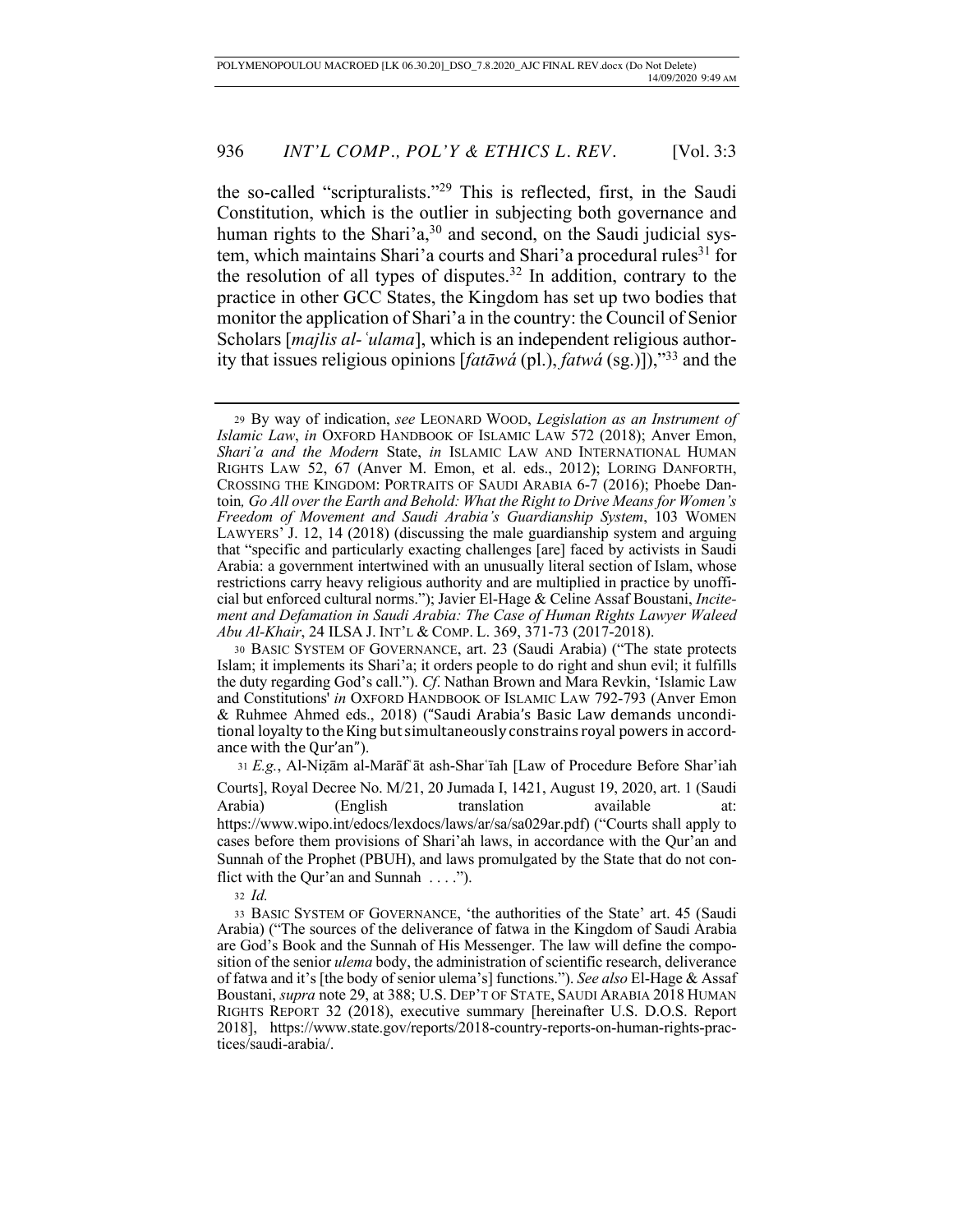"Committee for the Promotion of Virtue and the Prevention of Vice" (*hayah*).34 The latter has also established an enforcement body, the socalled "Sharia police" (*muṭawwʿa*), which is in charge of controlling morals and social practices within the State, especially female dress code and gender mixing in public.<sup>35</sup>

# 2. Violations of Civil Liberties and Media Freedom

Violations of civil liberties are still conspicuous throughout the Gulf. This is especially true for areas that are typically problematic in non-democratic States—such as freedom of expression and media freedom. The particularly egregious circumstances of the extrajudicial killing of Jamal Khashoggi are an illustration of the prevailing culture of impunity for crimes committed against journalists and human rights activists in Gulf States.36 At the time of writing, Gulf countries ranked at the very bottom of media freedom standards, only slightly above certain war-torn States.37 Laws on espionage, criminal defamation (*lèse-majesté* laws), and cyber security are still applied, resulting in the easy prosecution of political dissidents.<sup>38</sup> At the same time, Gulf States have been particularly receptive to hate speech offenses and the penalization of any form of hate speech, all of which are susceptible to abuse, including by expanding the scope of what constitutes hate speech.<sup>39</sup> This further explains why no Gulf State has placed any reservations whatsoever to the "hate speech provision" (Article 4) of the International Convention on the Elimination of All Forms of Racial Discrimination ("ICERD")—ratified by all GCC States.<sup>40</sup>

<sup>38</sup> Matt Duffy, *Arab Media Regulations: Identifying Restraints on Freedom of the Press in the Laws of Six Arabian Peninsula Countries*, 6 BERKELEY J. MIDDLE E. & ISLAMIC L. 1, 1, 5-6, 10 (2014).

<sup>39</sup> *Id.* at 17; *see e.g.*, El-Hage & Assaf Boustani, *supra* note 29, at 390; *see also* ANN ELIZABETH MAYER, ISLAM AND HUMAN RIGHTS 187-89 (5th ed. 2013).

<sup>34</sup> DANFORTH, *supra* note 29, at 7.

<sup>35</sup> *Id.* at 65.

<sup>36</sup> Agnès Callamard (Special Rapporteur on Extrajudicial, Summary or Arbitrary Executions), *Annex to the Report of the Special Rapporteur on Extrajudicial, Summary or Arbitrary Executions: Investigation into the Unlawful Death of Mr. Jamal Khashoggi*, U.N. Doc. A/HRC/41/36 (June 19, 2019).

<sup>37</sup> *See 2020 World Press Freedom Index*, REPORTERS SANS FRONTIÈRES [REPORTERS WITHOUT BORDERS], https://rsf.org/en/ranking# [hereinafter RSF Press Rankings]. Saudi Arabia ranks  $172/180$  in terms of media freedom, dropping three places since 2018.

<sup>40</sup> Upon ratification of the CERD, Saudi Arabia has placed a typical "Shari'a" reservation, namely, that it will "implement the provisions [of the above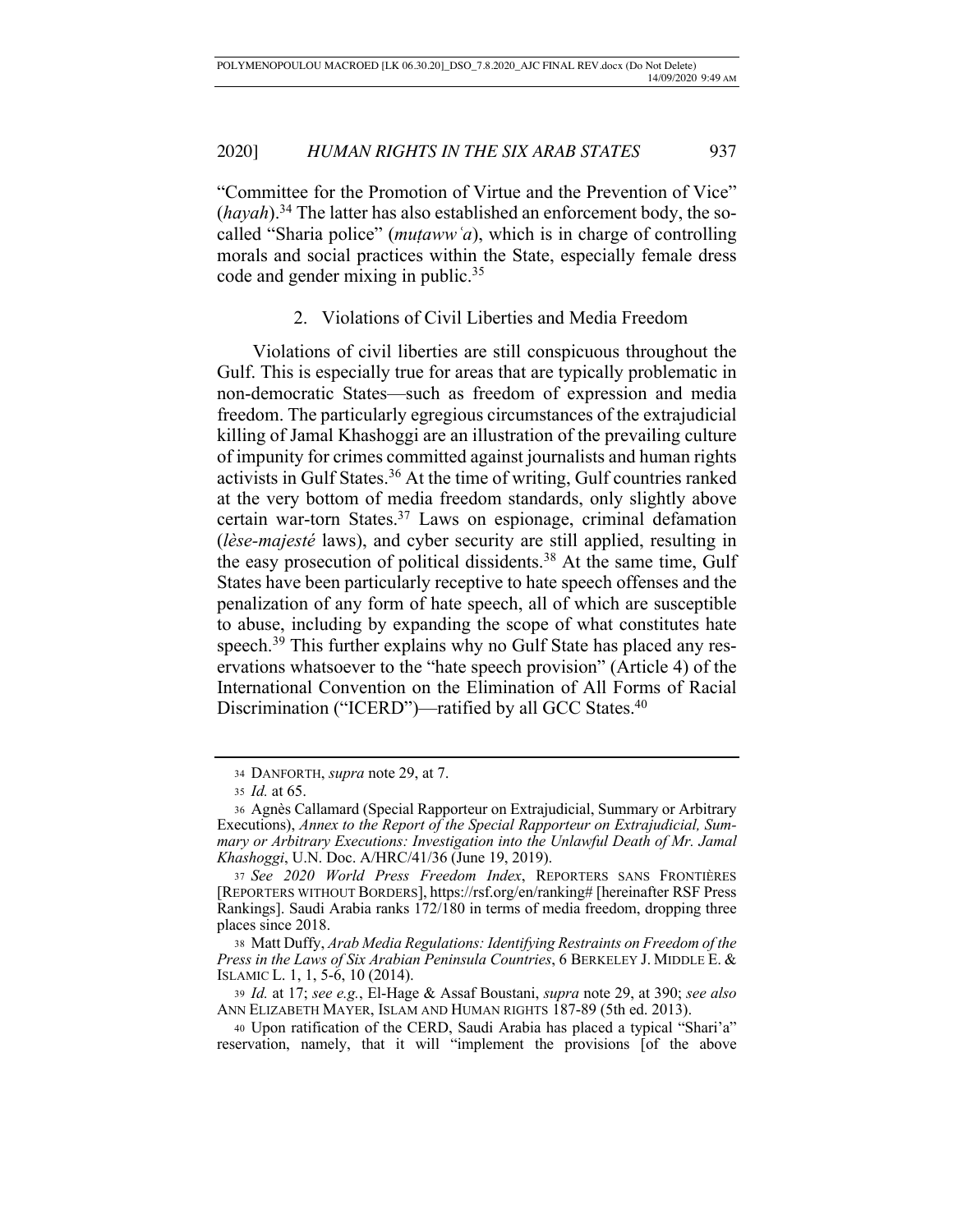The recent legal reforms in the area of media freedom do not confirm the existence of a trend of progress. In fact, laws punishing the dissemination of such news can be abused extremely easily.<sup>41</sup> For example, the recent Qatari cyber-security law enacted in 2016 includes a provision on criminal defamation that punishes not only those spreading defamatory information or "fake news," but also punishes anyone who violates social values or principles online with a sentence that can reach three years imprisonment and a fine of approximately 100,000 QR, which is equivalent to \$25,000.42 Much more alarmingly, the UAE's equivalent law, also passed in 2016, provides much harsher penalties, including, for example, imprisonment for an unspecified period of time and penalties of up to \$135,000 for religious offenses (and this "without prejudice to the crime of slander determined by the Islamic Sharia").<sup>43</sup> Penalties for those who promote or praise  $\dots$  ideas which would prompt riot, hatred, racism, sectarianism, or damage the national unity or social peace in particular could reach \$270,000, in

ties.un.org/pages/ViewDetails.aspx?src=IND&mtdsg\_no=IV-2&chapter=4&lang=en. Bahrain and Kuwait both issued reservations in relation to the submission of disputes to the I.C.J., as provided by art 22 of CERD. CERD, Bahrain Reservation, 660 U.N.T.S. 195 (Mar. 27, 1990); CERD, Kuwait Reservation, 660 U.N.T.S. 195 (Oct. 15, 1968).

<sup>42</sup> Qānūn Raqam 14 li-Sinnah 2014: Bi-Iṣdār Qānūn Mukāfiḥat al-Jirā'im al-Ilik-

<sup>43</sup> Marsūm bi-Qānūn 5 li-Sinnah 2012, bi-Sh'an Mukāfiḥat Jirā'im Taqunīah al-

Convention], providing these do not conflict with the precepts of the Islamic *Shariah*." International Convention on the Elimination of All Forms of Racial Discrimination [CERD], Saudi Arabia Reservation, 660 U.N.T.S. 195 (Sept. 23, 1997), at https://trea-

<sup>41</sup> *Cf.* Duffy, *supra* note 38, at 30; Mandate from David Kay, (Special Rapporteur the Promotion and Protection of the Right to Freedom of Opinion and Expression), *Freedom of Expression and Elections in the Digital Age*, Res. Paper no. 1/2019 (June 2019); Andrei Richter, *Fake News and Freedom of the Media*, 8 J. INT'L MEDIA & ENT. L. 1, 13-14 (2019) (reiterating the position of the U.N. Human Rights Committee on the matter).

trawnīah [Law no. 14 of 2014: Issuing the Law Combatting Electronic Crimes], art. 8 (Qatar) (English translation available at: http://chato.cl/blog/files/QatarCybercrimeLaw\_unofficial\_translation.pdf) (Arabic version available at: https://www.ilo.org/dyn/nat-

lex/docs/ELECTRONIC/100242/120183/F1232109237/100242.pdf).; *cf.* High Comm'r Human Rts., Rep. Summary of Stakeholders' Submissions on Qatar, ¶ 36, U.N. Doc. A/HRC/WG.6/33/QAT/3 (Feb. 21, 2019) [hereinafter U.N. Stakeholders' Submissions on Qatar].

Mʿalūmāt [Fed. Law No. 5 of 2012, on Combatting Info. Tech. Crimes], art. 35 (U.A.E.) (English translation at: http://ejustice.gov.ae/downloads/latest\_laws/cybercrimes 5 2012 en.pdf).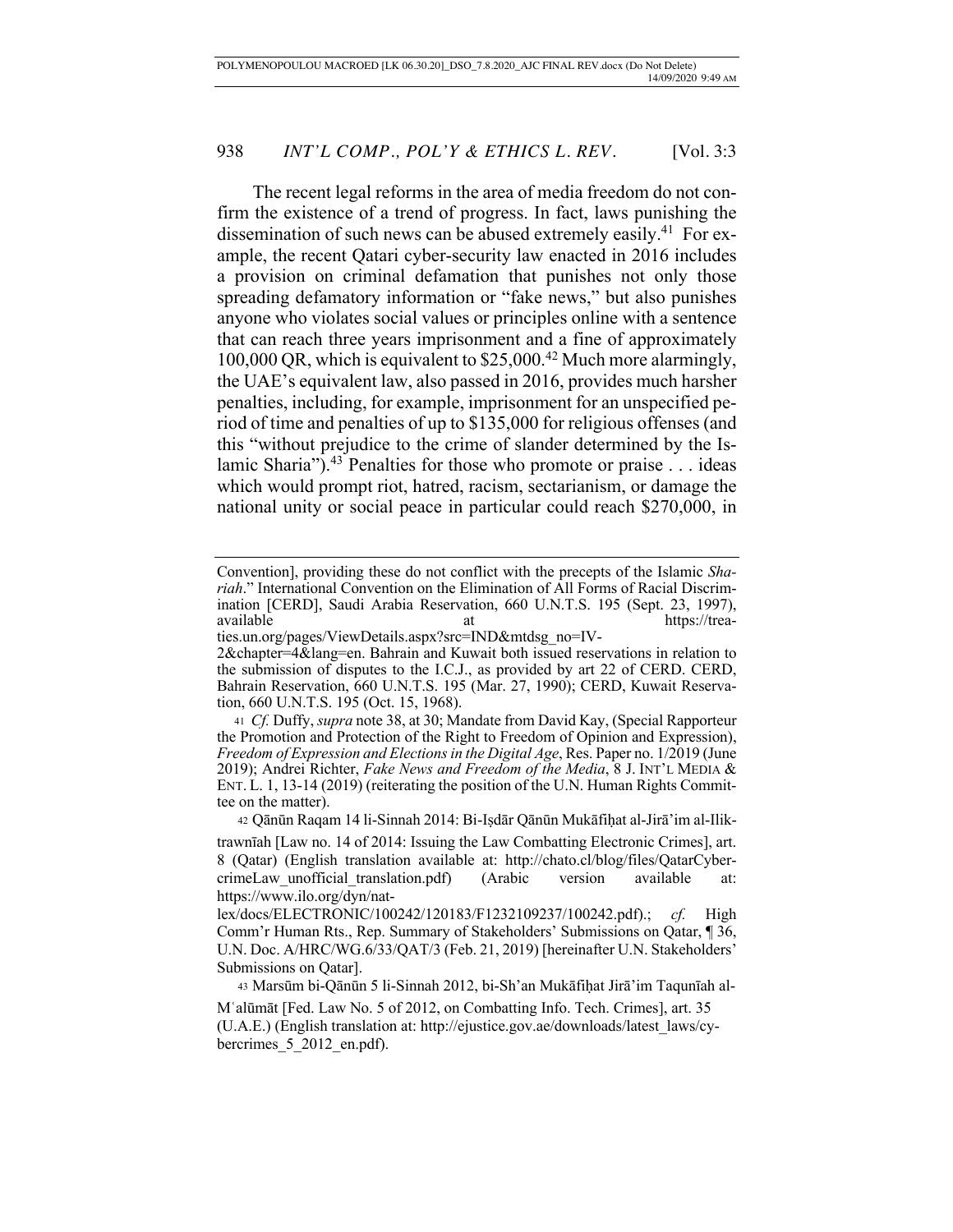addition to an unspecified period of imprisonment.<sup>44</sup> This is in line with the attitude towards freedom of expression and access to information. The UAE, for example, has placed a reservation allowing for generalized censorship even for children's books, subjecting the access of children to these books (Article 17 of the Convention on the Rights of the Child ("CRC")) "to the requirements of domestic statutes and laws and . . . the country's traditions and cultural values."45 Similarly, in 2016, Saudi Arabia also passed a new regulation on the preservation of public decency, Saudi values, and "identity," with accompanying penalties and fines of up to 5,000 SAR, the equivalent of \$1,333.46 This reinforces the existing framework on cyber offences. In fact, the 2017 Saudi Royal Decree provided for extremely harsh crimes for those "publicly slandering and causing harm to others by means of information technology" and "a fine of [3,000,000 SAR] (equivalent to \$800,000) for the production, preparation, transmission or storage of material harmful to public order, religious values, public decency or the sanctity of private life via the internet or on a computer network."47

The situation of human rights dissenters and individuals belonging to minorities is equally in a state of regression. This is evidenced by a number of U.N. Special Procedures findings and NGO reports, including those submitted in the context of the Universal Periodic Review ("UPR").

*Arabia)*, ¶ 46, U.N. Doc. CERD/C/SAU/4-9 (Oct. 10, 2016).

<sup>44</sup> *Id.* at art. 20.

<sup>45</sup> *See* Convention on the Rights of the Child art. 17, Nov. 22, 1989, 1577 U.N.T.S. 3.

<sup>46</sup> Aseel Bashraheel, *Public Decency Laws in Saudi Arabia 'Still on Hold': Official*, ARAB NEWS (May 28, 2019), https://www.arabnews.com/node/1502986/saudiarabia; *see also* Eman Alhussein & Sara Almohamadi, *The Gray Zone of Social Reforms in Saudi Arabia,* ARAB GULF STATES INST. WASH. (Sept. 24, 2018), https://agsiw.org/the-gray-zone-of-social-reforms-in-saudi-arabia/.

<sup>47</sup> Niẓām Mukāfiḥat Ja'im al-Mʿalūmātīah, Marsūm al-Malakīy al-Karīm Raqam M/17, 8 Rabī<sup>'</sup> al-Awwal 128 [Anti-Cyber Crime Act, Royal Decree No. 17 (Mar. 26, 2007)], art. 3(5), 6(1) (Saudi Arabia) (official English translation at: https://www.citc.gov.sa/en/RulesandSystems/CITCSystem/Pages/CybercrimesAct.aspx) (Arabic version at: https://www.citc.gov.sa/ar/RulesandSystems/CITCSystem/Pages/CybercrimesAct.aspx); U.N. CERD Comm., *Consideration of Reports Submitted by States Parties under Article 9 of the Convention (Saudi*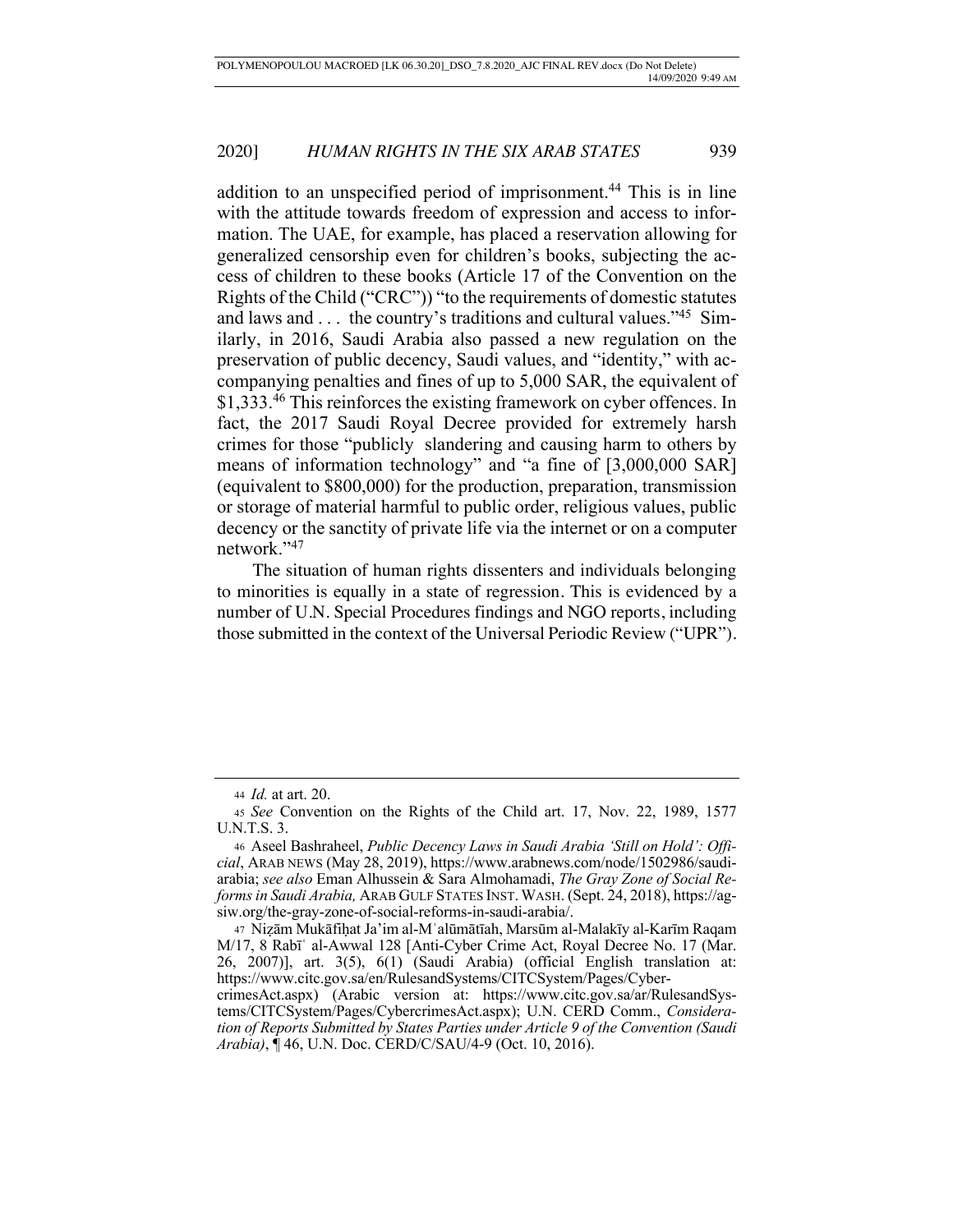The target of these reviews is not only Saudi Arabia,<sup>48</sup> but also Bahrain,<sup>49</sup> Oman,<sup>50</sup> and the UAE.<sup>51</sup> Even the once liberal image of Kuwait is

<sup>48</sup> *See e.g.*, High Comm'r Human Rts., Rep. Summary of Stakeholders' Submissions on Saudi Arabia, ¶¶ 9-10, U.N. Doc. A/HRC/WG.6/31/SAU/3 (Aug. 24, 2018) [hereinafter U.N. Stakeholders' Submissions on Saudi Arabia] (noting, e.g., that the "death penalty has been used increasingly over the past five years;" that "[the] death penalty is pronounced for a large number of crimes, including non-violent offences as drug crimes and adultery;" and that "court documents show that all defendants [*Shia minorities*] were held in pre-trial detention for more than two years."); HUMAN RIGHTS WATCH, WORLD REPORT 2018: EVENTS OF 2017 464 (2018); s*ee also, generally*, U.N. Human Rts. Council Working Group on Arbitrary Detention, Opinion No. 52/2016 concerning a minor (Saudi Arabia), U.N. Doc. A/HRC/WGAD/2016/52 (Jan. 20, 2017); U.N. Human Rts. Council Working Group on Arbitrary Detention, Opinion No. 61/2016 concerning three minors (minors A, B, and C, whose names are known to the Working Group) (Saudi Arabia), U.N. Doc. A/HRC/WGAD/2016/61 (Feb. 6, 2017); U.N. Human Rts. Council Working Group on Arbitrary Detention, Opinion No.38/2015 (Saudi Arabia), U.N. Doc. A/HRC/WGAD/2015 (Oct. 26, 2015); U.N. Human Rts. Council Working Group on Arbitrary Detention, Opinion No. 41/2015 concerning Ali Mahdi Hasan Saeed, Hasan Mahdi Hasan Saeed, Husain Abdul Jalil Husain and Mahmood Mohamed Ali Mahdi (Bahrain), U.N. Doc. A/HRC/WGAD/2015/41 (Mar. 22, 2016); U.N. Human Rts. Council Working Group on Arbitrary Detention, Opinion No. 41/2011 (Kingdom of Saudi Arabia), U.N. Doc. A/HRC/WGAD/2011/41 (Feb. 29, 2012).

<sup>49</sup> *See* HRC Committee, Concluding Observations on the Initial Report of Bahrain, U.N. Doc. CCPR/C/BHR/CO/1, ¶¶ 35, 37 (Nov. 5, 2018) [hereinafter HRC Comm., Initial Rep. on Bahrain] (regarding the excessive use of force and 37 on the "reports that acts of torture and ill-treatment"); CRC Comm., Concluding Observations on the Combined Fourth to Sixth Periodic Reports of Bahrain, ¶¶ 13, 23, U.N. Doc. CRC/C/BHR/CO/4-6 (Feb. 27, 2019) (e.g., ¶ 13 on "reports of restrictions on the work of civil society organizations and human rights defenders, including those working on children's rights" and "violence committed against human rights defenders, including child human rights defenders," and ¶ 23 on restrictions to the rights of "Freedom of expression, association and peaceful assembly") [hereinafter CRC Comm., Concluding Observations on Bahrain]; U.N. Human Rts. Council Working Group on Arbitrary Detention, Opinion No. 23/2015 concerning Sheikh Ahmed Ali al-Salman (Bahrain), U.N. Doc. A/HRC/WGAD/2015/23 (Nov. 17, 2015); U.N. Human Rts. Council Working Group on Arbitrary Detention, Opinion No. 55/2016 concerning Mahmood Abdulredha Hasan al-Jazeeri (Bahrain), U.N. Doc. A/HRC/WGAD/2016/55 (Jan. 30, 2017).

<sup>50</sup> *See e.g.*, U.N. Human Rts. Council, Compilation Prepared by the Office of the U.N. High Comm'r for Human Rts. in accordance with para. 15 (b) of the Annex to HRC Res. 5/1 and para. 5 of the Annex to Council Res. 16/21 (Oman), ¶ 26 U.N. Doc. A/HRC/WG.6/23/OMN/2 (Aug. 31, 2015) [hereinafter HRC, Oman Compilation] (¶ 26 discusses "restrictions on assembly, excessive use of force by the police, threats, arbitrary arrests, abductions, detentions in secret locations and torture at the hands of the authorities."). *See generally* U.N. Human Rts. Council Working Group on Arbitrary Detention, Opinion No. 53/2014 (Oman), U.N. Doc. A/HRC/WGAD/2014/53 (Feb. 11, 2015); U.N. Human Rts. Council Working Group on Arbitrary Detention, Opinion No. 54/2014 (Oman), U.N. Doc. A/HRC/WGAD/2014/54 (Feb. 12, 2015).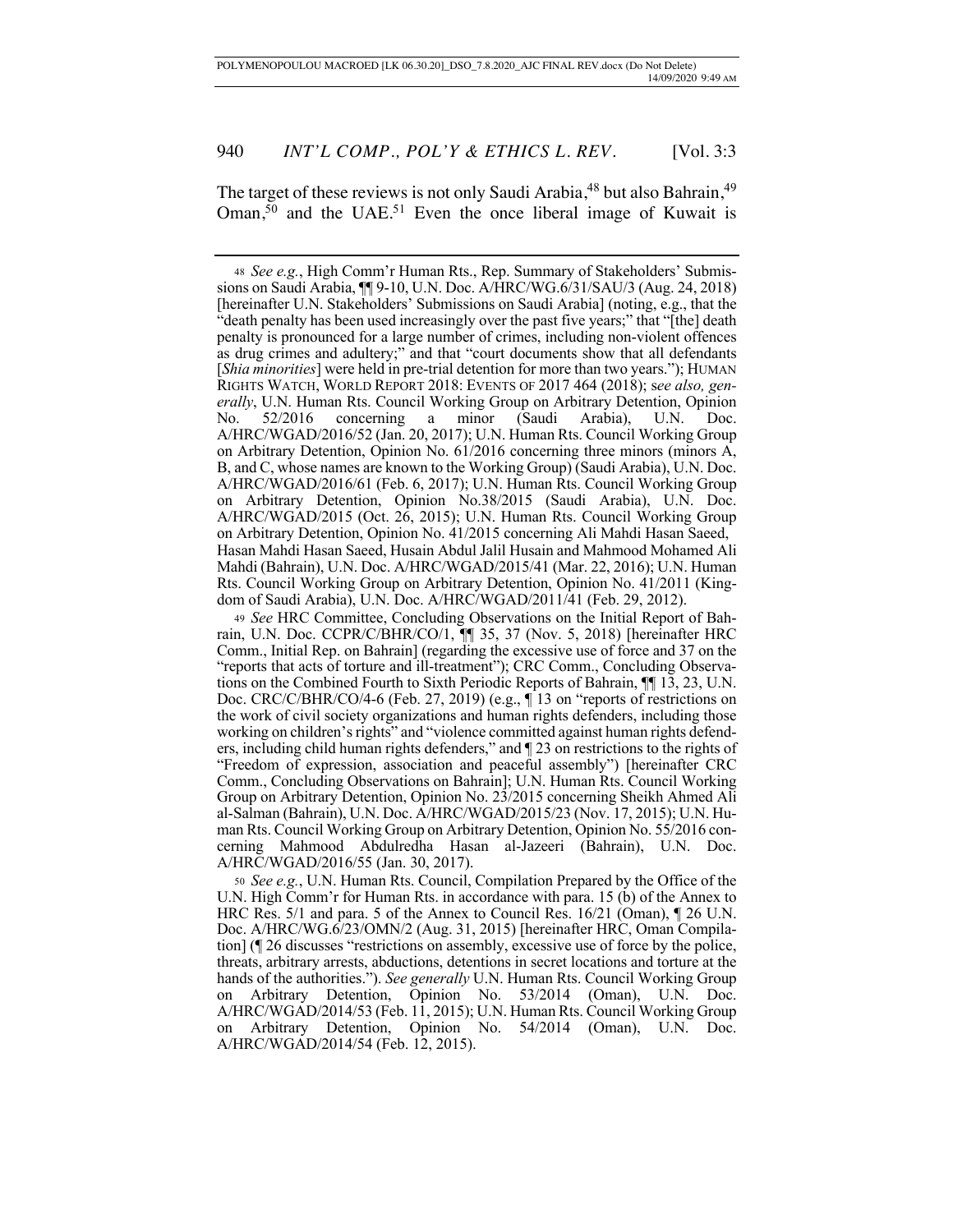shadowed by the conditions of migrant workers and the persistence of statelessness persons in the country (in relation to tens of thousands of  $Bidoons$ ;<sup>52</sup> the lack of a national human rights commission;<sup>53</sup> the fact that 'executions resumed after a hiatus of four years';<sup>54</sup> and that media freedom indicators have been deteriorating; <sup>55</sup> and generalized criticism in relation to that State's institutional structures.<sup>56</sup> This is true also for the Emirates. In Dubai, in particular, the situation has been explosive since 2018, when the Dubai royal family was shaken by revelations about the alleged abduction, arbitrary detention, forced disappearance, and

<sup>53</sup> *Cf.* Çalı, et al., *supra* note 1, at 49 (noting also that Kuwait has been less responsive than Qatar and Bahrain with respect to human rights treaty bodies' recommendations for legislative reform).

<sup>54</sup> AI report 2017/8 at 229.

<sup>55</sup> *See Kuwait*, REPORTERS SANS FRONTIÈRES [REPORTERS WITHOUT BORDERS], https://rsf.org/en/kuwait (last visited Mar. 17, 2020).

<sup>51</sup> *See* Human Rts. Council, Rep. Summary of Stakeholders' Submissions on the UAE, U.N. Doc. A/HRC/WG.6/29/ARE/3, 3, 5, 8 (Nov. 3, 2017) (on the excessive punishments, pre-trial detention, and the death penalty; on fundamental freedoms; and on violations of the rights of women, migrant workers, and other vulnerable groups); *see also* U.N. Human Rts. Council Working Group on Arbitrary Detention, Opinion No. 35/2015 concerning Mahmoud Abdulrahman al-Jaidah (UAE), U.N. Doc. A/HRC/WGAD/2015/35 (Dec. 21, 2015); RSF Press Rankings, *supra* note 37 (showing that the UAE ranks equally low in media freedom standards, 133/180, dropping five places since last year).

<sup>52</sup> *Bidoons* (*bidūn jinsīyah*) are the hundreds of thousands of persons, typically descendants of Bedouins, that are considered either as foreign nationals or illegal immigrants. *See* Al-Awadhi, *supra* note 19, at 560; *Without Citizenship: Statelessnes, Discrimination and suppression in Kuwait*, OPEN SOC'Y JUST. INITIATIVE 9 (discussing also cases of intersectional discrimination, e.g., against women and children). *See also Kuwait: Events of 2018*, HUMAN RTS. WATCH, https://www.hrw.org/world-report/2019/country-chapters/kuwait (last visited Mar. 17, 2020) (noting that "Two-thirds of Kuwait's population is comprised of migrant workers, who remain vulnerable to abuse despite recent reforms."). *Cf*. Kamran Hashemi, *Religious Legal Traditions, Muslim States and the Convention on the Rights of the Child: An Essay on the Relevant UN Documentation*, 29 HUMAN RTS. Q. 194, 198 (2007); Keane & Kyriazi, *supra* note 1, at 229-30. Bidoons, however, exist in other Middle Eastern countries, including in Qatar. *See* U.N. Stakeholders' Submissions on Qatar, *supra* note 42, at ¶¶ 62-65 (noting the existence of approximately 1,200 to 1,500 of *bidoons*); Human Rts. Council, Rep. Summary of Stakeholders' Submissions on the UAE, Qatar, *supra* note 51, at  $\P$  61-64.

<sup>56</sup> *See generally* Shafeeq Ghabra, *Kuwait: At the Crossroads of Change or Political Stagnation*, MIDDLE E. INST. (Middle E. Inst. Pol'y Paper No. 2014-2, May 2014), https://www.mei.edu/sites/default/files/publications/Ghabra%20Policy%20Paper\_0.pdf (arguing that "Kuwait's partial democracy breeds crises . . . The primary problem is that with the exception of implementing voting rights for women in 2006, Kuwait has not developed its democratic traditions since 1962, nor has it amended the constitution to develop its democracy.").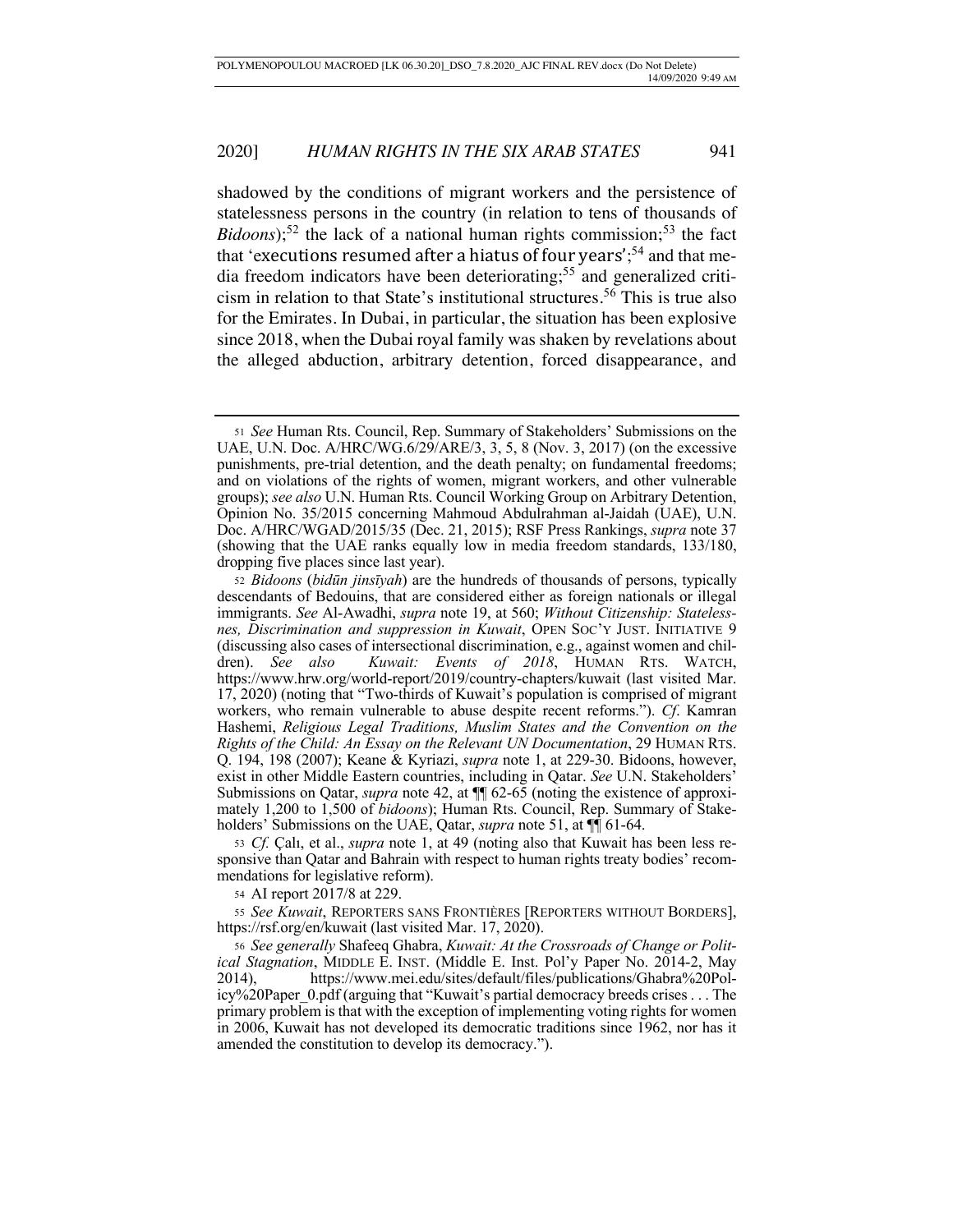presumed deaths of two Emirati Princesses, Shamsa and Latifa,<sup>57</sup> followed by the subsequent "escape" and request for asylum in Europe by Princess Haya.<sup>58</sup>

In the case of Qatar, indications are mixed and do not allow for easy conclusions. A good example is the right to education, in which Qatar has invested to an unparalleled extent. Projects and initiatives such as Qatar Foundation's *Education City*; the World Innovation Summit on Education ("WISE"); Education Above All ("EAA"); the Qatar "Fund for Development" funding of UNICEF's *Education on*  emergencies;<sup>59</sup> and early education strategies for girls<sup>60</sup> exemplify Qatar's pledge to enhance education. Even so, it cannot be assumed that the equivalent "right to education" or the "rights of the child" are fully implemented. The recent concluding observations of the Committee monitoring the Convention on the Rights of the Child ("CRC") on the State's reports are particularly critical, pointing to lack of focus in policies and nonexistent evaluation mechanisms,  $61$  as well as "multiple gender-based discrimination from the earliest stages of life"

<sup>57</sup> *See e.g.*, U.N. Human Rts. Council Working Group on Enforced or Involuntary Disappearances, Communications, Cases Examined, Observations and Other Activities Conducted by the Working Group, U.N. Doc. A/HRC/WGEID/115/1, ¶¶ 115- 16 (Aug. 16, 2018). *See generally* U.N. Human Rts. Council Working Group on Enforced or Involuntary Disappearances, Communications Transmitted, Cases Examined, Observations Made and Other Activities Conducted by the Working Group on Enforced or Involuntary Disappearances, U.N. Doc. A/HRC/WGEID/118/1 (July 30, 2019).

<sup>58</sup> *See generally* Amy Gounia, *Princess Haya: Dubai Ruler's Wife Seeks 'Forced Marriage Protection Order' in U.K. Court*, TIME MAG. (July 31, 2019), https://time.com/5639661/dubai-princess-haya-forced-marriage-protection-order/. The former two princesses have not been seen in public since 2010 and 2018 respectively. In a video made by Princess Latifa (and released by her lawyer in the event that she would be endangered), she accuses the Dubai ruler, Mohammed al Maktoum, for regularly using torture and abductions to eliminate his enemies, including progressive women as herself and her sister.

<sup>59</sup> *See e.g.*, Shaikha Moza Bint Naser, *Message from Our Founder*, EDU. ABOVE ALL, https://educationaboveall.org/#!/about/4 (last visited Mar. 17, 2020); *see also* Obiora Okafor, *Preliminary Findings of the United Nations Independent Expert on Human Rights and International Solidarity, Mr. Obiora C. Okafor, at the End of His visit to Qatar*, OFF. HIGH COMMISSIONER ON HUMAN RTS. (Sept. 10 2019), https://www.ohchr.org/EN/NewsEvents/Pages/DisplayNews.aspx?NewsID=24969 &LangID=E.

<sup>60</sup> *See generally* Comm. on the Rts. of the Child, *Concluding Observations on The Combined Third and Fourth Periodic Reports of Qatar*, U.N. Doc. CRC/C/QAT/CO/3-4 (June 22, 2017) [hereinafter CRC, Concluding Observations on Qatar]; *cf.* Keane & Kyriazi, *supra* note 1, at 230 n.143 (referring to the CRC 2009 report).

<sup>61</sup> *See* CRC, Concluding Observations re Rep. of Qatar, *supra* note 60, at ¶ 7.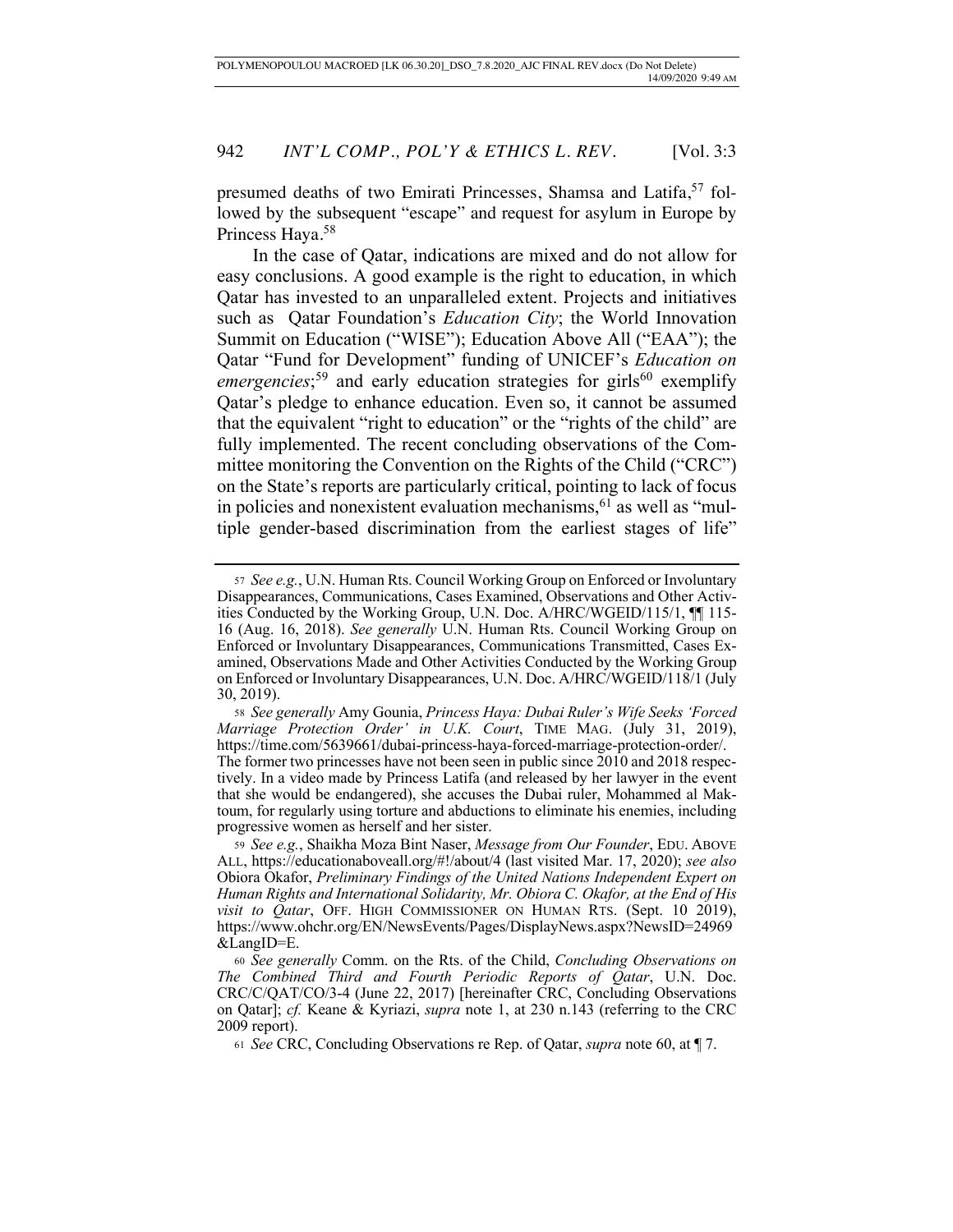relating to education for girls.<sup>62</sup> Furthermore, the CRC points to persistence of violence against children and lack of "special protection measures" for vulnerable children,<sup>63</sup> including corporal punishment and other harmful practices.64 This is also true relating to specific obligations accompanying the right to education, such as "accessibility" (i.e., available to all without discrimination) and "acceptability" (i.e., that education has to be "relevant, culturally appropriate and of good quality").<sup>65</sup> In fact, according to the World Bank, school children in GCC countries "will finish 12.4 to 13.3 years of schooling, but only learn the equivalent of 7.6 (in Kuwait), [8.5 (in Qatar)] to 9.6 (in Bahrain)"66; while "nearly half of GCC students on average—fail to gain the minimum understanding of math, science, and reading."67

# *B. A "Human Rights" Shift Vis-à-vis International Human Rights Obligations?*

There is currently no indication of a clear legal shift with regard to the undertaking of obligations at the international level to fully comply with current human rights standards., In addition, as mentioned above, only three States maintain national human rights institutions ("NHRIs"). For example, in the case of  $Oman<sup>68</sup>$  and Bahrain,<sup>69</sup> these institutions have not been accredited by the relevant international

<sup>67</sup> *See id.* at 40.

<sup>62</sup> *Id.* at ¶¶ 13-14.

<sup>63</sup> *Id.* at ¶¶ 23-27; *see also* U.N. Stakeholders' Submissions on Qatar, *supra* note 42, at ¶¶ 54-56.

<sup>64</sup> *See* CRC, Concluding Observations re Rep. of Qatar, *supra* note 60, at ¶¶ 24- 25; *see also* U.N. Stakeholders' Submissions on Qatar, *supra* note 42, at ¶¶ 42.

<sup>65</sup> *See* Comm. on Econ., Soc. & Cultural Rts., General Comment No. 13: The Right to Education, U.N. Doc. E/C.12/1999/10, ¶ 6 (Dec. 8, 1999).

<sup>66</sup> *See* WORLD BANK REPORT 2019, *supra* note 18, at 38 (for the remaining countries, it is 8.1 in Saudi Arabia; 8.9 in Oman, and 9.5 in the UAE).

<sup>68</sup> *See e.g.*, U.N. Human Rts. Council Working Group on the Universal Periodic Review, National Rep. Submitted in Accordance with paragraph 5 of the Annex to Human Rts. Council resolution 16/21 (Oman), U.N. Doc. A/HRC/WG.6/23/OMN/1, ¶ 71 (Sept. 8, 2015) (noting that [the Omani NHCR] has received a B grading from the International Coordinating Committee of National Human Rights Institutions due to lack of full financial independence).

<sup>69</sup> *See e.g.*, HRC Comm., Initial Rep. on Bahrain, *supra* note 49, at ¶ 9 (noting that "the [Bahraini] Institution lacks the independence to perform its functions"). *See also* FREEDOM OF ASSOCIATION IN THE ARABIAN GULF: THE CASE OF BAHRAIN, KUWAIT AND YEMEN, INT'L FED FOR HUMAN RTS. & ARAB INST. FOR HUMAN RTS. 12 (2009) (noting that "although the [Bahraini] Constitution guarantees the right to freedom of association, the Bahraini legal and policy framework regarding freedom of association is restrictive and gives the authorities a wide scope of control.").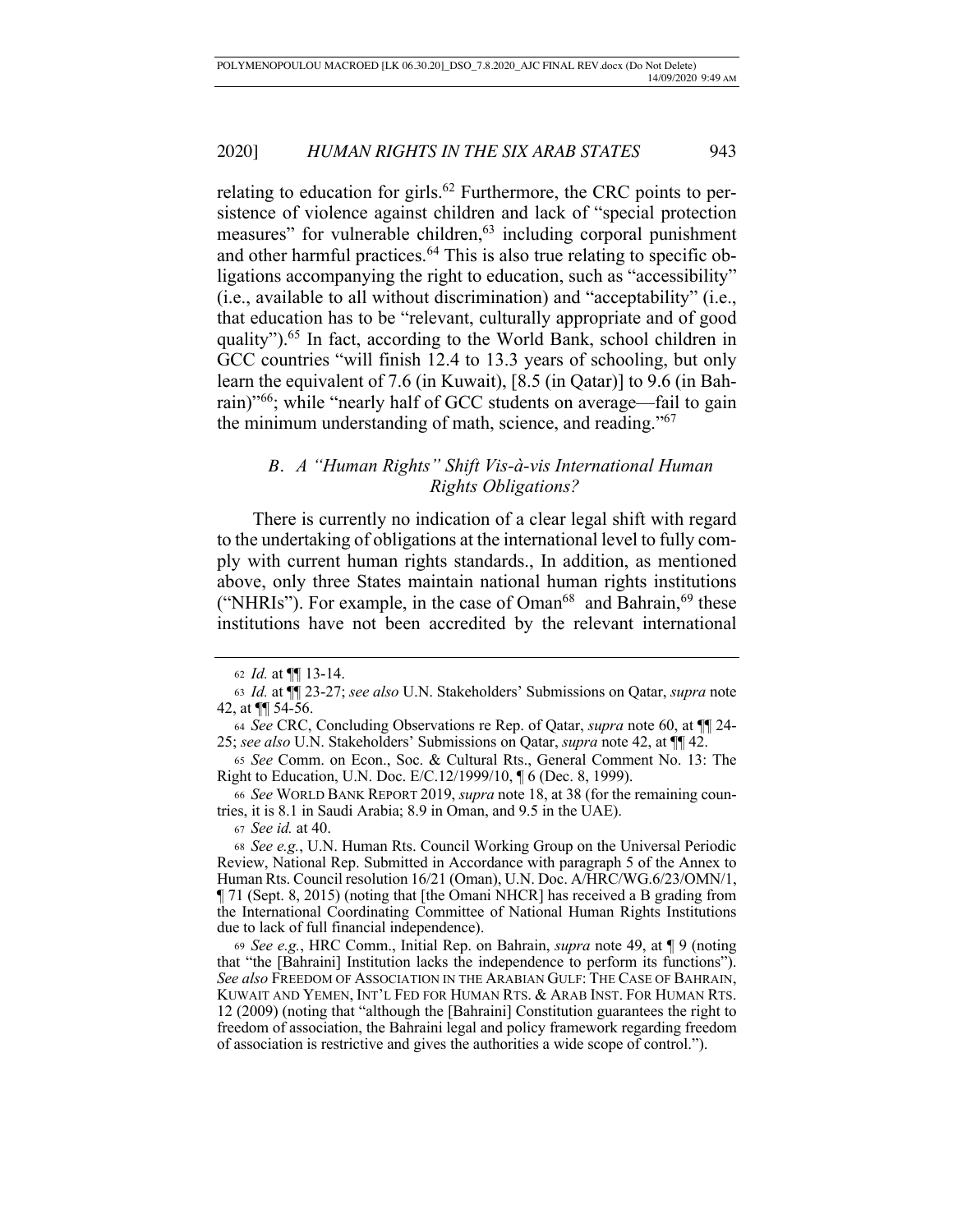bodies for compliance with the Paris Principles and their role appears to be minimal, while even the Qatari commission, which has received such accreditation, $70$  has been criticized for substantial lack of independence.71

1. The Stance of GCC States Towards Human Rights Instruments

Gulf States hold a similarly hesitant approach in relation to human rights treaties, a viewpoint which has not improved over the years. Three observations may be useful here.

First, accession to human rights treaties in the region remains parsimonious. Following its liberation, Kuwait was the first Gulf State to ratify the International Covenant on Economic, Social and Cultural Rights ("ICESCR") and the International Covenant on Civil and Political Rights ("ICCPR"),<sup>72</sup> while Bahrain did so only a decade later, in 2006. Qatar was the third State to ratify, albeit another decade later, as it will be discussed in the last section of this paper. At the same time, however, GCC States still fall short of ratifying even human rights instruments to which there is quasi-universal adherence—such as the Genocide Convention<sup>73</sup> or the Refugee Convention.<sup>74</sup> In fact, Gulf States generally have no laws on asylum. The one exception is Qatar, which adopted the first asylum law in the region in September 2018 with numerous ambiguities and shortcomings.<sup>75</sup>

<sup>70</sup> *See e.g.*, U.N. Stakeholders' Submissions on Qatar, *supra* note 42, at ¶ 25.

<sup>71</sup> *See e.g.*, MENA Rights group, *Report submitted to the UN HRC for the 2nd cycle of Qatar's UPR* (October 2018) at 5, http://www.menarights.org/sites/default/files/2019-01/Qatar%20-%20Universal%20Periodic%20Review%20-%20October%202018.pdf (noting that, despite formal accreditation for compliance with the Paris principles by the Global Alliance of National Human Rights Institutions "the nomination, appointment and dismissal of [the Qatari NHRC members] is subject to approval by the emir' under Law 17/ 2010.").

<sup>72</sup> *UN treaty database*, ratification status by country or by treaty: Kuwait , https://tbinternet.ohchr.org/\_layouts/15/TreatyBodyExternal/Treaty.aspx?CountryID=92&Lang=EN.

<sup>73</sup> To date, Qatar and Oman have not ratified the Genocide Convention; while the UAE that has ratified the Genocide Convention, it has placed a reservation with respect to article 9 and ICJ's jurisdiction.

<sup>74</sup> *See States Parties to the 1951 Convention relating to the Status of Refugees and the 1967 Protocol*, U.N. HUMAN RTS. COUNCIL, https://www.unhcr.org/protection/basic/3b73b0d63/states-parties-1951-convention-its-1967-protocol.html (last visited Mar. 17, 2020).

<sup>75</sup> Law on the Regulation of Political Asylum (Qatari Law 11/2018), as the name stipulates, encompasses "political refugees" and "political persecution" alone, *see*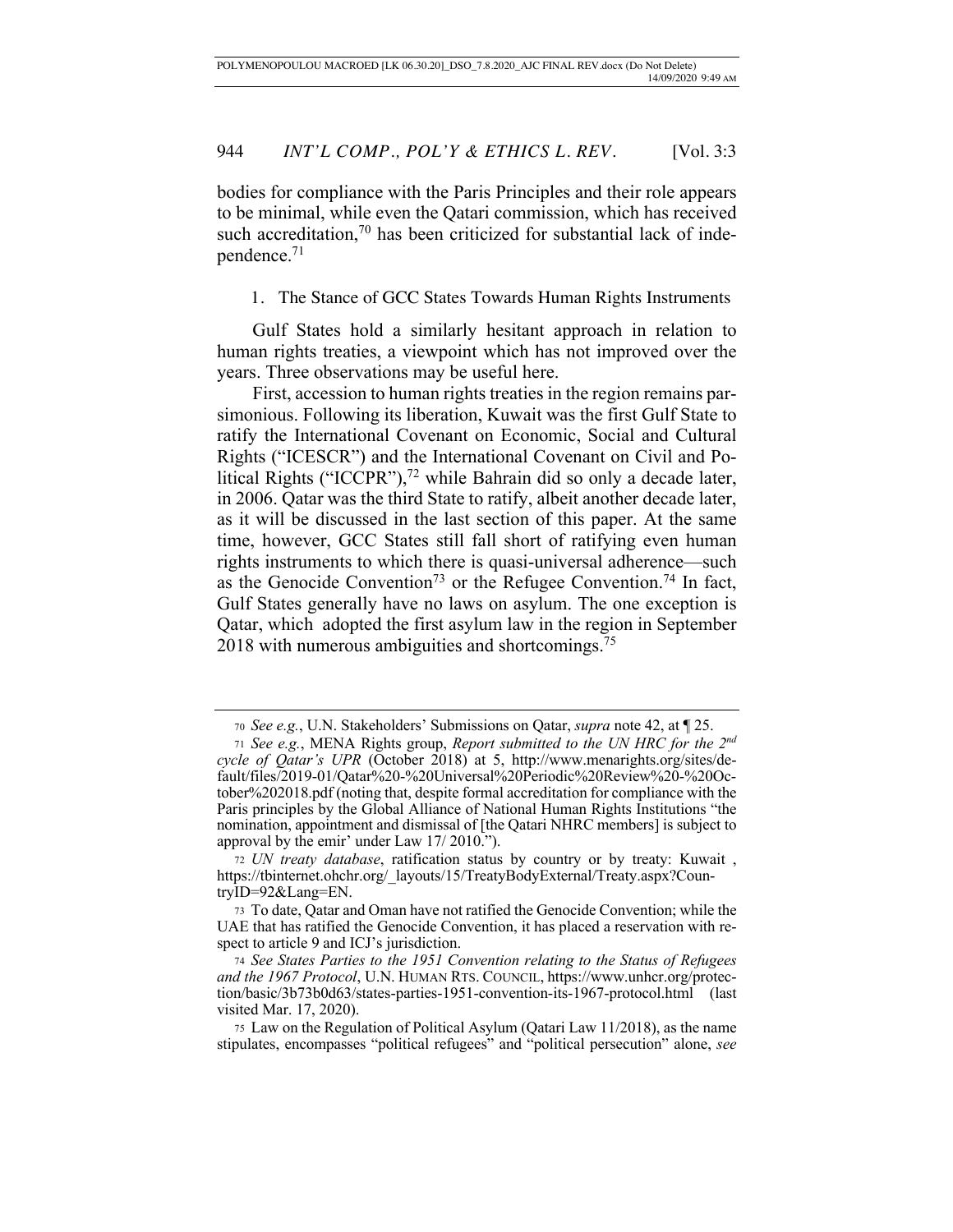Second, GCC States have consistently avoided recognizing the competence of treaty bodies to examine individual complaints, therefore reducing their monitoring powers. This is true for the Optional Protocols to both the ICCPR and the ICESCR, as well as for the relevant mechanisms of the Convention against Torture ("CAT")<sup>76</sup> and the Convention on the Elimination of All Forms of Discrimination against Women ("CEDAW").<sup>77</sup> Additionally, this is equally true as regards the International Convention for the Protection of All Persons from Enforced Disappearance ("CED").78 As a result, and in the absence of an efficient regional mechanism in the GCC (and with the Arab Charter being the only pertaining regional instrument),<sup>79</sup> the only way for individuals to bring human rights violations to light and eventually raise accountability demands is through procedures that do not depend on state consent. This is true with respect to the special procedures of

<sup>78</sup> Convention for the Protection of All Persons from Enforced Disappearance [CED] art. 31, Feb. 6, 2007, 2716 U.N.T.S. 3.

<sup>79</sup> *Cf*. Çalı et al., *supra* note 1, at 37 n.46); Keane & Kyriazi, *supra* note 1, at 222.

https://www.almeezan.qa/LawArticles.aspx?LawTreeSec-

tionID=6677&lawId=2284&language=en. *See also* MENA Rights group, *supra* note 71, at 10 (noting that article 13 states that "individuals may be deported if they participate in political activities while in Qatar.").

<sup>76</sup> Convention Against Torture and Other Cruel, Inhuman or Degrading Treatment or Punishment [CAT] art. 22, Feb. 4, 1985, 1465 U.N.T.S. 85.

<sup>77</sup> *See e.g.*, E.g. CEDAW, Reservations of Bahrain, Kuwait, Oman, Qatar, United Arab Emirates, Kingdom of Saudi Arabia to article 29 paragraph 1, https://treaties.un.org/Pages/ViewDetails.aspx?src=IND&mtdsg\_no=IV-

<sup>8&</sup>amp;chapter=4&lang=en#EndDec Likewise Gulf States that have ratified the CEDAW have placed reservations on provisions that allow submission of related disputes to either arbitration or the ICJ (e.g., the reservation of Bahrain reads: "with reference to article IX of the Convention the Government of the State of Bahrain declares that, for the submission of any dispute in terms of this article to the jurisdiction of the International Court of Justice, the express consent of all the parties to the dispute is required in each case. Meeting of States Parties to the Convention on the Elimination of All Forms of Discrimination against Women, Declarations, Reservations, Objections and Notifications of Withdrawal of Reservations Relating to the Convention on the Elimination of All Forms of Discrimination against Women, U.N. Doc. CEDAW/SP/2006/2, at 9 (Apr. 10, 2006) [hereinafter CEDAW Reservations 2006]. A declaration by Kuwait reads: "The Government of Kuwait declares that it is not bound by the provision contained in article 29, paragraph 1." *Id.* at 17. The reservation of Qatar reads: "In accordance with article 29, paragraph 2, of the Convention, the State of Qatar declares, under the terms of that text, that it does not consider itself bound by paragraph 1 of that article." Convention on the Elimination of All Forms of Discrimination Against Women, Qatar Reservation, 1249 U.N.T.S. 13 (Apr. 29. 2009)).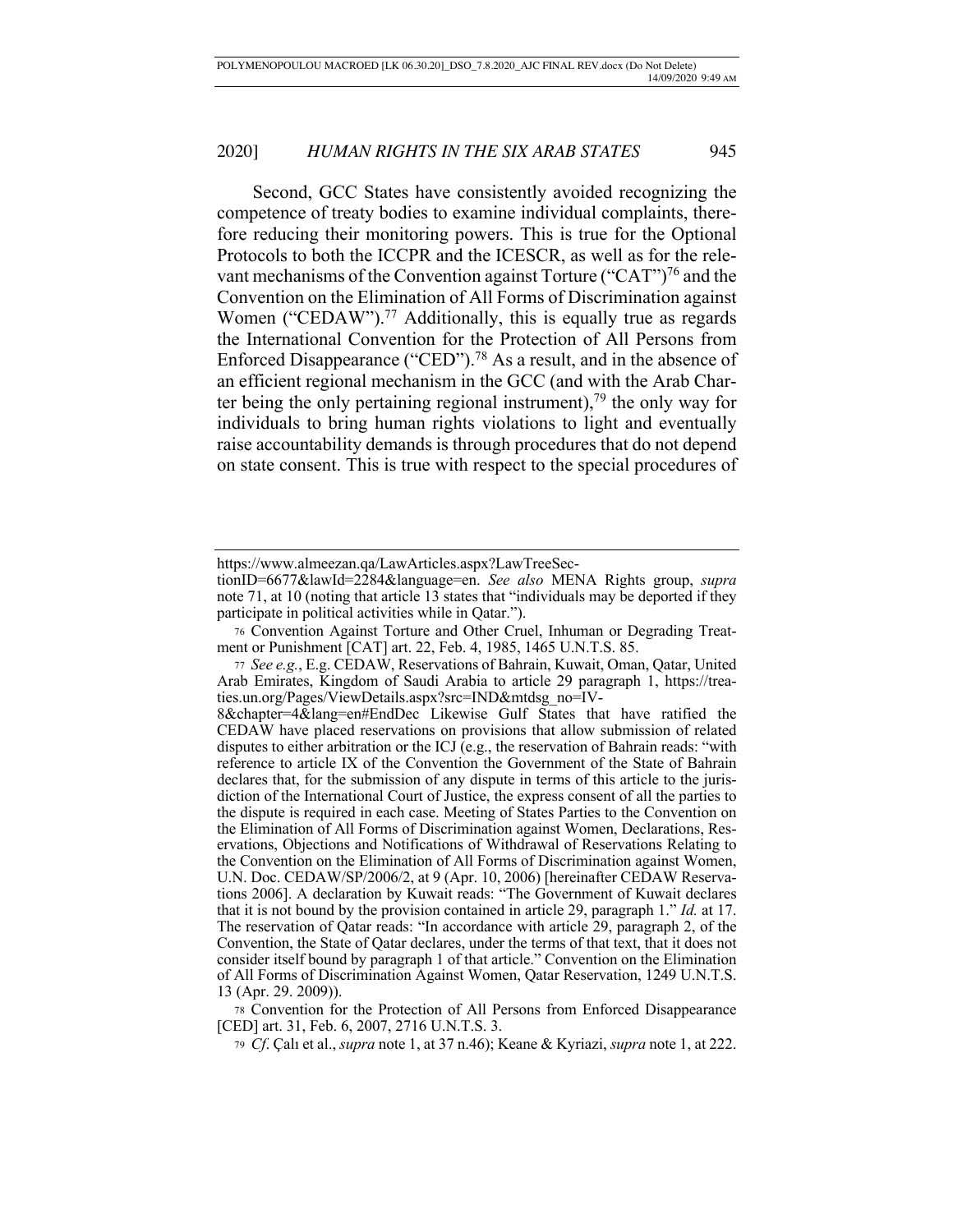the U.N. Human Rights Council, $80$  or the individual communications procedure before the U.N. Working Group on arbitrary detention.<sup>81</sup>

Third, GCC states have been hostile to instruments that cannot be tailored to their needs and which may involve exposure of nationals to criminal responsibility—as is the case with the Rome Statute of the International Criminal Court.<sup>82</sup> Such omission, which is typical of Asian<sup>83</sup> (and Muslim)<sup>84</sup> states, is certainly not due to negligence, especially given that GCC States have been proactive in ratifying other instruments negotiated as "package deals"—as is the case with the United Nations Convention for the Law of the Sea ("UNCLOS"), which was ratified by each GCC States.

2. Persistence of Reservations Against Human Rights Treaties

In addition to these low ratification rates, GCC States have typically placed reservations upon ratification or accession, many times of a broad and generic nature in a manner that undermines not only the effectiveness of the treaties in question, $85$  but also the very concept of the universality of human rights. "Sharia-related reservations," albeit not as common as it is generally thought,<sup>86</sup> are typically held to be invalid under international law<sup>87</sup> (while, according to the prevalent

<sup>83</sup> *See* Daley Birkett, *Twenty Years of the Rome Statute of the International Criminal Court: Appraising the State of National Implementing Legislation in Asia*, 18 CHINESE J. INT'L. L. 353, [INSERT PIN CITE] (2019).

<sup>80</sup> U.N. Human Rts. Council, Res. 5/1. Institution-building of the United Nations Human Rights Council (June 18, 2007) (regarding former 1503 procedure).

<sup>81</sup> *See* U.N. Human Rights Council, *Methods of work of the Working Group on Arbitrary Detention*, ¶¶ 15-16, U.N. Doc. A/HRC/36/38 (Jul. 13, 2017); U.N. Comm'n on Human Rts., Res. 1991/42: Question of Arbitrary Detention, U.N. Doc. E/CN.4/RES/1991/42, ¶¶ 2-3 (Mar. 5, 1981) (on the mandate of the group); U.N. Comm'n on Human Rts., Res. 1993/36, ¶ 4 (Mar. 5, 1993) (*ex officio* procedures).

<sup>82</sup> For a list of ratifications of the Rome statute, *see State Parties—Chronological List*, INT'L CT. JUST., https://asp.icc-cpi.int/en\_menus/asp/states%20parties/Pages/states%20parties%20\_%20chronological%20list.aspx (last accessed Dec. 10, 2019).

<sup>84</sup> *See* Mohamed Elewa Badar, *Islamic Law (Shari'a) and the Jurisdiction of the International Criminal Court*, 24 LEIDEN J. INT'L. L. 411, [INSERT PIN CITE] (2011).

<sup>85</sup> Alain Pellet (Special Rapporteur of the ILC on Reservations to Treaties), *Tenth Rep. on Reservations to Treaties*, ¶¶ 88-92, U.N. Doc. A/CN.4/558 and Add.1–2 (June 30, 2005) (referring to the views of Roberto Ago).

<sup>86</sup> MASHOOD A. BADERIN, INTERNATIONAL HUMAN RIGHTS AND ISLAMIC LAW 5 (2003).

<sup>87</sup> Pellet, *supra* note 85, at 169-70, ¶¶ 111-14 (discussing inter alia the "Shariareservations"). Among other things, Pellet found that "it is the impossibility of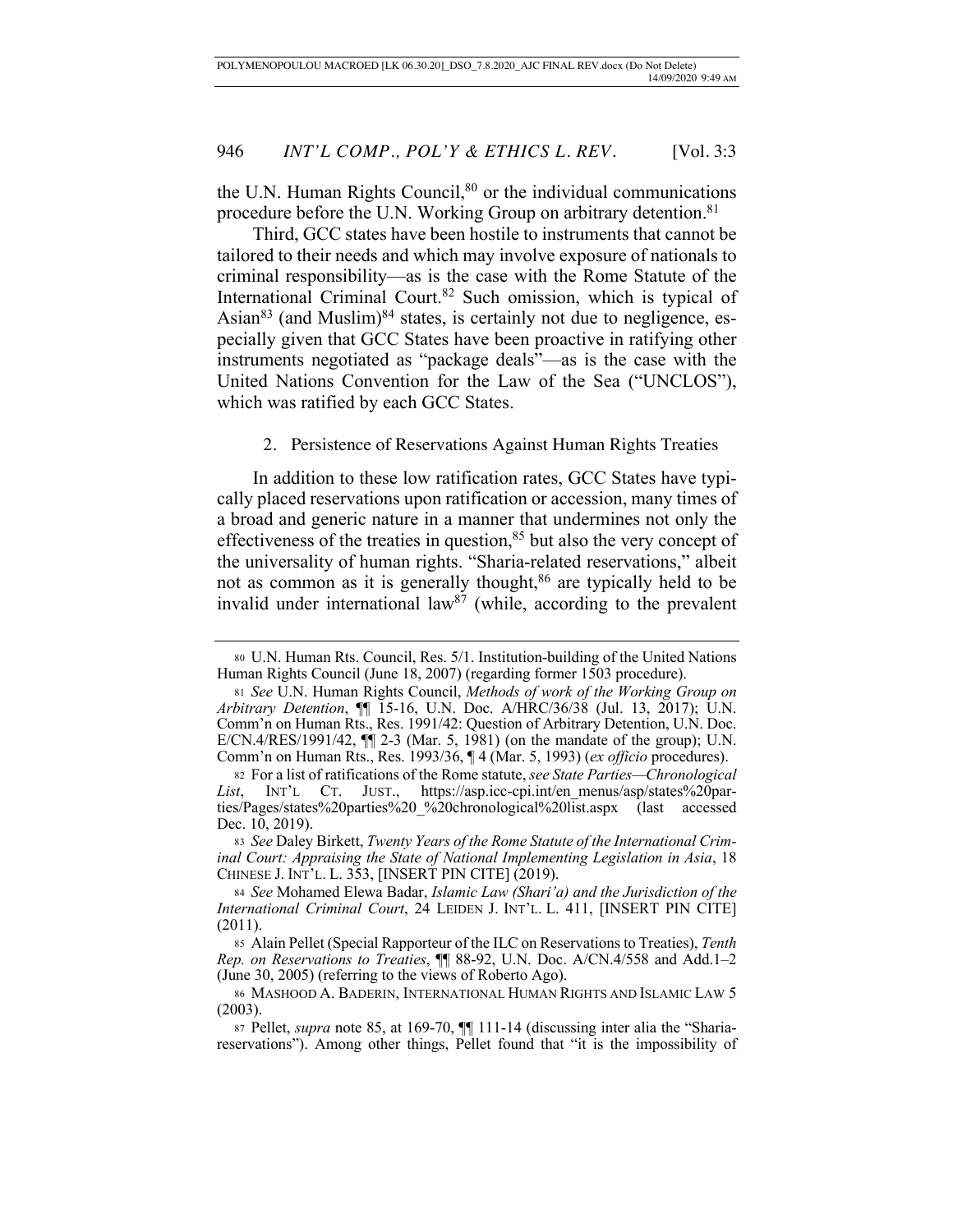view of human rights bodies, they may even be "severed" from the instrument of ratification).88 Arguably, most notorious example is Saudi Arabia's reservation to the CEDAW, namely that it "will not implement those provisions that conflict with the Sharia."89 Saudi Arabia is not unique, however, as other GCC States have also issued reservations that would subject the interpretation and implementation of the CEDAW to Shari'a. The reservation of Oman, for instance, to the CEDAW is similar to that of Saudi Arabia.<sup>90</sup>

Other reservations (and interpretative declarations or statements) are hostile to the very concept of equality, undermining the concept of human rights as a whole. A good example may be offered by an Emirati declaration, according to which equal legal capacity between men and women under the CEDAW "violates the rules of inheritance established in accordance with the precepts of the Sharia"91 as well as the reservations of Kuwait, Bahrain, and Qatar to CEDAW provisions on gender equality and freedom of movement, as both these rights contrast with the prerequisites of the concept of "male guardianship" (*purdah*).92 Consequently, women in the Gulf may still require

<sup>89</sup> "'[The Government of Saudi Arabia declares that it will] implement the provisions [of the above Convention], providing these do not conflict with the precepts of the Islamic *Shariah*.'" JOSHUA CASTELLINO & KATHLEEN A. CAVANAUGH, MINORITY RIGHTS IN THE MIDDLE EAST 63 n.345 (2013).

<sup>90</sup> "All provisions of the Convention not in accordance with the provisions of the Islamic Sharî'ah and legislation in force in the Sultanate of Oman." *Id.* at 61 n.333.

<sup>91</sup> The UAE has placed numerous reservations, including to the provision requesting States to eliminate laws, customs, and traditions that go against CEDAW art. 2, and the provision on gender equality, art. 15(2). *See* Convention on the Elimination of All Forms of Discrimination against Women [CEDAW], art. 2, 15(2), Dec. 18, 1979, 27 U.S.T. 1909, 1249 U.N.T.S. 13.

92 The most "problematic" provisions are  $id$ . art.  $2(a)$ ,  $9(2)$ ,  $15(1)$ , and  $16(1)(a)$ , (c), (f). *See also* Donders, *supra* note 88, at 234.

assessing the compatibility of such reservations with the object and purpose of the treaty, rather than the certainty that they are incompatible, which makes them fall within the purview of article 19 (c) of the 1969 Vienna Convention."

<sup>88</sup> U.N. Human Rts. Comm., General Comment on Issues Relating to Reservations Made upon Ratification or Accession to the Covenant or the Optional Protocols thereto, or in Relation to Declarations under Article 41 of the Covenant, ¶ 19, U.N. Doc. CCPR/C/21/Rev.1/Add.6 (Nov. 4, 1994); *see also* Belilos v. Switzerland, 132 Eur. Ct. H.R. (ser. A) (1988). *See e.g.*, Yvonne Donders, *Cultural Pluralism in International Human Rights Law: The Role of Reservations*, *in* THE CULTURAL DIMENSION OF HUMAN RIGHTS 205-39 (Ana Vrdoljak ed., 2011). *See generally* INETA ZIEMELE, RESERVATIONS TO HUMAN RIGHTS TREATIES AND THE VIENNA CONVENTION REGIME: CONFLICT, HARMONY OR RECONCILIATION (2004); *see also generally* Ryan Goodman, *Human Rights Treaties, Invalid Reservations, and State Consent*, 96 AM. J. INT'L. L. 531 -60, [INSERT PIN] (1994).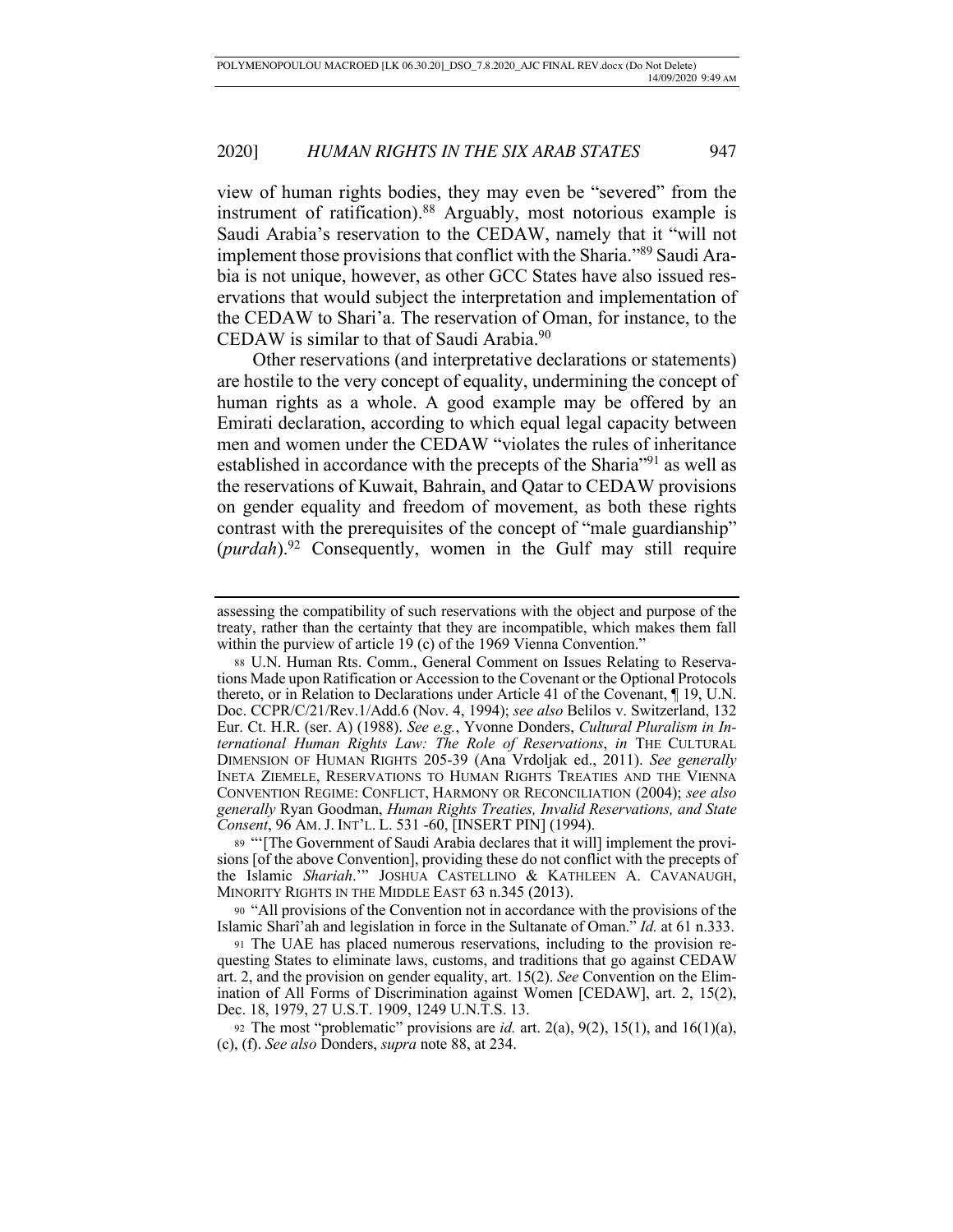permission by their guardian (typically their father or husband) to leave home, work, drive, open a business, or travel abroad. This is in contrast with Saudi Arabia, where permission for women to travel, until August 2019, was granted through a governmental "App."<sup>93</sup>

These rigid attitudes of the Gulf States denote a different perception of the very concept of human rights as rights granted to "all human beings, born free and equal in dignity and rights."94 Discrimination is entrenched in Gulf societies, and signs of a prospective change are not sufficiently strong to support the postulate of better human rights compliance in the region – in general ."95 This is corroborated by the fact that, even when GCC States amend their reservations in certain areas of civil liberty or gender equality, these changes are not with the purpose of full alignment to human rights commitments. For instance, in 2016, Bahrain replaced the text of some of its reservations to the CEDAW (holding inapplicability insofar as the treaty conflicted with the Shari'a) with an ambiguous new formula, namely that it will implement the obligations stemming from Articles 2, 16, and 15 (4), yet "without breaching the provisions of the Islamic Shariah."96 In similar fashion, Kuwait withdrew its reservations to the CEDAW with respect to the Kuwaiti Electoral Act—in 2009. This allowed women to vote, yet maintained reservations with respect to nationality of children, which could be determined by their father only,  $97$  and

<sup>93</sup> Kieran Corcoran, *Apple and Google Should be Ashamed of Their Part in an Insidious Saudi Arabian App That Even the Saudi government Now Admits Has to Change*, BUS. INSIDER (Aug. 4, 2019), https://www.businessinsider.com/applegoogle-shameful-part-in-saudi-system-absher-2019-8; CEDAW Comm., Concluding Observations on the Combined Third and Fourth Periodic Reports of Saudi Arabia, art. 16, 19, 20, U.N. Doc. CEDAW/C/SAU/CO/3-4 (Mar. 14, 2018) [hereinafter CEDAW Comm. Concluding Observations on Saudi Arabia].

<sup>94</sup> G.A. Res. 217 A, Universal Declaration of Human Rights, art. 1 (Dec. 10, 1948).

<sup>&</sup>lt;sup>95</sup> See supra note 1 and accompanying text.

<sup>96</sup> UN Treaty Database, Declarations and Reservations, June 1, 2016, https://treaties.un.org/Pages/ViewDetails.aspx?src=IND&mtdsg\_no=IV8&chapter=4&lang=e n#73

<sup>97</sup> UN Treaty Database, CEDAW, Kuwaiti Reservation to art. 2, para. 2 (reser-

vation wight respect to child nationality, inasmuch as it runs counter to the Kuwaiti Nationality Act, which stipulates that a child's nationality shall be determined by that of his father), reservation to 16 (f) in relation to "(f) The same rights and responsibilities with regard to guardianship, wardship, trusteeship and adoption of children," inasmuch as it conflicts with the provisions of the *Islamic Shariah*) ("The Government of Kuwait reserves its right not to implement the provision contained in article 9, paragraph 2, of the Convention, inasmuch as it runs counter to the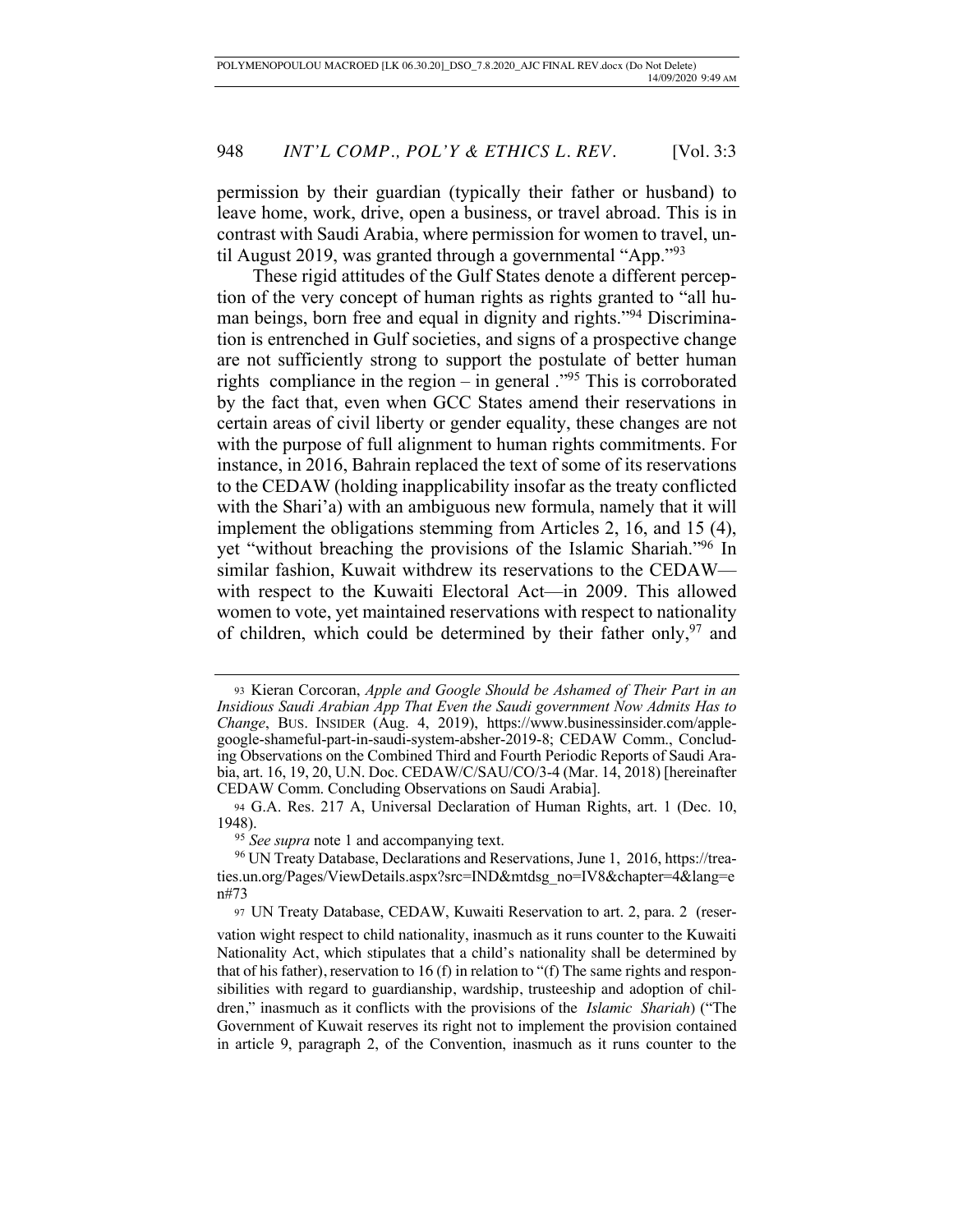equal rights between men and women in adoption processes.<sup>98</sup> Likewise, Qatar in 2009 withdrew its "blanket" reservation to the CRC, which subjected the whole Convention to the principles of Shari'a and national law,<sup>99</sup> yet maintained a general reservation against two key provisions of the Convention, on obligations related to non-discrimination (article 2) and religious freedom (art  $14$ ).<sup>100</sup> Gulf States also maintain reservations with respect to granting the right to a nationality, provisions on which are contained in all relevant human rights treaties.101 This means that children born from women married to a citizen of a different nationality lose their nationality status that would be granted by their maternal side.<sup>102</sup> These types of reservations are additionally problematic, insofar as they raise the question of children born out of wedlock.<sup>103</sup> These children are still subject to persistent discrimination in the Gulf—akin to *Bidoon* children, children with disabilities, minority children [*Baharna Shia*], *ajam* [foreign] children, and children born to foreign or stateless fathers.<sup>104</sup>

<sup>99</sup> *See* UN Treaty Database, *https://trea-*

*ties.un.org/pages/ViewDetails.aspx?src=IND&mtdsg\_no=IV-*

*11&chapter=4&lang=en* (in 2009, Qatar partially withdrew its general reservation, ';which shall continue to apply in respect of the provisions of articles 2 and 14 of the Convention'); *see also* Hashemi, *supra* note 52 at 198,

<sup>100</sup> *But see* International Covenant on Civil and Political Rights [ICCPR], Qatari Reservations, 999 U.N.T.S. 171 (May 21, 2018).

<sup>101</sup> *But see* CEDAW Reservations 2006, *supra* note 77, at 16 (re Kuwaiti Reservations to art. 9); Convention on the Rights of the Child [CRC], Nov. 20, 1989, 1577 U.N.T.S. 3, Kuwaiti Reservations (June 7, 1990) (regarding art. 7); CRC, Emirati Reservations (Jan. 3, 1997) (regarding art. 7); CRC, Omani Reservations (Dec. 9, 1996) (regarding art. 7).

<sup>102</sup> *See generally* Al-Awadhi, *supra* note 19, at 561.

<sup>103</sup> Hashemi, *supra* note 52, at 207 (referring to the CRC: A Guide to the "*Travaux Préparatoires*" and noting that "the only matter of concern for some Muslim states with regard to [article 2] was the issue of children born out of wedlock.").

<sup>104</sup> CRC Comm., Concluding Observations on Bahrain, *supra* note 49, at ¶16; CRC, Concluding Observations on Qatar, *supra* note 60, at ¶16 (2017); CRC Comm., Concluding Observations on the Second Periodic Rep. of the United Arab Emirates, ¶ 23, U.N. Doc. CRC/C/ARE/CO/2 (2015).

Kuwaiti Nationality Act, which stipulates that a child's nationality shall be determined by that of his father."). Also *see* CASTELLINO & CAVANAUGH,*supra* note 89, at 59 n. 323

<sup>98</sup> *Id.* at 64 n.356 ("The Government of the State of Kuwait declares that it does not consider itself bound by the provision contained in article 16 (f) inasmuch as it conflicts with the provisions of the *Islamic Shariah* , Islam being the official religion of the State.").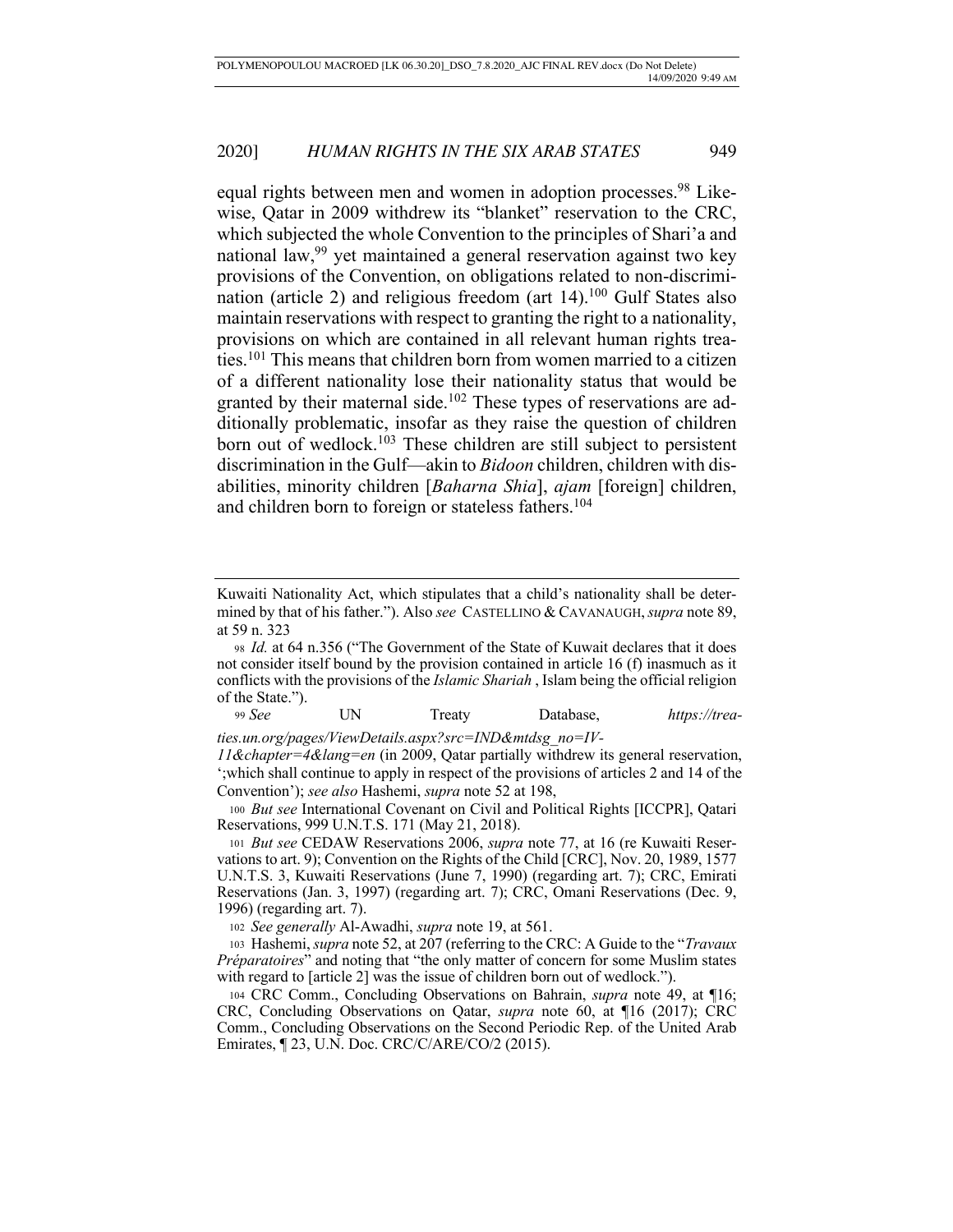Moreover, reservations are far from sporadic. Rather, they are placed against the full range of human rights instruments. By way of illustration, Qatar made a number of interpretative statements upon accession to the two Covenants in 2018, as well as formal reservations in relation to gender equality<sup>105</sup> and "the ability of workers to form trade unions."106 Both Kuwait (in 1996) and Bahrain (in 2006) placed similar reservations, including the following: in relation to the prohibition of the right to strike,<sup>107</sup> the exclusion of non-Kuwaiti workers from social security benefits and welfare,<sup>108</sup> and gender equality.<sup>109</sup> Likewise, the UAE declared upon accession to the CAT that "lawful sanctions applicable under national law, or pain or suffering arising from or associated with or incidental to these lawful sanctions, do not fall under the concept of "torture" . . . under article 1 of the Convention against Torture ("CAT")."110

The only treaty that has been viewed more sympathetically in the Gulf is arguably the Convention on the Rights of Persons with Disabilities ("CRPD"). The CRPD has been ratified by all GCC States,

<sup>107</sup> ICESCR, Bahraini Reservation (Sept. 27, 2007) (declaring that it will implement [the right to strike] only insofar it "shall not prejudice its right to prohibit strikes at essential utilities.").

<sup>109</sup> *See supra* notes 97 and 98 with respect to child nationality and adoption.; *cf.* 

CEDAW, Bahraini Reservation to art. 2, para. 2 (explaining reservation is rooted in avoiding a breach of Islamic Shari'a provisions).

<sup>105</sup> *See* International Covenant on Economic, Social and Cultural Rights (ICESCR), Dec. 16, 1966, 993 U.N.T.S 3, Qatari Reservation (May 21, 2018) ("The State of Qatar does not consider itself bound by the provisions of Article 3 of the International Covenant on Economic, Social and Cultural Rights, for they contravene the Islamic Sharia with regard to questions of inheritance and birth.").

<sup>106</sup> ICESCR art. 8; *see* ICESCR, Qatari Statement (May 21, 2018) (Qatar stated that it "shall interpret that what is meant by 'trade unions' and their related issues stated in Article 8 of the International Covenant on Economic, Social and Cultural Right[s], in line with the provisions of the Labor Law and national legislation. The State of Qatar reserves the right to implement that article in accordance with such understanding.").

<sup>108</sup> *See* ICESCR, Kuwaiti Interpretive Declaration Regarding art. 9 (May 21, 1996) ("The Government of Kuwait declares that while Kuwaiti legislation safeguards the rights of all Kuwaiti and non-Kuwaiti workers, social security provisions apply only to Kuwaitis."); *See* ICESCR, Kuwaiti Reservation Regarding art. 8, para. 1(d) (May 21, 1996) ("The Government of Kuwait reserves the right not to apply the provisions of article 8, paragraph 1 (d).").

<sup>110</sup> *See* CAT, UAE Declaration (July 19, 2012) (stating that "lawful sanctions applicable under national law, or pain or suffering arising from or associated with or incidental to these lawful sanctions, do not fall under the concept of 'torture' defined in article 1 of this Convention or under the concept of cruel, inhuman or degrading treatment or punishment mentioned in this Convention.").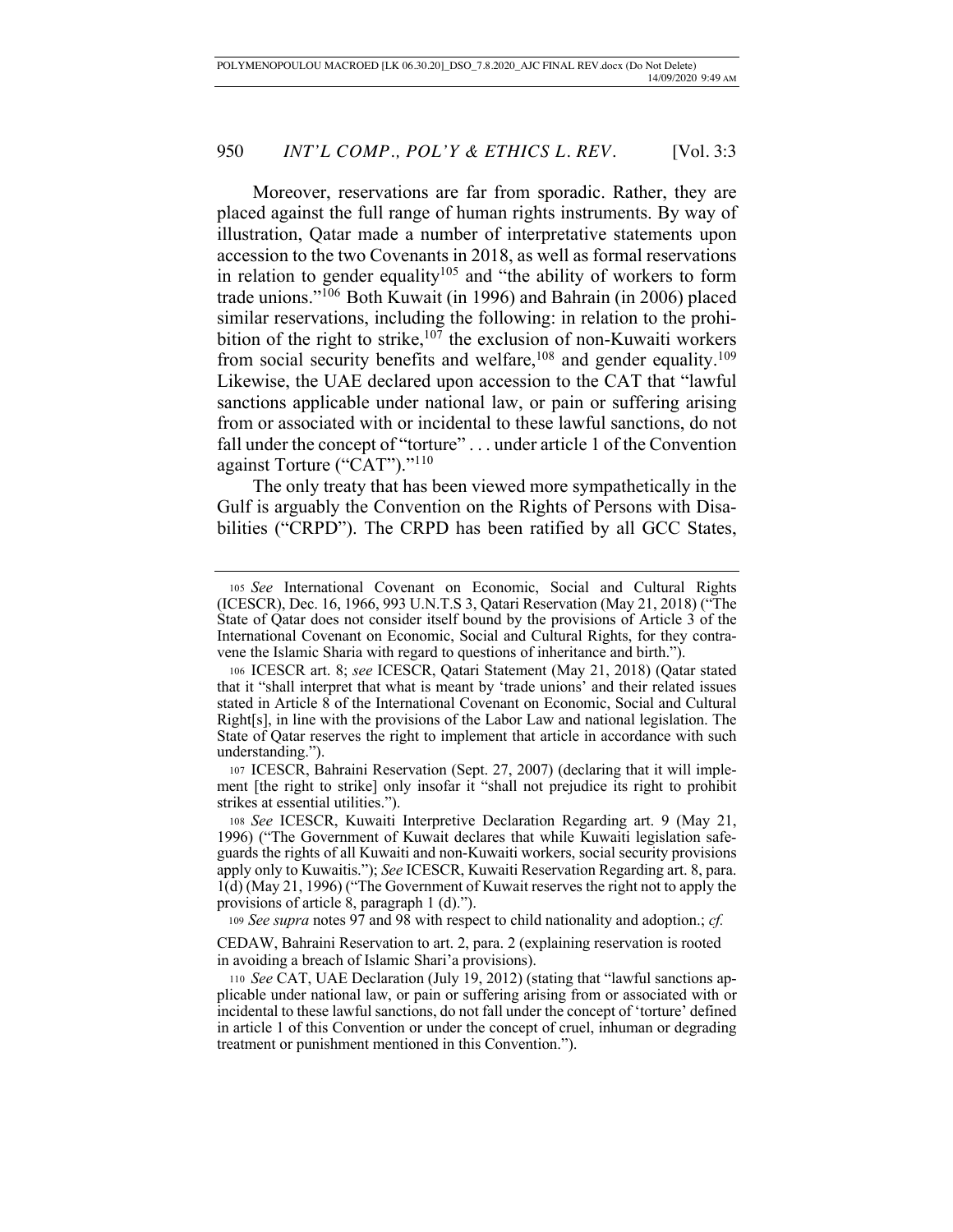with limited reservations or declarations, $111$  and interestingly, it is the only Convention for which Saudi Arabia alone has ratified the Optional Protocol and accepted the CRPD inquiry procedure.112 This *per se* is of course a positive development.<sup>113</sup> This stance may be associated to the fact that accessibility as such is largely a matter of resources, and arguably associated to the Shari'a—specifically to the fact that both the Qur'an and the Sunnah provide for a general obligation of care towards persons with disabilities,  $114$  as well as for some exceptions from religious obligations aiming at their accommodation.<sup>115</sup> Even so, the prevalent perception of disability in the Muslim world, and specifically in the Gulf, is "medical" and charity-based, especially since Islam denies persons with disabilities all legal capacity and excludes them from acquisition and social welfare.116 As such, it is in full contrast to the full-equality and human rights approach of the CRPD, clashing with the concept of disability culture as a social

<sup>114</sup> Mohammed Morad, Yusuf Nasri & Joav Merrick, *Islam and the Person with Intellectual Disability*, 5 J. RELIGION, DISABILITY & HEALTH, 65, 68 (2001).

<sup>111</sup> *See* Convention on the Rights of Persons with Disabilities [CRPD], Mar. 30, 2007, 2515 U.N.T.S. 3, Kuwaiti Reservation (Aug. 22, 2013) (relating to legal capacity and the (im)permissibility of relations outside marriage, to art. 12, para. 2: "The enjoyment of legal capacity shall be subject to the conditions applicable under Kuwaiti law;" and also to art. 19, para. (a): "This paragraph shall not be interpreted to permit illicit relations outside legitimate marriage;" and art. 25, para. (a): "The care in question shall not imply recognition of illicit relations outside legitimate marriage.").

<sup>112</sup> Optional Protocol to the Convention on the Rights of Persons with Disabilities, Dec. 13, 2006, 2518 U.N.T.S 283 (signed by Qatar and the UEA and ratified by Saudi Arabia only).

<sup>113</sup> Cf. Çalı et al., *supra* note 1, at 56 (arguing that "the trend for increased ratifications of UN human rights treaties, in particular, the recent (and quick) GCC-wide ratification of the CRPD, show that the GCC states consider UN human rights treaty ratification an important aspect of integrating into the international system.").

<sup>115</sup> For example, from fasting, Qur'an, Surah al-Baqarah 2:184, or contributing to war, Qur'an, Surah al-ʿAnkabūt 29:91).

<sup>116</sup> *See, e.g.*, Qur'an, Surah an-Nisā' 4:5 "[A]nd do not give the weak-minded your property, which Allah has made a means of sustenance for you, but provide for them with it and clothe them and speak to them words of appropriate kindness." *See also* Liaquat Ali Khan, *Protection of Languages and Self-Expressions Under Islamic Law*, J. TRANS. L. & POL'Y 19, 94-96 (2012); Brenton Kinker, *An Evaluation of the Prospects for Successful Implementation of the CRPD in the Islamic World*, 35 MICH.J. INT'L. L. 443, 448 (2014); Eleni Polymenopoulou, *Cultural And Linguistic Identity of Persons with Disabilities, Including Sign Languages and Deaf Culture*, *in* THE UN CONVENTION ON THE RIGHTS OF PERSONS WITH DISABILITIES: A COMMENTARY 898, 903-05 (Ilias Bantekas, Michael Ashley Stein & Dimitris Anastasiou eds., 2018).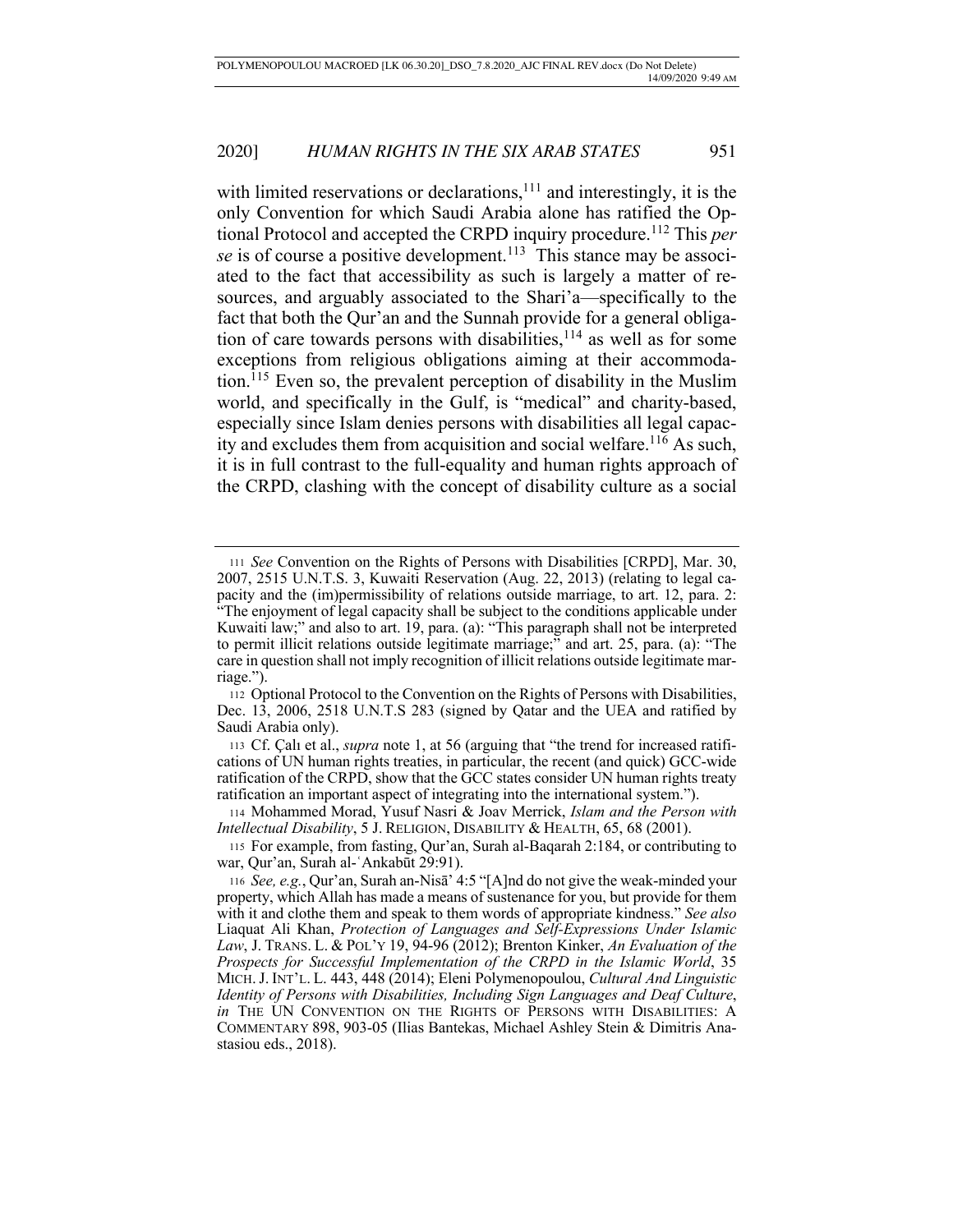construct.117 The substantial reservations of Kuwait on the matter are indicative, not only in relation to the right to a nationality and adoption processes as discussed above, but also, in relation to the "enjoyment of legal capacity."118 Surely, in some cases steps for inclusion of persons with disabilities have been taken, yet this remains exceptional. The case of Qatar stands out presumably due to the willingness of Shaikha Hessa al Thani, an active member of the U.N. Commission for Social Development, to improve the conditions of children with disabilities and promote a culture of inclusion.<sup>119</sup> Even Qatar, however, lacks real national strategies for inclusion let alone equal access to employment. In fact, the Qatari 2004 disability law has not been rectified since the ratification of the CRPD in 2006.<sup>120</sup> National legislation still authorizes institutionalization without "free and informed consent of the person,"121 with violence against people with disabilities remaining largely unreported.122 Moreover, there is also a complete lack of data concerning the protection of women against exploitation.123

### *C. Addressing the Root Causes*

The causes that are typically advanced for this type of incompatibility between the Gulf's own perception of human rights and international human rights standards are usually Shari'a-based, on the basis of an assessment of the reservations' validity. Yet, the Gulf's own perception of rights reveals that the question is much more perplex than

<sup>117</sup> *See, e.g.*, CRPD Comm., Concluding Observations on the Initial Report of Oman, ¶ 7, U.N. Doc. CRPD/C/OMN/CO/1 (Apr. 17, 2018) (on the lack of adequate national legislation in line with the CRPD approach). *See also* Michael Stein & Janet Lord, *Monitoring the Convention on the Rights of Persons with Disabilities: Innovations, Lost Opportunities, and Future Potential*, 32 HUM. RTS. Q. 689, [INSERT PIN CITE] (2010); *see generally* Polymenopoulou, *supra* note 116*.*

<sup>118</sup> Kuwait's view on art. 12, para. 2 is that "the enjoyment of legal capacity shall be subject to the conditions applicable under Kuwaiti law." Kuwait has also placed another reservation, to art.  $25(a)$ , in relation to the prohibition of illicit relations outside legitimate marriage. *See* materials cited *supra* note 111.

<sup>119</sup> Keane & Kyriazi, *supra* note 1, at 212.

<sup>120</sup> CRPD Comm., Concluding Observations on the Initial Report of Qatar, U.N. Doc. CRPD/C/QAT/CO/1 (Oct. 2, 2015) [hereinafter CRPD Comm., Concluding Observations on Qatar]; *cf.* Keane & Kyriazi, *supra* note 1, at 208-09.

<sup>121</sup> CRPD Comm., Concluding Observations on Qatar, *supra* 120, at ¶ 28.

<sup>122</sup> *Id*. at ¶ 31.

<sup>123</sup> *See id.* at ¶ 42.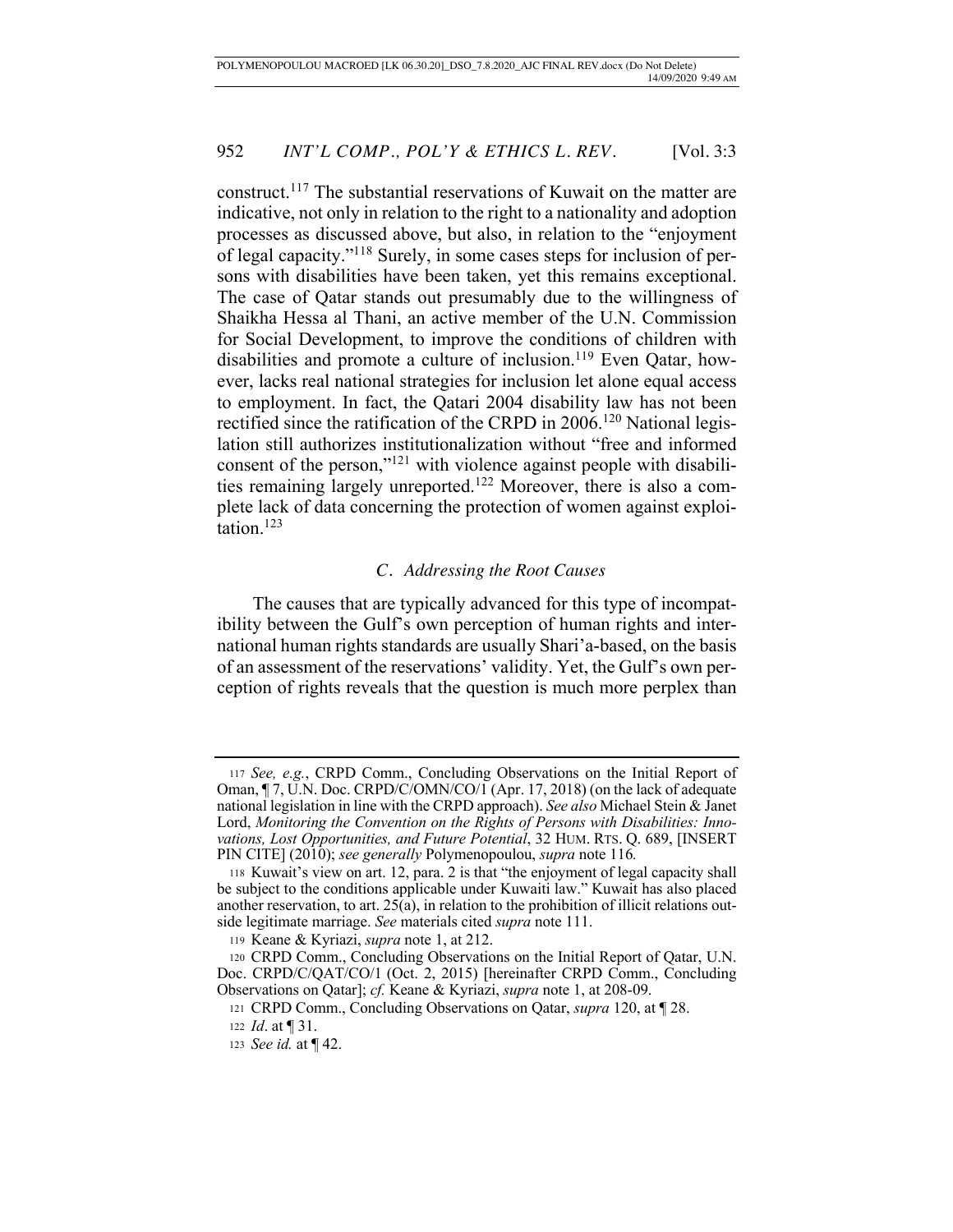a simple doctrinal debate on human rights and Islam, or a matter of reservations.

# 1. Is Shari'a the Problem?

The concept of a fictitious "clash of civilizations"—including between the West and Islam—has been quasi-institutionalized and perpetuated in a stereotype pertaining virtually to all matters related to the Muslim world. Huntington's ideas expressed for the first time in *Foreign Affairs*124 have been influential in Western academia, resulting in a generalized "trend" suggesting that Islamic culture is simply different from Western culture, thereby fueling the image of "cultural conflict" between Islam and the "others" (chiefly Western States).<sup>125</sup> As a result, various authors have deduced that Shari'a is the principal issue for this low level of compliance with current human rights standards. This position, however, cannot be sustained today, as the geo-political structures of Gulf States have culminated into a model of governance that incorporates features of various legal traditions, rather than Shari'a alone.

### *i. The Emergence of a Parallel Legal Universe*

While Islam is a *principal* source of legislation in the GCC States' constitutions, as discussed above, GCC states' legislative framework as a whole is *not* governed by the Shari'a. A substantive part of the entire body of legal affairs in the Gulf, including in Saudi Arabia, is *not* subject to Shari'a law. This does not mean that Shari'a law is in desuetude in the Gulf. On the contrary, Shari'a still applies primarily in personal and criminal matters,  $126$  but even those contexts its role is

<sup>124</sup> Samuel Huntington, *The Clash of Civilizations?*, 72 FOREIGN AFF. 22, 25 (1993). *See also* Tom Farer, *The Clash of Cultures, the Tension Within Liberalism, and the Proper Limits of Tolerance,* 36 HUM. RTS. Q. 1, 18–19 (2014); Emon, *supra* note 29, at 309-10; Keane & Kyriazi, *supra* note 1, at 869-70.

<sup>125</sup> *See* Ann Elizabeth Mayer, *Universal Versus Islamic Human Rights: A Clash of Cultures or a Clash with a Construct?*, 15 MICH. J. INT'L. L. 307, 308–10 (1994) [hereinafter Mayer, *Universal Human Rts. Versus Islamic Human Rts.*]. *See also* BADERIN, *supra* note 86, at 45-46.

<sup>126</sup> *See, e.g.*, Al-Qānūn al-Atiḥādīy Raqam 28 li-Sinnah 2005, Qānūn al-Aḥwāl ash-Shakhṣīah [Fed. Law no. 28 of 2005, Law of Personal Affairs] (U.A.E.) (Arabic version available at: http://www.dji.gov.ae/Lists/DJIBooks/Attachments/79/Ahwal%20Shakhsia%20Big%20WEB.pdf) (unofficial English translation available at: https://legaladviceme.com/legislation/140/uae-federal-law-28-of-2005-on-personal-status) (which is primarily based on the Shari'a). *See also* Comm. on the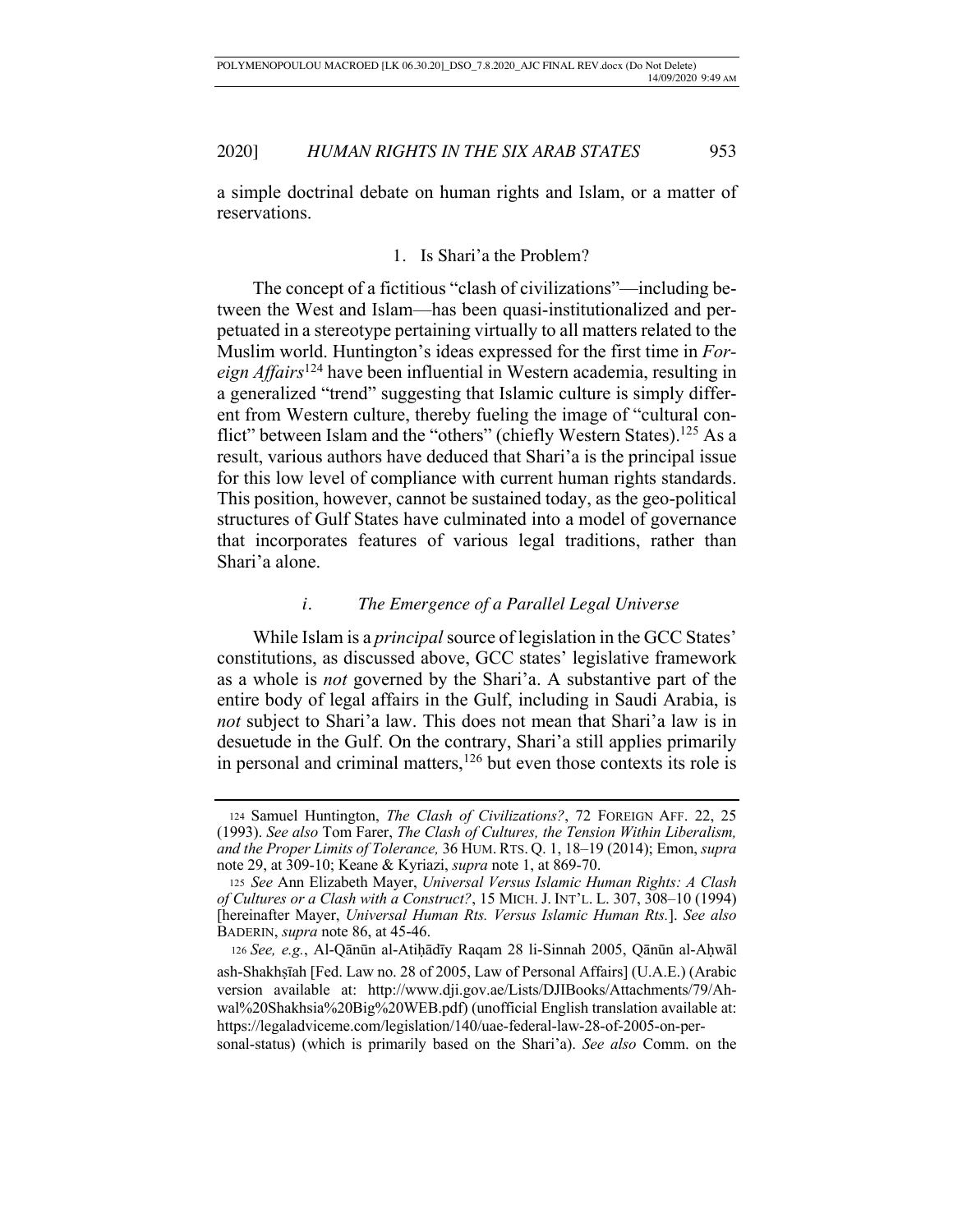diminishing. Qatar is a good example of this phenomenon. Article 1 of the criminal code<sup>127</sup> subjects Muslims to the Shari'a. In practice, however, the country's Shari'a court only exercises jurisdiction over family disputes and the regular criminal courts apply the (secular) criminal code to Muslims and non-Muslims alike, albeit the courts do have access to the Shari'a if they so wish. This, by implication, leaves out all areas related to finance, commerce, banking, tax, energy, and other areas of law, whereby the preeminent legal model followed is "secular" civil law. Saudi Arabia, despite its long hostility to arbitration and foreign commercial laws, recently adopted the United Nations Commission on International Trade Law ("UNCITRAL") Model Law on International Commercial Arbitration and has set up specialist commercial tribunals.128

Common law, and particularly English law, is increasingly used as the governing law in transnational contracts in the Gulf, including between Gulf-based companies. At the same time, hybrid commercial courts, such as the Qatar Financial Centre's Civil and Commercial Court ("QFC") and the Dubai International Financial Centre ("DIFC") courts, inspired by the English Commercial Court, aim to cement legal certainty, uniformity, and contractual familiarity with a view to increasing commercial transactions.129 The QFC, for instance, is meant

<sup>127</sup> *See* Qānūn Raqam 11 li-Sinnah 2004: Bi-Iṣdār Qānūn al-ʿAqūbāt [Law no. 11

of 2004: Issuing the Penal Code], art. 1 (Qatar) (English translation available at: https://www.almeezan.qa/LawPage.aspx?ID=26&language=en) (Arabic version available at: https://www.almeezan.qa/LawPage.aspx?ID=26&language=ar).

<sup>128</sup> Reem Shamseddine, *Saudi Arabia Sets Up Commercial Courts to Expedite Investment*, REUTERS (Oct. 16, 2017, 12:04 PM), https://www.reuters.com/article/ussaudi-court/saudi-arabia-sets-up-commercial-courts-to-expedite-investment-

idUSKBN1CL2DT. Niẓām al-Taḥkīm, Marsūm Malakīy Raqam M/34, bi-Tārīkh 24 Jumādā 1433 [Law of Arbitration, Royal Decree No. M/34 (Apr. 5, 2012)] (Saudi Arabia), for example, is based on UNCITRAL's Model Law of Commercial Arbitration. *See generally* U.N. Comm'n on International Trade Law [UNCITRAL], Model Law on International Commercial Arbitration (1986) (amended 2006).

<sup>129</sup> *See, e.g*., Andrew Dahdal & Francis Botchway, *A Decade of Development: The Civil and Commercial Court of the Qatar Financial Centre*, 34 ARAB L. Q. 1 (2019). *See also* Gabriela Knaul (Special Rapporteur on the Independence of Judges and Lawyers), *R*e*p. on the Independence of Judges and Lawyers*, ¶ 29, U.N. Doc. A/HRC/29/26 (2015).

Elimination of Discrimination, Consideration of Reports Submitted by States Parties Under Article 9 of the Convention: Eighteenth to Twenty-First Periodic Reps. of States Parties Due in 2015 (U.A.E.), ¶ 40, U.N. Doc. CERD/C/ARE/18-21, (May 17, 2016) [hereinafter CERD Comm., Consideration of U.A.E. Reps.] (noting that the Code "covers issues that are clearly determined by the religion and are incontrovertible.").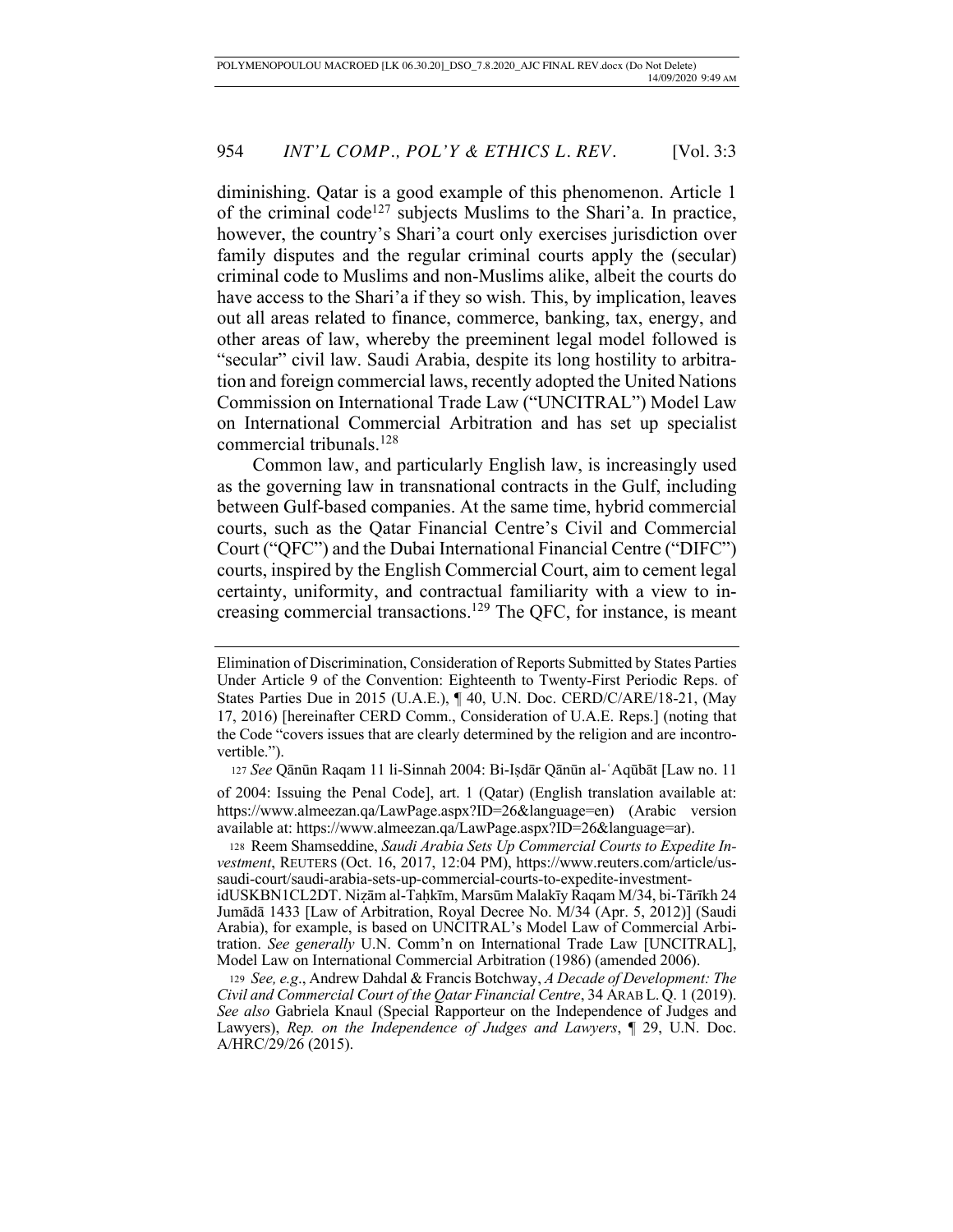to apply QFC law and regulations, as well as the law set out by the parties in their contractual relationships,<sup>130</sup> with Islamic law playing no role whatsoever other than through party autonomy. In practice, the Court relies almost exclusively on common law principles and case law, not only because these are more familiar to the majority of the judges, but also because English law is predominant in the majority of transnational commercial agreements. In *Leonardo Spa v. Doha Bank Assurance Co LLC*, the QFC Court had to deal with demand guarantees under the Uniform Rules for Demand Guarantees, which were adopted by the International Chamber of Commerce in 1991.<sup>131</sup> Even so, the Court went on to examine the nature of such guarantees by reference to English case law.132

This observation is of course not new. The tensions between modernization and reform were also evident in the Arabian Peninsula preindependence. In fact, the colonial domination had resulted to parallel jurisdictions: the jurisdiction of the British crown on the one hand, and local or Shari'a-based jurisdiction on the other. This is because contrary to the law applicable to contracts and businesses, personal laws were of no interest to the colonizers.<sup>133</sup> The divergence between local customs and modern reforms has been substantial, and is more evident in Saudi Arabia than anywhere else. This was also one of the reasons why the reforms once undertaken by the founder of Saudi Arabia (King Abdulaziz, or Ibn Saʿūd, as he is more commonly known) to expand growth and development in the country failed. In fact, when Ibn Saʿūd took power in the late 1930s, he sought to modernize the country, yet he found himself "in conflict with the religious scholars of the puritanical Wahhabi sect with whom he was affiliated."134 As a

<sup>130</sup> *See* Qānūn Raqam (7) li-Sinnah 2005, bi-Iṣdār Qānūn Markaz Qaṭr lil-Māl [Qatar Financial Centre Law No. (7) of 2005], art. 7, 8, app'x. 6 (Qatar) (English version available at https://qfcra-en.thomsonreuters.com/sites/default/files/net\_file\_store/QFC\_Law-V3-Oct09.doc.pdf) (Arabic version available at https://www.almeezan.qa/LawView.aspx?opt&LawID=3987&language=ar). *See also* the Qatar Financial Centre Civil and Commercial Court Regulations and Procedural Rule, art. 11 (available at https://www.qicdrc.gov.qa/arbitration/legislationforms). *But see id.* at art. 4.1, which enunciates the principle of "overriding objective" of the Court, which is to "deal with all cases justly."

 <sup>131</sup> Leonardo S.p.A v Doha Bank Assurance Company LLC [2019] QIC (F) 6, ¶ 26 (Qatar).

<sup>132</sup> *Id.* at ¶ 42.

<sup>133</sup> WAEL B. HALLAQ, AN INTRODUCTION TO ISLAMIC LAW 115 (2009).

<sup>134</sup> SFEIR, *supra* note 26, at 42.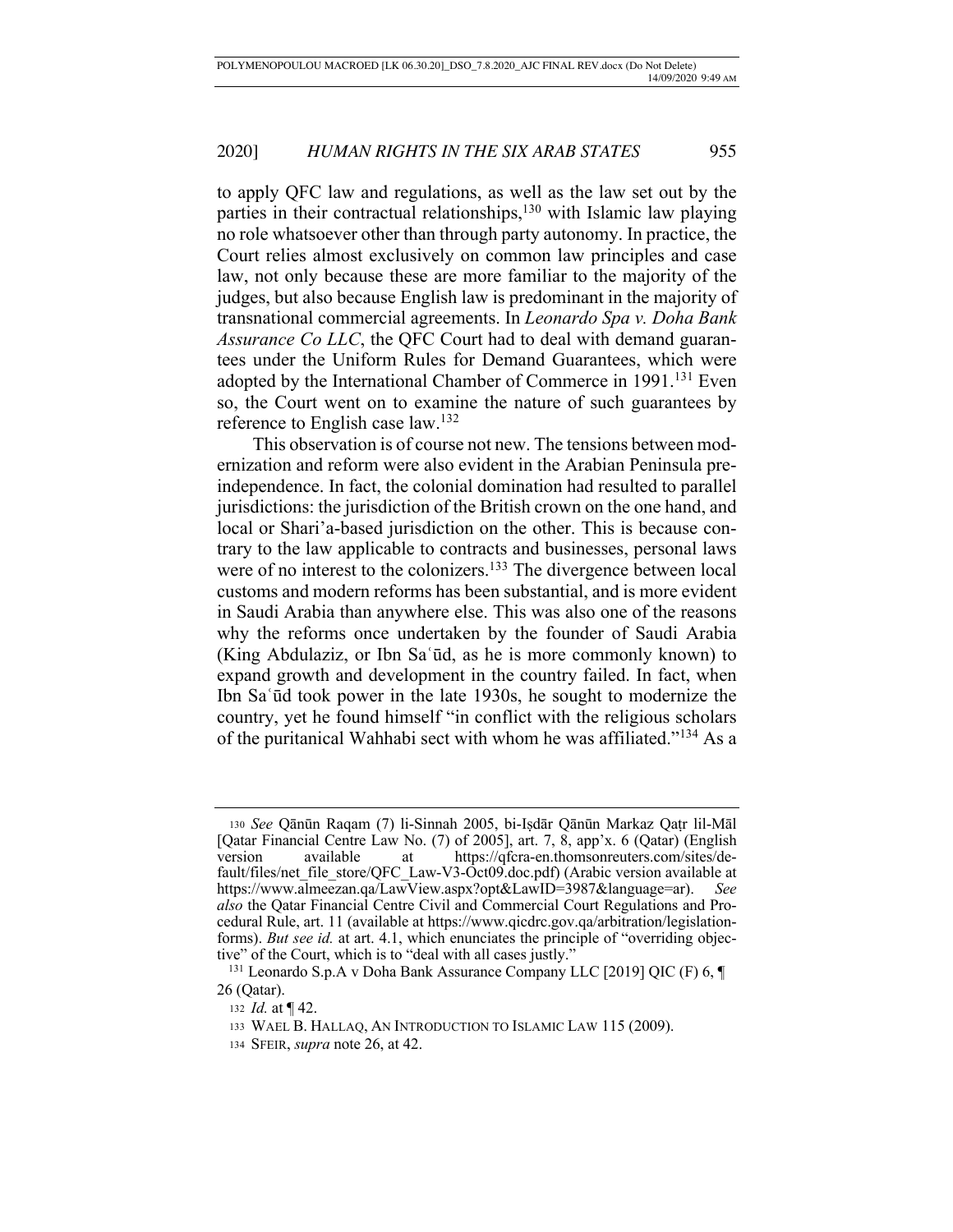result, Shari'a judges blocked Ibn Saʿūd's regulations and progress stagnated.<sup>135</sup>

# *ii. Sharia is not the Problem*

The fact that a particular legal issue is subject to Shari'a law (such as *zinā'* (unlawful sexual intercourse), *riddah* (apostasy), and the other *hudood* crimes) does not necessarily entail a rigid interpretation of Sharia law. No doubt, the discrepancies between universal and human rights standards and Sharia law should be addressed—as is the case with gender inequality, illicit pre-marital relations and male guardianship. These discrepancies should, however, be primarily addressed within the Shari'a itself. This is not an illusion. In fact, the interpretation of Shari'a and the Muslim concept of *fiqh* (human comprehension of Shari'a) varies to an extraordinary degree,<sup>136</sup> and is subject to both the subtleties of *ijtihad*137 and the plurality of the tools of interpretation under the Shari'a.<sup>138</sup> Taken as a whole, therefore, Shari'a is the most flexible tool that can lead to reform and can neither be crystallized into a single, unified version of a particular school of thought nor can it be subjected to a single interpretation of Islamic jurisprudence.<sup>139</sup> The

<sup>135</sup> *Id.* at 42-44. ("Among these regulations was the 1927/1931 establishment of a Commercial court regulation, which besides providing the establishment of a commercial court outside the purview of the Sharia court, regulated land and maritime commerce, bills of exchange and bankruptcy as well as elements of a company, agency and arbitration law. Fearing however that the civil tribunal would willingly reduce their transitional jurisdiction, the Sharia judges blocked the establishment of the tribunal and left the Commercial court regulation in abeyance. . . . By the early 1960s however, it became abundantly clear that the traditional Sharia law and courts were utterly inadequate for conducting the massive development of the country which was totally dependent on foreign law and technology. . . . The result was that a great deal of legislative adroitness, resort to gaps, exemption clauses and manipulation of terminology went into the adoption of modern Statutes in order that Sharia rules remain involable.").

<sup>136</sup> *See generally* Anver Emon, *On Reading Fiqh*, *in* OXFORD HANDBOOK OF ISLAMIC LAW 45-73 (Anver Emon & Ruhmee Ahmed eds., 2018).

<sup>137</sup> *Ijtihād* denotes general personal reasoning and legal interpretation by the *mujtāhid*, the person that has such authority, including context-specific interpretation. *See* HALLAQ, *supra* note 133, at 19-27. *See generally* MOHAMMAD HASHIM KAMALI, PRINCIPLES OF ISLAMIC JURISPRUDENCE 480-83 (3d ed. 2003).

<sup>138</sup> HALLAQ, *supra* note 133, at 116-17 (discussing the methods of legal reform of Islamic law, through the concepts of *ḍarūra* (necessity); procedural reforms and; *takhayyur/talfīq* (selection/amalgamation); neo-*ijtihād*).

<sup>139</sup> Abdullah al-Ahsan, *Law, Religion and Human Dignity in the Muslim World Today: An Examination of OIC's Cairo Declaration of Human Rights*, 24 J. L. & RELIGION 569, 595 (2008) (discussing common grounds between Islamic values and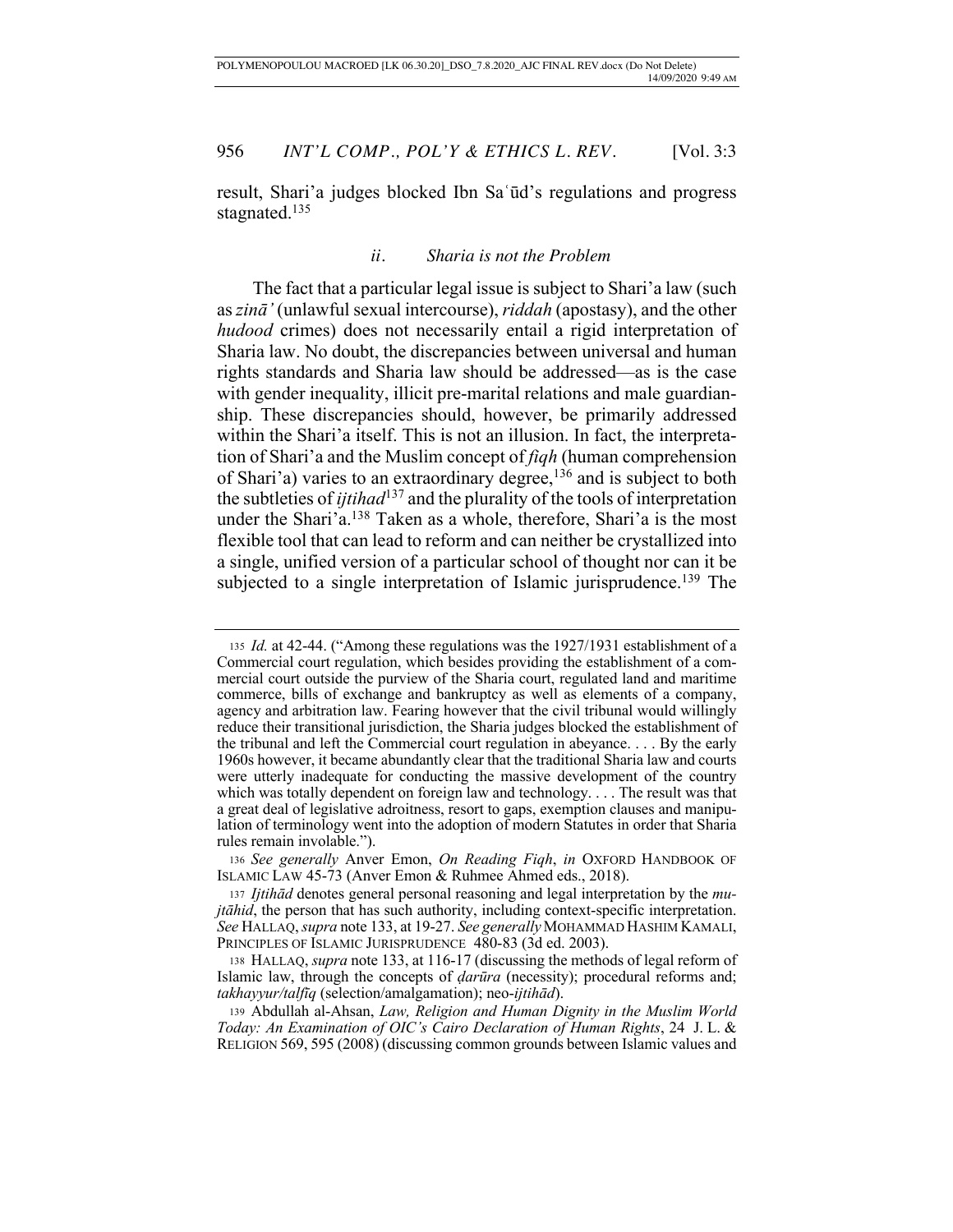appropriation of Shari'a by conservative leaders is the problem, rather than Shari'a itself (and this is why several inspired political leaders of the Muslim world have been in favor of modern reform). As Sfeir notes, even Ibn Saʿūd who was a devout Wahhabi himself in one of his early decrees ordered Shari'a judges

not to be bound by the Schools of one school of jurisprudence to the exclusion of all others . . . The *ulema* [religious scholars] however, would not countenance the admissibility of other schools of jurisprudence, let alone the introduction of the concept of precedent novel to Islamic law nor the codification of the Sharia.140

Today such controversy exists in relation to practices that public opinion typically perceives as religious (or at least, quasi-religious), and which are prevalent in Muslim majority regions—for example, polygamous marriages<sup>141</sup> and Female Genital Mutilation ("FGM").<sup>142</sup> It is common for political leaders to advance Shari'a law as justification of such practices and as constituting religious "requirements." Yet, these justifications misuse the concept of "faith" to maintain patriarchal structures and delay women's empowerment. The same applies to the justification of repression of religious minorities (including

<sup>142</sup> This point is discussed by Hope Lewis, *Between* Irua *and "Female Genital Mutilation": Feminist Human Rights Discourse and the Cultural Divide*, 8 HARV. HUMAN RTS. J. 21-22 (1995). *See e.g.*, U.N. Human Rts. Council Advisory Committee, Study of the HRC Advisory Comm. on Promoting Human Rights and Fundamental Freedoms Through a Better Understanding of Traditional Values of Humankind, ¶¶ 45-47, U.N. Doc. A/HRC/22/71 (Dec. 6, 2012) (referring to the work of Daniel Bell and also noticing a group of Islamic scholars' recognition that FGM is a "deplorable inherited custom" incompatible with their understanding of Islamic teachings). *Cf.* Emon, *supra* note 29, at 97 (referring to Mashood Baderin and claiming that this practice may be wrong for both universalists and cultural relativists as it is a "wrong in itself"). *See* U.S. D.O.S. Report 2018, *supra* note 33, at 44 (even in Saudi Arabia, this practice is deemed prohibited by the Shari'a.).

the values reflected in the UDHR); BADERIN, *supra* note 86, at 228 (arguing that there is no "universal interpretation of the Sharia.").

<sup>140</sup> SFEIR, *supra* note 26, at 42.

<sup>141</sup> *See*, *e.g.*, Bruce Lawrence, *Muslim Engagement with Injustice and Violence*, *in* THE OXFORD HANDBOOK OF RELIGION AND VIOLENCE 126, 127-28 (Michael Jerryson et al., eds., 2013) (discussing the relevant Qur'anic verses and arguing that "the irony of preceding passage is its misapplication during subsequent Muslim history. Over the course of the centuries, Islamic law overlooked both the context of this revelation—to care equitably for the orphan—and the qualification [the equity requirement]."). *See generally* Cherif Bassiouni, *Misunderstanding Islam and the Use of Violence*, 37 HOUS. J. INT'L L. 643 (2015); HALLAQ, *supra* note 133, at 140.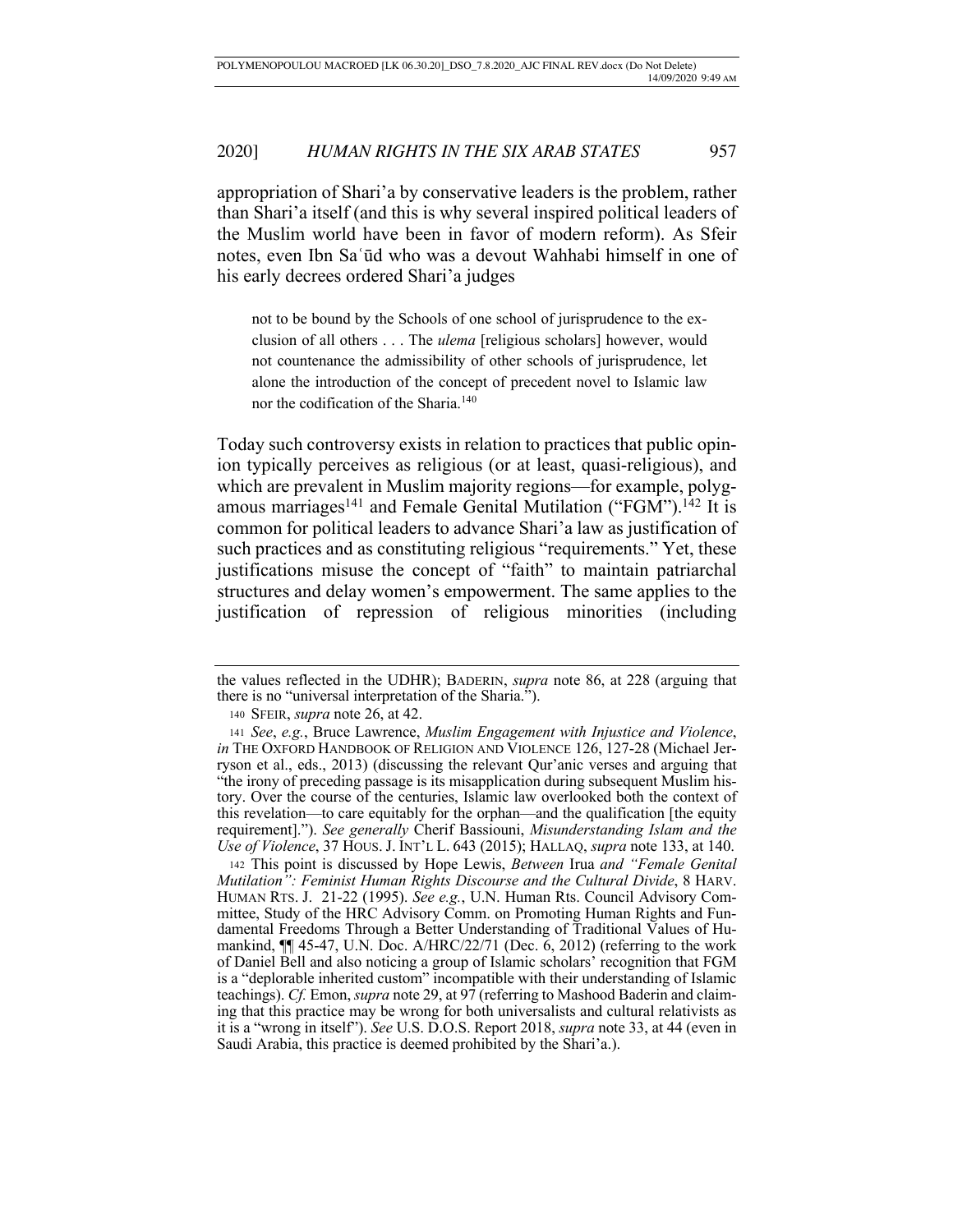*dhimmis*) 143 and the lives of LGBTI individuals, usually propagated by Islamists and conservative *ulemas.* Yet, arguments in favor of substantial equality, inclusion, and empowerment for both these groups exist within Shari'a.<sup>144</sup>

There are drawbacks in this perception of Shari'a as *not* being the main factor for the non-universal enforcement of human rights. Such drawbacks include the rise of Islamic extremism as a global threat to world peace and the alleged connections of Gulf countries with ISIL, as well as the politicization of Islam within the political bodies of the United Nations. These two issues will be briefly addressed here.

First, the question of Islamic extremism has arisen at a global level and is therefore not a specific characteristic of the Gulf. In all parts of the world, acts of extremism are officially condemned, including within laws on combatting terrorist offences. Qatar may be the leader in condemning cultural extremism, specifically. A good illustration of this point is the *Doha Symposium on Cultural Heritage*, an international conference presided by the Emir of the State of Qatar that took place in Doha shortly after the destruction of the Buddhas of Bamiyan by the Taliban regime in Afghanistan, $145$  in which all Gulf leaders condemned the destruction, reiterating the position of Islam in relation to artistic and cultural diversity.

Secondly, indeed some Muslim leaders and their representatives have, to a certain extent, allowed Islam to become a battleground for sensitive issues such as blasphemy, religious minorities, and (arguably also) homosexuality. The stance of the Organization of the Islamic Cooperation ("OIC," and formerly known as "Organization of the

<sup>143</sup> *See* Asifa Quraishi, *What if Sharia Weren't the Enemy? Rethinking International Women's Rights Advocacy on Islamic Law*, 22 COLUM.J. GENDER & L. 173, 176 (2011) (arguing that "this imagined opposition between women's rights and Sharia is not only unnecessary, but also counterproductive for both feminist actors and Islamically-minded political activists."). *See, e.g.*, Donna E. Arzt, *The Role of Compulsion in Islamic Conversion: Jihad, Dhimma and Ridda*, 8 BUFFALO HUM. RTS. L. REV. 15 (2002).

<sup>144</sup> *See, e.g.*, ABDELWAHAB BOUHDIBA, SEXUALITY IN ISLAM (Alan Sheridan transl., 2012); SCOTT SIRAJ AL-HAQQ KUGLE, HOMOSEXUALITY IN ISLAM: CRITICAL REFLECTION ON GAY, LESBIAN AND TRANSGENDER MUSLIMS [INSERT PAGE CITED] (2010); s*ee also* Javaid Rehman & Eleni Polymenopoulou, *Is Green a Part of the Rainbow? Sharia, Homosexuality and LGBT Rights in the Muslim World*, 37 FORDHAM INT'L L.J. 1, [INSERT PIN CITE] (2013).

<sup>145</sup> J.M. Butt, *The Buddhas of Bamoiyan: Saving Other Possible Cultural Targets*, *in* PROCEEDINGS OF THE DOHA CONFERENCE OF 'ULAMÂ ON ISLAM AND CULTURAL HERITAGE 53-56, U.N. Doc. CLT/CH/THS/2001/CD/H/1 (2001).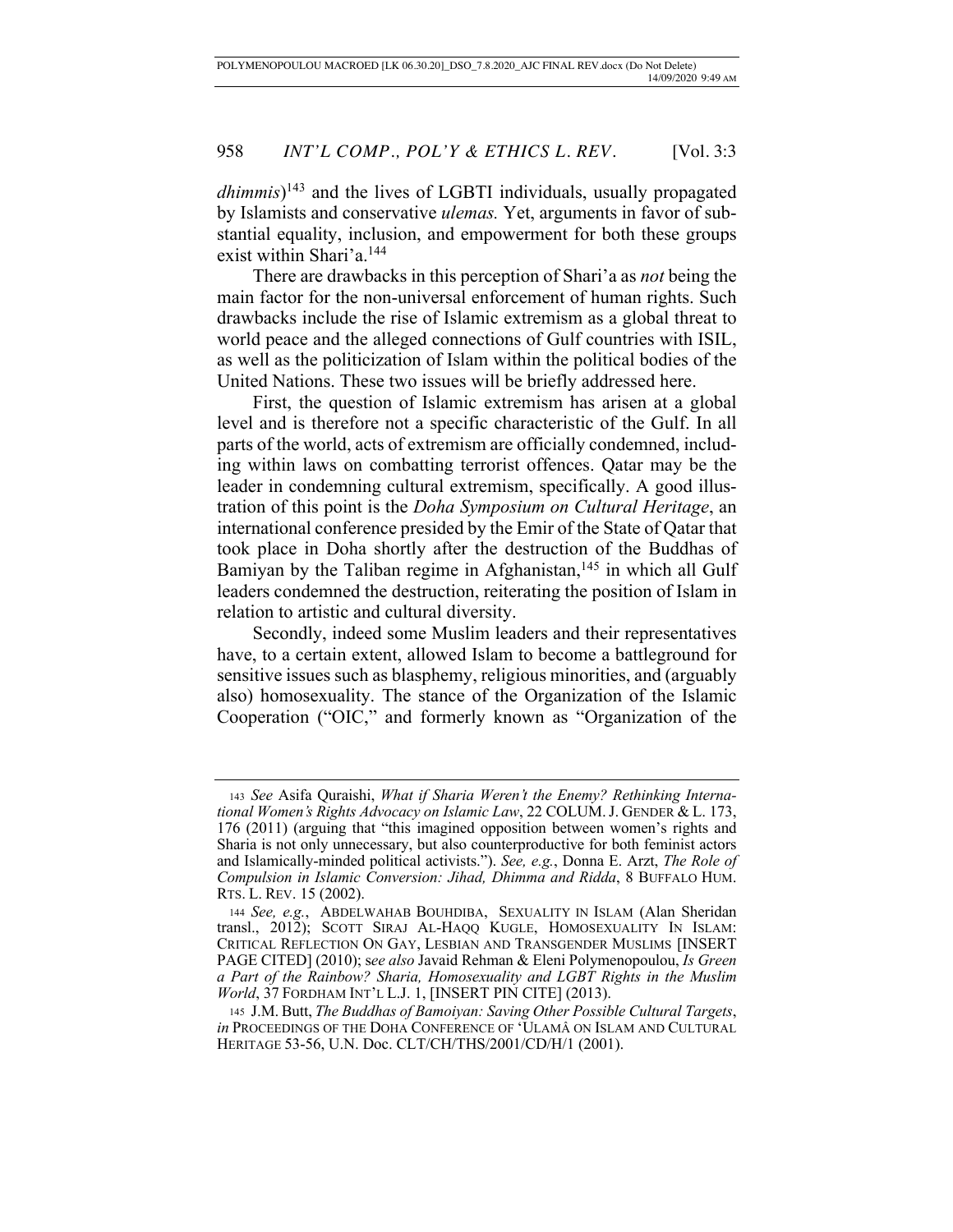Islamic Conference"), $146$  in particular, with its declarations and resolutions, is illustrative in this respect, especially on matters related to Islamophobia147 and "defamation of Islam." The concept of defamation of Islam, albeit "dead" today at the United Nations,<sup>148</sup> has been used by the OIC for a long time to allow certain Muslim states to repress (non-Muslim) religious minorities through blasphemy laws.<sup>149</sup> The same is reflected in the 1994 Cairo "Declaration on human rights in Islam," which has also been drafted in the context of the OIC. This declaration, albeit not pertaining to a particular school of Shari'a, places strict limitations against fundamental rights based on individual and collective obligations of Muslims towards the *Ummah*. 150

The shortcomings of this "politicized" version of Shari'a in the Cairo Declaration have been extensively discussed by both Muslim and non-Muslim scholars. Save perhaps for few exceptions,151 most of

<sup>150</sup> The restrictions to freedom of speech, for example, are a good illustration of this point. Under art. 22(a) of the Cairo declaration, everyone has the right to freedom of expression—as long as it does not conflict with the Shar'ia. In addition, under art. 22(b), "everyone shall have the right to advocate what is right, and propagate what is good, and warn against what is wrong and evil according to the norms of Islamic Shari'ah [(*hisbah*)]." Cairo Declaration of Human Rights in Islam, art. 22(a), (b), U.N. Doc. A/CONF.157/PC/62/Add.18 (Aug. 5, 1990).

151 MAYER, *supra* note 39, at 207 (arguing that "it is hard to see how Islamic schemes of human rights . . . could have positive impact at the long term," and that

<sup>146</sup> This organization assembles fifty-seven Muslim-majority States throughout the world, Under the Charter of the OIC, and has the aim to "promote and encourage . . . mutual respect and cooperation . . [and] human rights and fundamental freedoms ...." CHARTER OF THE ORG. OF ISLAMIC COOPERATION [OIC], pmbl. (1972).

<sup>147</sup> *See e.g.*, OIC, SECOND OIC OBSERVATORY REPORT ON ISLAMOPHOBIA 10-11 (May 23-25, 2009) (discussing the "generalized assumption that many Muslims not just the militant fringe—have negative attitudes toward Westerners in general, not only the policies of some Western governments.").

<sup>148</sup> In 2010, the Human Rights Council adopted (without a vote) for the first time a Resolution on "combating religious Intolerance" alone, which was the first to be endorsed by Muslim and Western countries alike. Its implementation has been agreed to take place in the context of a policy-making process, entitled "the Istanbul process," in the context of which several meetings have taken place—including in Jeddah under the auspices of the OIC. *See* Maha Akeel, *A Roadmap for Implementing UNHRC Resolution on Combatting Religious Intolerance*, 18 OIC J. 4, 5 (2011); *cf.* Stephanie Berry & Javaid Rehman, *Is "Defamation of Religions" Passé? The UN, OIC and Islamic State Practices: Lessons from Pakistan*, 44 GEO. WASH. L. REV. 431, 453–67 (2012).

<sup>149</sup> *See* Caleb Holzaepfel, *Can I Say That?: How an International Blasphemy Law Pits the Freedom of Religion Against the Freedom of Speech*, 28 EMORY INT'L L. REV. 597, 614 (2014); MAYER, *supra* note 39, at 187. *See also* Eleni Polymenopoulou, *A Thousand Ways To Kiss The Earth: Artistic Freedom, Cultural Heritage and Islamic Extremism*, 17 RUTGERS J. L. & RELIGION 39, 55 (2015).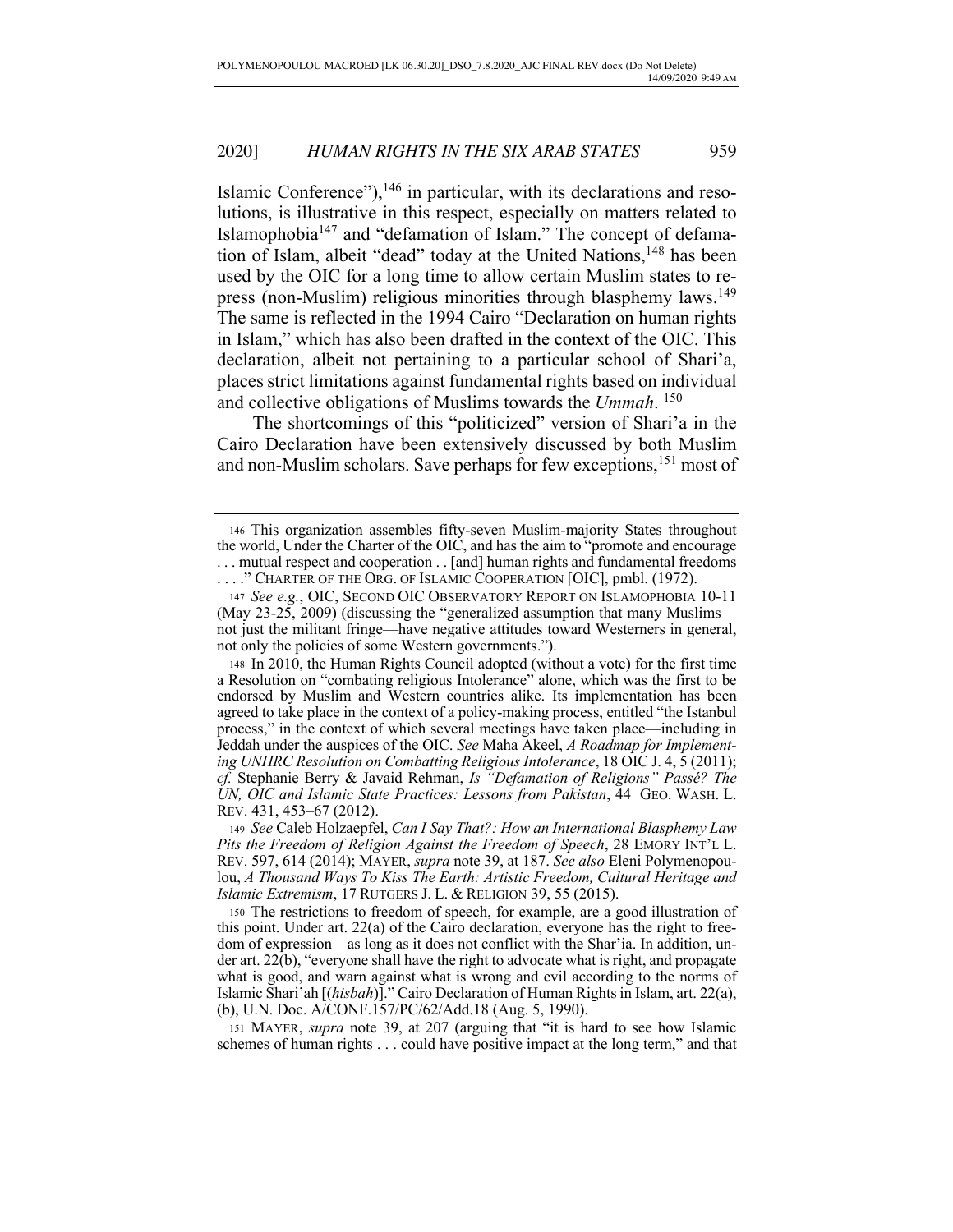these authors argue that human rights values and Islam are not incompatible—in fact, they are either embedded in the Islamic tradition<sup>152</sup> or at least achieved within Islam.153

# 2. Is Financial Safety the Problem?

The shift from small and insipid former British colonies to global forces at the international marketplace within an extremely short period of time has had two consequences for Gulf States. The first is the increased financial safety of GCC citizens, including reserved seats in public administration<sup>154</sup> and generous allowances.<sup>155</sup> Over the last year, in particular, GCC States have been promoting governmental policies aimed at reducing GCC nationals' unemployment rates—the

<sup>&</sup>quot;once embodied in the law, Islamic criteria present obstacles to advancing human rights."); *see also* Mayer, *Universal Human Rts. Versus Islamic Human Rts.*, *supra* note 125, at 327 (arguing that who argues on the "prevalence" of "western human rights" which are based on rationalism and individualism, rather than "faith"). Yet even Mayer finds that "many Muslims have responded positively to human rights ideals." *Id.* at 313. *Cf.* Shannon Dunn, *Islamic Law and Human Rights*, *in* THE OXFORD HANDBOOK OF ISLAMIC LAW, *supra* note 29, at 827.

<sup>152</sup> By way of example, *see* Khaled Abou El Fadl, *Cultivating Human Rights: Islamic Law and the Humanist Imperative*, *in* LAW AND TRADITION IN CLASSICAL ISLAMIC THOUGHT 167, 173 (Michael Cook et al. eds., 2013) (arguing that "the Islamic tradition has contributed the most [to human rights]."); *see also* BADERIN, *supra* note 86, at 45.

<sup>153</sup> Al-Ahsan, *supra* note 139, at 592 (arguing that the Cairo Declaration "makes frequent reference to sharī'ah but ignores teachings of sharī'ah when its member countries repress citizens using torture, and imprisonment without trial and disappearance."). *Cf*. Kamran Hashemi, *Muslim States, Regional Human Rights Systems and the Organization of the Islamic Conference*, 52 GER. Y.B. INT'L L. 75-106 (2009); JOHN ESPOSITO & JOHN VOLL, ISLAM AND DEMOCRACY (1996); Dunn, *supra* note 151, at 827; Clark Lombardi & Nathan Brown, *Do Constitutions Requiring Adherence to* Shari'a *Threaten Human Rights? How Egypt's Constitutional Court Reconciles Islamic Law with the Liberal Rule of Law*, AM. U. INT'L L. REV. 379, 380 (2006). *Cf.* NATHAN BROWN & MARA REVKIN, *supra* note 29, at 793. *See, e.g.*, Emon, *supra* note 29, at 103 (arguing that "the key is to avoid structuring the 'debate' and perpetuates the false claim that Islamic doctrine is largely non-compliant with international human in a way that automatically reduces the value of international human rights law in Muslim states rights law.").

<sup>154</sup> Al-Awadhi, *supra* note 19, at 569-70. *See, e.g.*, BASIC SYSTEM OF GOVERNANCE, art. 28 (Saudi Arabia) (according to which the State must guarantee job opportunities); *cf.* CONST. OF THE KINGDOM OF BAHRAIN, art. 16(a), which allows only Bahraini citizens to be employed in public administration.

<sup>155</sup> WORLD BANK REPORT 2019, *supra* note 18, at 52; INTERNATIONAL MONETARY FUND [IMF] MIDDLE E. DEP'T, FINANCIAL SYSTEMS AND LABOR MARKETS IN THE GULF COOPERATION COUNCIL COUNTRIES 34-35 (1997).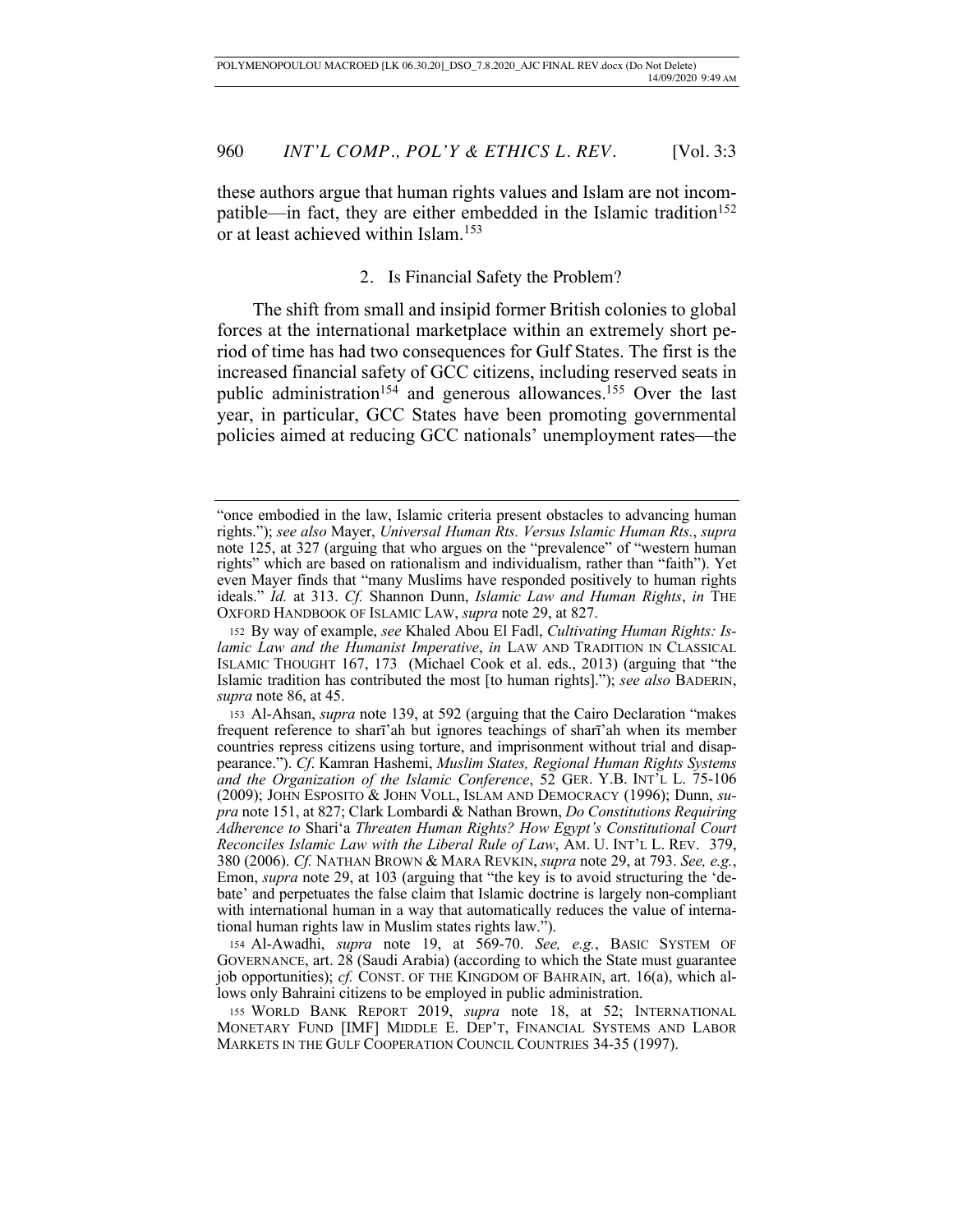so-called policies of nationalization.<sup>156</sup> These policies' objective is primarily to maintain stability in the demographics of the population, as well as to reduce dependence on expatriate and (skilled) migrant workers. In practice, this is translated into employment quotas and higher monthly wages for GCC nationals even in the private sector,  $157$ and various State measures to increase the population—such as, for instance, lowering marriage costs and forming educational programs to reduce dowry in the case of Qatar.<sup>158</sup>

The second consequence is the quasi-absolute dependence on migrant workers and the unequal growth of the population with migrants far outnumbering citizens in Qatar and the UAE, where only about one out of ten is a citizen.159 This in turn creates numerous human rights issues associated with migration, ranging from violations of migrant workers' rights<sup>160</sup> to human trafficking.<sup>161</sup> Migrant workers' rights in the GCC are specifically dependent on the rules of sponsorship.162 In

<sup>158</sup> *See* PERMANENT POPULATION COMMITTEE, THE POPULATION POLICY OF THE STATE OF QATAR 2017-2022 7 (2017), https://www.mdps.gov.qa/en/statistics/Statistical%20Releases/Population/Population/2017/population\_policy\_2017\_EN.pdf [hereinafter POPULATION POLICY OF THE STATE OF QATAR] (regarding Goal 1).

<sup>161</sup> Sigma Huda (Special Rapporteur on Trafficking in Persons, Especially Women and Children), *Rep. on Mission to Bahrain, Oman and Qatar*, at 2, U.N. Doc. A/HRC/4/23/Add.2 (Apr. 25, 2007) (arguing that "in the unequal balance of power [it] creates, this system increases the vulnerability of foreign migrant workers and therefore fosters the demand for trafficking.").

<sup>162</sup> Under the sponsorship system, the rights of migrant workers are to a large extent—if not exclusively—subject to a single employer, who typically needs to be either a national or a resident. This means that these migrant workers' entry

<sup>156</sup> "Kuwaitization;" "Omanization;" "Qatarization;" "Saudization;" "Bahrainization;" and "Emiratization" respectively.

<sup>157</sup> *See, e.g.*, A.H. Barnett, Michael Malcolm & Hugo Toledo, *Shooting the Goose that Lays the Golden Egg: The Case of UAE Employment Policy*, 42 J. ECON. STUD. 285, 288 (2014).

<sup>159</sup> Al-Awadhi, *supra* note 19, at 561; Nasra Shah*, Restrictive Labour Immigration Policies in the Oil-Rich Gulf: Effectiveness and Implications for Sending Asian Countries*, at 2, U.N. Doc. UN/POP/EGM/2006/03 (May 5, 2006). *See* NADEYA SAYED ALI MOHAMMED, POPULATION AND DEVELOPMENT OF THE ARAB GULF STATES: THE CASE OF BAHRAIN, OMAN AND KUWAIT (2003) (for a study of these statistics prior to 1995).

<sup>160</sup> *See, e.g.*, François Crépeau (Special Rapporteur on the Human Rights of Migrants), *Rep. on Mission to Qatar*, ¶ 6 at 23, U.N. Doc. A/HRC/26/35/Add.1 (April 2014); David Keane & Nathan McGeehan, *Enforcing Migrant Workers' Rights in the United Arab Emirates*, 15 INT'L J. MINORITY AND GROUP RTS. 81, INSERT PIN CITE (2008). *See also* Andrew Tock, *The Dark Side of the Dunes: The Plight of Migrant Labourers in the United Arab Emirates, Relative to International Standards Protecting the Rights of Migrant Workers*, 3 U.C. LONDON HUMAN RTS. REV. 109, 137 (2010).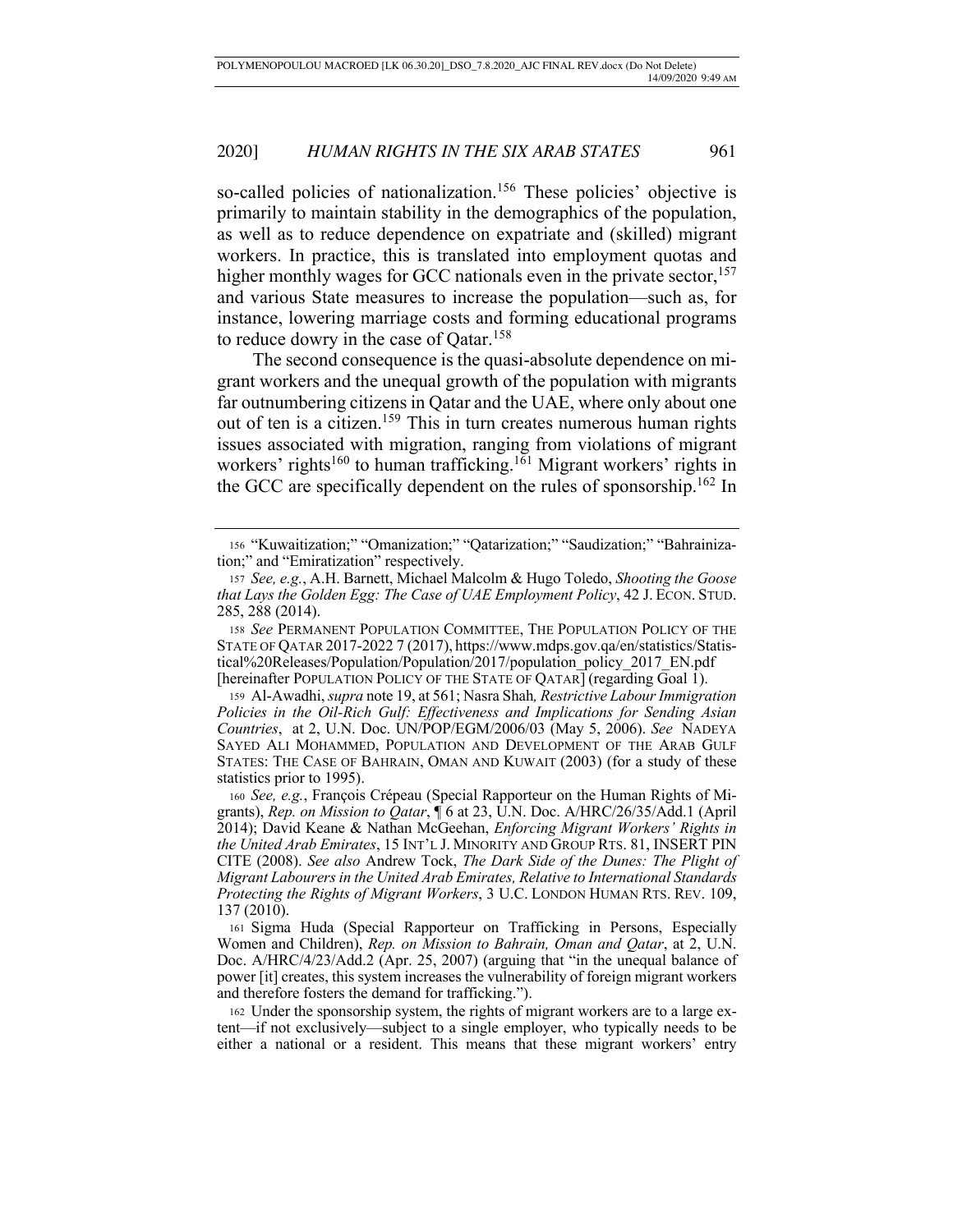practice, sponsorship has allowed GCC states to systematically withhold passports<sup>163</sup> and refuse exit permits<sup>164</sup>—arguably subjecting migrants to conditions resembling forced labor, or even slavery.165

This twofold rationale has led GCC citizens themselves to a certain inertia at the level of (local) public engagement and public demands. Yet, these demands are precisely the catalyst for human rights claims. The latter are not born *ex nihilo*; there must necessarily be some kind of abuse or injustice that precedes them, and this abuse or injustice needs to take the form of a legal claim that is formulated publicly. As history has shown, human rights movements are born out of struggles to fight against injustice and repression, as well as to guarantee property rights.166 Both injustice and repression, in turn, are related to lack of safety, including personal safety, financial safety, and demands for "more and better" social and economic rights (such as the right to food, the right to work, the right to housing, the right to health). In oil-driven monarchies, however, this discourse is substantially different. Civil rights are generally "split"<sup>167</sup> in rights for GCC citizens on the one hand, who enjoy extreme human and financial safety, and rights for non-citizens on the other hand.

These observations on the nature and quality of the human rights discourse in the Gulf has been made evident in the beginning of 2010. Gulf States remained largely outsiders to the awakening that swept the Arab world.168 GCC citizens' complaints about unemployment and

<sup>165</sup> Keane & McGeehan, *supra* note 160, at 108; Tock, *supra* note 160, at 115.

<sup>166</sup> This is also why the first rights to be guaranteed under the French declaration were the right to property, the right to safety, and the right to "resist oppression." Declaration of the Rights of Man and of the Citizen, art.  $2(1789)$ .

<sup>167</sup> Al-Awadhi, *supra* note 19, at 569-71.

<sup>168</sup> Zoltan Barany, *The "Arab Spring" in the Kingdoms*, ARAB CTR. RES. & POL'Y STUD.—RES. PAPER 1 (Sept. 1, 2012) (noting that "demonstrations in these countries

conditions, residency, employment conditions, and exit permits are strictly regulated, largely subjecting each move to the approval of the sponsor. *See* Alzahrani, *supra* note 18, at 382 (discussing the Islamic institution of *kafālah*, the Islamic alternative to adoption, from which sponsorship originates).

<sup>163</sup> CERD Comm., Consideration of U.A.E. Reps., *supra* note 126, ¶ 37 at 32-33.

<sup>164</sup> *See, e.g.*, Maria Grazia Giammarinaro (Special Rapporteur on Trafficking in Persons, Especially Women and Children), *Report on Mission to Kuwait*, ¶ 5, UN Doc. A/HRC/35/37/Add.1 (Apr. 21, 2017); Keane & McGeehan, *supra* note 160, at 94 (criticizing the UAE labor law and discussing Human Rights Watch's response. HUMAN RIGHTS WATCH, THE UAE'S DRAFT LABOR LAW: COMMENTS AND RECOMMENDATIONS (2007), hrw.org/backgrounder/mena/uae0307/); Tock, *supra* note 160, at 151. *See also* Sarath K. Ganji, *Leveraging the World Cup: Mega Sporting Events, Human Rights Risk, and Worker Welfare Reform in Qatar*, 4 J. MIGRATION & HUMAN SEC. 221, 230-36 (Aug. 8, 2018).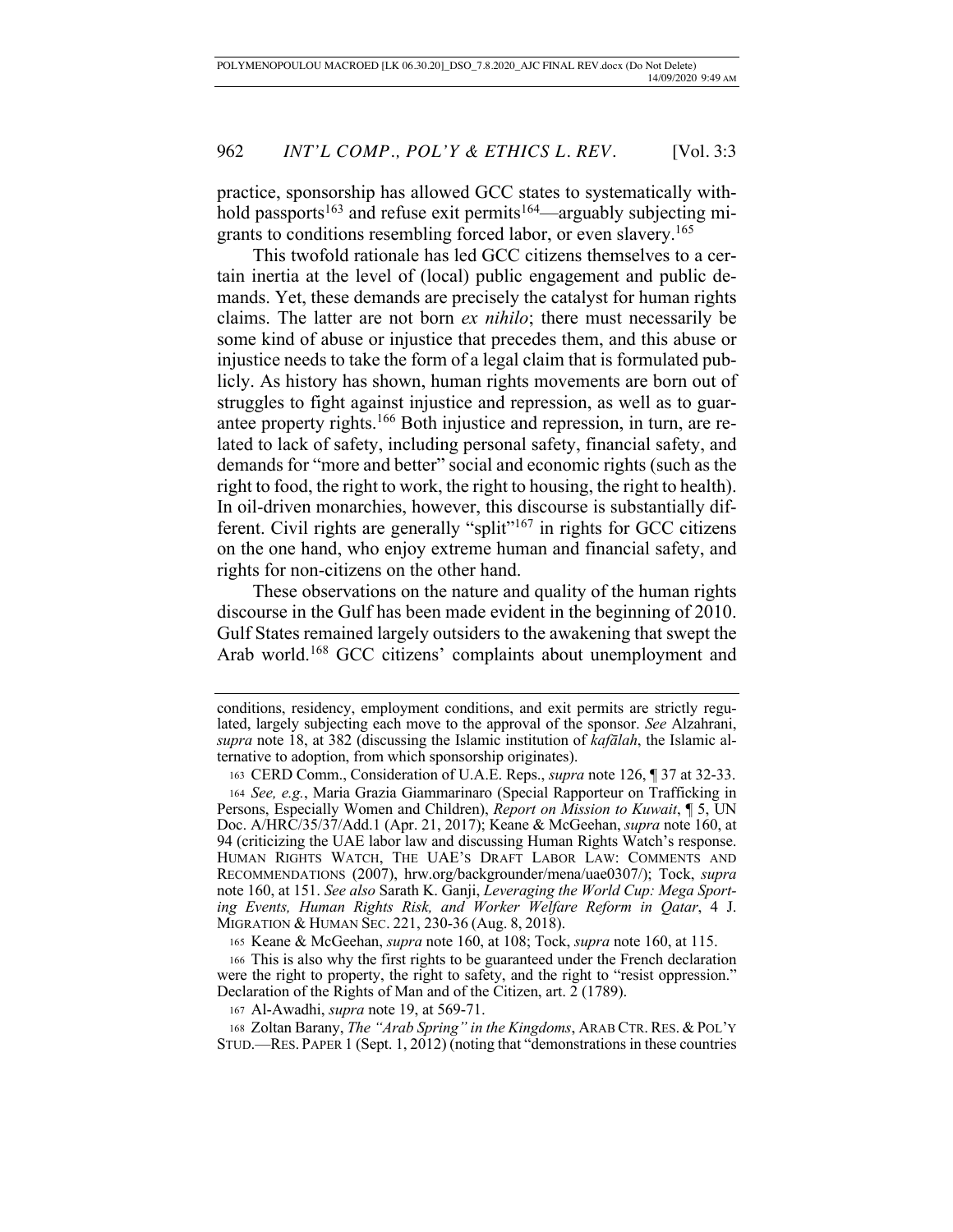State corruption have nothing comparable to those formulated, say, in Cairo's Tahrir square. Bahrain is exceptional in that the uprising there was the result of the Shi'a minority's claim for enhanced rights already in place for the Sunni majority. In Bahrain protests culminated in a bloodshed, and an Inquiry Commission was subsequently established.169 As shown in the final report of that Commission, protests were severely suppressed<sup>170</sup> with the assistance of a "joint military" force" composed of units from the six member States of the GCC (the so called GCC-JSF).<sup>171</sup> Yet, this is an exception to the otherwise "mild" revolutions in the Gulf. In Oman, for instance, the Sultan swiftly responded to his people's demands by increasing the powers of the *Shura* council,172 while in Qatar, not that astonishingly, "the gamut of state responses included tactical pre-emptive political concessions", which resulted in no demonstrations at all.<sup>173</sup>

On the contrary, the ones who are genuinely affected by GCC states' lack of human rights commitments are the "outsiders"—those who are hardly represented sufficiently before governmental or policy-making bodies and seldom allowed to speak freely, let alone demonstrate. This category includes the aforementioned "non-citizens" (who are prevented from forming trade unions or otherwise represented before governmental or policy-making bodies)<sup>174</sup> and  $\overline{Bi}$ *doons* (who are found stateless in their own lands by virtue of

where generally small protesters demanded reform not revolution, governments reacted to events with a measure of flexibility, and their security forces typically avoided disproportionate retaliation."). *But see* MARK C THOMPSON & NEIL QUILLIAM, POLICY MAKING IN THE GCC: STATE, CITIZENS AND INSTITUTIONS (2017); *see also* U.S. D.O.S. Report 2018, *supra* note 33, at 11.

<sup>169</sup> Bassiouni Commission Report, *supra* note 20, at 1.

<sup>170</sup> *Id.* at 219 (on the deaths arising out of the events).

<sup>171</sup> *Id.* at 157.

<sup>172</sup> KHALID M. AL-AZRI, CONSTITUTIONALISM, HUMAN RIGHTS, AND ISLAM AFTER THE ARAB SPRING 173, 183 (Rainer Grote & Tilman J. Röder eds., 2016); SULTANY, *supra* note 19.

<sup>173</sup> Barany, *supra* note 168, at 1, 3 (citing Guido Steinberg, Comment 2012/C 07, *Qatar and the Arab Spring*, STIFTUNG WISSENCHAFT UND POLITIK (Feb. 2012)), (noting that: "a few activists criticized the Emir's pro-West foreign policy, but the main domestic threat remained the longstanding in-fighting within the several thousand strong al-Thani ruling family.").

<sup>174</sup> Even when this right is asserted publicly, the existence of trade unions is ambivalent. *See, e.g.*, HRC, Oman Compilation, *supra* note 50, at ¶ 7 (one Special Rapporteur noting that "all workers, be they Omanis or expatriates, had the right to join trade unions"); *id.* at ¶ 36 (another Special Rapporteur noting that "there were no trade unions nor any regulation of the practice of striking in the government sector.").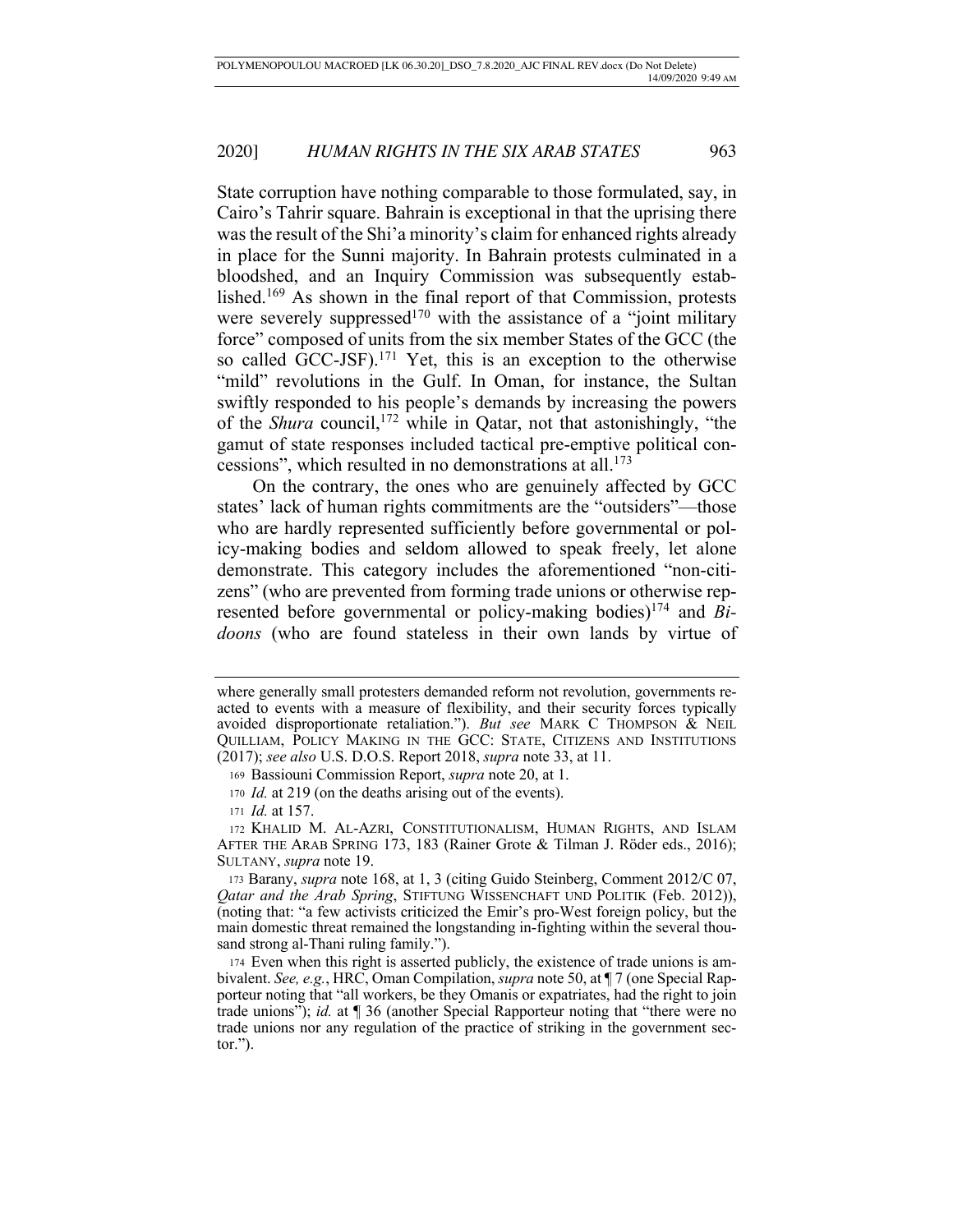restrictive nationality laws and subject to deportation at any anytime.).175 This category also includes, but is not limited to: political dissenters, members of religious minorities and atheists, LGBTQI individuals, and women who are victims of abuse or domestic violence. All the above groups lack visibility and are almost excluded by default from policy making, if not severely discriminated against. The same applies to the numerous women who are subject to male guardianship. Certainly, progress is visible, and today there is an increase in the number of women placed within legislative<sup>176</sup> and policy-making positions.177 Yet, lack of empowerment is associated with patriarchal structures and is hardly in the process of being eradicated.

Such repetitive patterns pertaining in the Gulf are of course not "minor" human rights issues. They are rather evidence of a continuous and uncontested lack of political, cultural and social legitimacy of "universal human rights," as well as a lack of commitment to core principles of human rights law, such as gender equality and the prohibition of discrimination. *A fortiori*, they are violations of values that undermine the entire human rights edifice.

# III. RECONSTRUCTING HUMAN RIGHTS: THE VISIONS OF THE

<sup>175</sup> Al-Awadhi, *supra* note 19, at 572 (reporting that in Kuwait, when *bidoons*  demonstrated, they were immediately threatened with deportation by the members of the ruling family).

<sup>176</sup> Habib Toumi, *Kuwait By-Elections: 42 Men, Five Women*, GULF NEWS (Mar. 11, 2019, 8:50 AM), https://gulfnews.com/world/gulf/kuwait/kuwait-by-elections-42-men-five-women-1.1552280111063; *Saudi Arabia's King Appoints Women to Shura Council*, BBC NEWS (Sept. 11, 2013), https://www.bbc.com/news/worldmiddle-east-20986428; *Qatari Shura Council Elected Chairperson of Women's Parliamentarians Forum*, THE PENINSULA (Apr. 7, 2019, 8:43 AM), https://www.thepeninsulaqatar.com/article/07/04/2019/Rapporteur-of-Shura-Council-elected-Chairperson-of-Women%E2%80%99s-Parliamentarians-Forum; *Omanis Vote in Shura Council Elections*, AL ARABY (Oct. 28, 2019), https://www.alaraby.co.uk/english/news/2019/10/28/oman-votes-in-shura-council-elections (noting that in the 2019 election in Oman, 40/737 candidates were women, and two were elected).

<sup>177</sup> *See e.g.*, Saadia Mufarrehby, *Gulf Women Have Come a Long Way*, AL JAZEERA (Mar. 8, 2019), https://www.aljazeera.com/indepth/opinion/gulf-womenlong-190308131344342.html; *see also* Hafsa Adil, *Meet the Qatari Women Making Waves in the Film Industry*, GULF NEWS (Mar. 4, 2017), https://www.thepeninsulaqatar.com/opinion/03/07/2019/Qatar-affirms-making-legislative-reforms-forprotection-of-human-rights.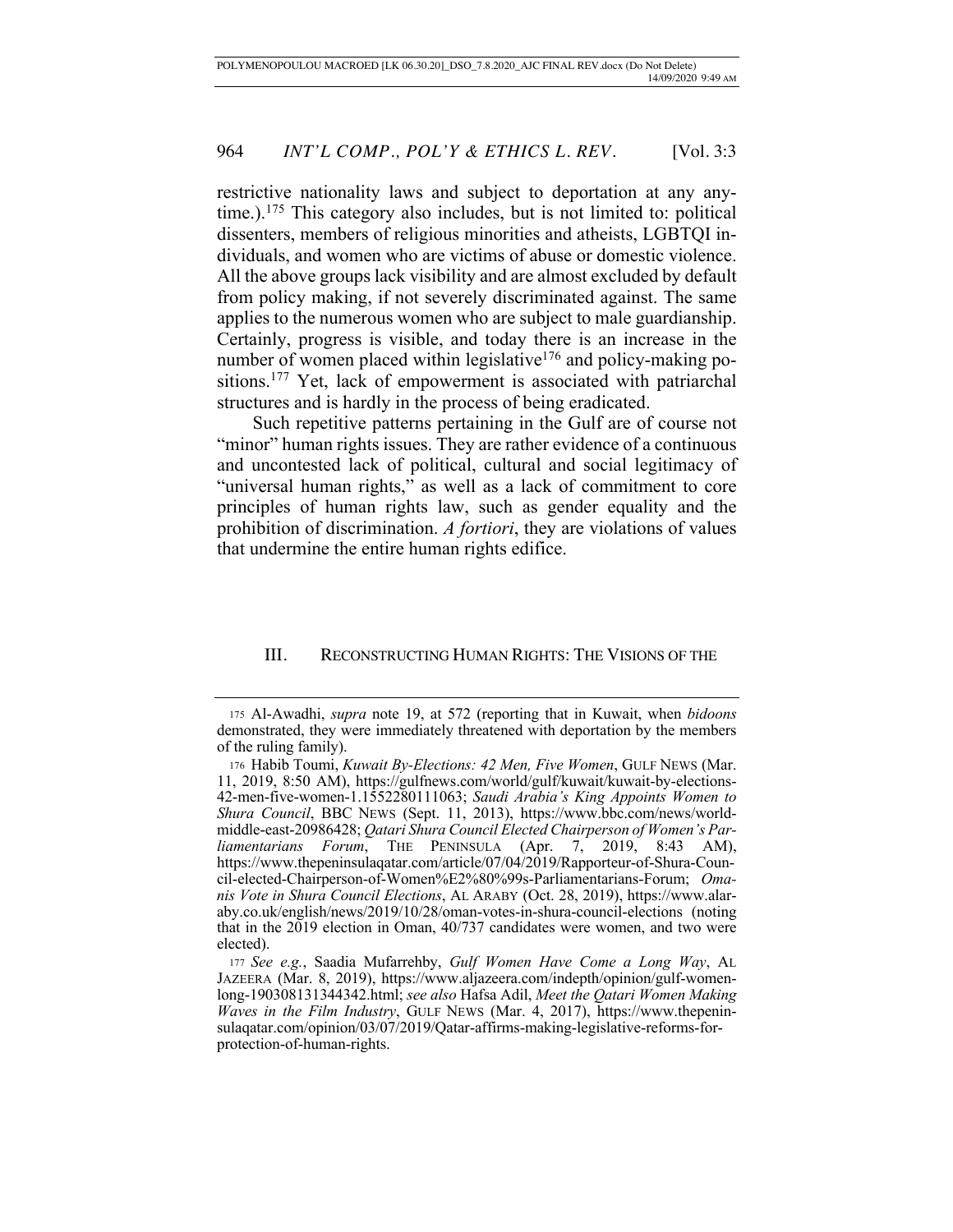# GCC STATES

The appropriate question that arises, therefore, is not whether these States comply with current international human rights standards, as they obviously do not. Rather, the question is to which extent GCC local policies—in this case the GCC "Visions"—may contribute to accepting universal human rights standards as part of these States' realities. In fact, it does appear that Gulf States are gradually realizing the importance of human rights inclusion in their strategies and in view of implementing their Visions. Affirmations of commitment to some "values" or "civil liberties" in the Visions are generally limited and lukewarm.178 Yet, GCC Visions are not insulated documents. A variety of strategies of implementation and reforms have been set up for the promotion and realization of the objectives set therein.<sup>179</sup> And these strategies, as this article argues, cannot but include at least *some*  human rights in a variety of forms. This occurs regardless of their exact formulation—as values, rights, liberties, or commitments. In this sense, the hypothesis of the human rights trend in the region is accurate.

### *A. Economic Diversification and the GCC Visions*

GCC Visions were launched at different times, with the first as early as 1976, in the form of a "a series of five-year plans" by Sultan Qaboos bin Said of Oman, subsequently adopted as formal State policy in 1995.180 The primary drive of the Visions is economy diversification, namely, reducing dependency on the oil and gas sector and achieving sustainable economic growth.<sup>181</sup> In addition to this, there is

<sup>178</sup> For instance, the Kuwaiti Vision does not explicitly mention human rights; it does however include "tackl[ing] the stateless *bidoon* problem" under the principle of "Humane Society and Good Governance." GENERAL SECRETARIAT OF THE SUPREME COUNCIL FOR PLANNING AND DEVELOPMENT OF KUWAIT, *supra* note 10, at 5. Also, the Bahraini Vision 2030 mentions human rights under the chapter regarding "equality before the law" ("Fairness in society means that all are treated equally under the law, in accordance to international human rights."). BAHRAIN ECONOMIC VISION 2030, *supra* note 9, at 11.

<sup>179</sup> *See* Martin Hvidt, *Economic Diversification in GCC Countries: Past Record and Future Trends*, *in* KUWAIT PROGRAMME ON DEVELOPMENT, GOVERNANCE AND GLOBALISATION IN THE GULF STATES 12-13 (2013).

<sup>180</sup> *Id.* at 23.

<sup>181</sup> WORLD BANK REPORT 2019, *supra* note 18, at 29 ("Economic diversification lies at the core of efforts by the GCC countries to achieve sustainable and equitable growth . . . will have a larger impact on growth and employment if supported by a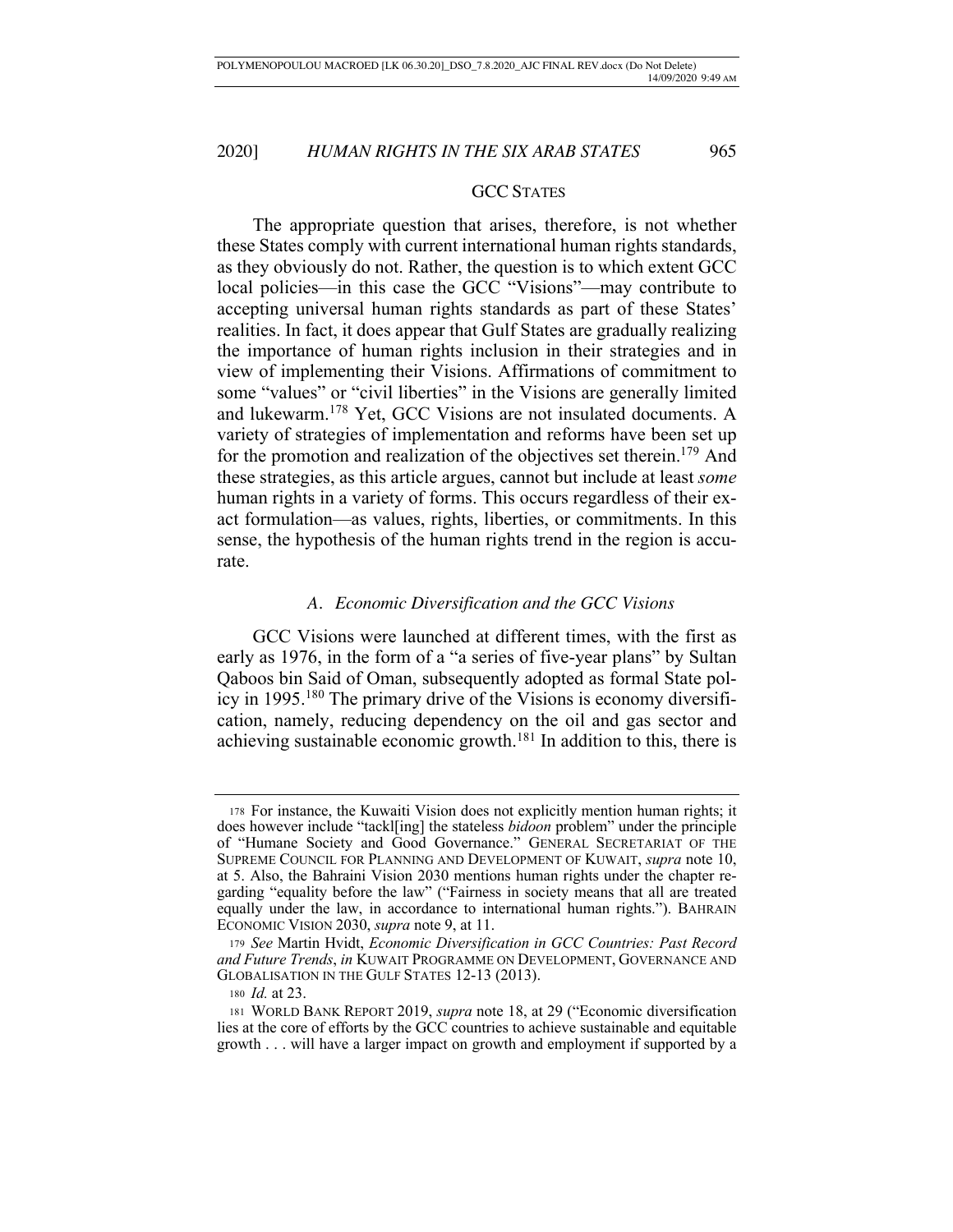the need to develop human capital, and therefore end excessive reliance on foreign workers and expatriates. These two characteristics are found in all six Visions, in the enunciation of objectives,  $182$  "national priorities,"<sup>183</sup> or eventually their "preamble."<sup>184</sup>

Visions naturally emphasize different sectors—for instance, the Emirati Vision emphasizes foreign investment and development, and the Saudi and Qatari Visions emphasize infrastructure, education, culture, and sports (with Qatar's award of the World Cup 2022 in December 2010 being the obvious game changer in the region). Conversely, the Bahraini and Omani Visions emphasize services, IT, and tourism. Yet, the strategies that are put in place in Gulf States in order to implement the Visions are not far from each other. Illustrations of the variety of implementing measures include: the opening of investment in public services to the private sector, even though the public offering of shares of monopolistic state companies, most notably of Saudi Aramco; $185$  the proliferation of film, music, and art festivals, such as the annual "Bahrain International Music Festival," and its offspring, the Bahraini Jazz festival;<sup>186</sup> and the funding of "sustainable"

<sup>185</sup> *See* Ted Kemp, *Saudi Aramco Will Offer Less Than 1% of Shares to Individual Investors in IPO*, CNBC NEWS (Nov. 9, 2019), https://www.cnbc.com/2019/11/09/saudi-aramco-ipo-prospectus-re-

greater openness of the economy to foreign direct investment (FDI) and to international trade."); *see also* Hvidt, *supra* note 179, at 4.

<sup>182</sup> For instance, the "overarching objectives" of the Saudi Arabia 2030 Vision are to grow and diversify the economy; increase employment; offer a fulfilling and healthy life; enhance government effectiveness; enable social responsibility; and strengthen the Islamic and National identity. SAUDI ARABIA 2030 VISION, *supra* note 9, at 4-5.

<sup>183</sup> *See e.g.*, OMAN VISION 2040, *supra* note 11, at 3-6 ("Strategic direction: inclusive education, life-long learning, and scientific research that lead to a knowledge society and competitive national talents . . . . A diversified, sustainable and competitive economy that is based on knowledge and innovation . . . .").

<sup>184</sup> *See e.g.*, QATAR NATIONAL VISION 2030, *supra* note 9, at 13 ("Future economic success will increasingly depend on the ability of the Qatari people to deal with a new international order that is knowledge-based and extremely competitive."); OMAN VISION 2040, *supra* note 11, at 5 ("will be thoroughly developed and precisely formulated . . . so that the vision is fully integrated into the economic and social realities and objectively orientated towards the future foresight, as a key guide and reference for planning in the next two decades.").

leased.html.Saudi Aramco's website provides restricted access to its initial public offering (IPO) documents.

<sup>186</sup> *See Bahrain Jazz Fest Promotes Popular Music with a Regional Twist*, EURONEWS (Nov. 2, 2018), https://www.euronews.com/2018/11/02/bahrain-jazzfest-promotes-popular-music-with-a-regional-twist.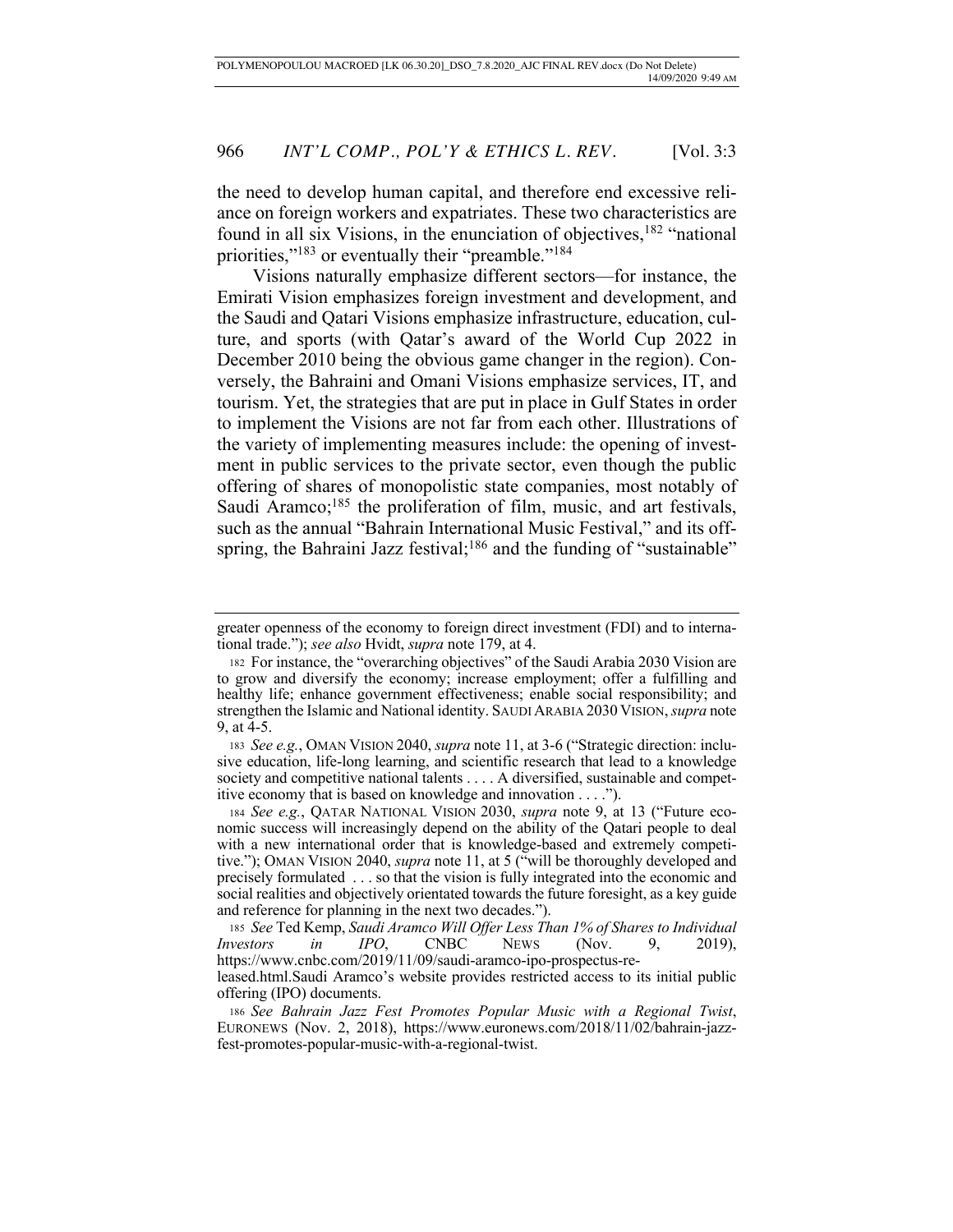and "culturally appropriate tourism" as in Oman,  $187$  including funding schemes for farmers and women entrepreneurs.<sup>188</sup>

 Two strategies that are key for the local enhancement of civil liberties and human rights are identifiable across the region: (i) creating stable and reliable markets in order to attract foreign investment, and (ii) developing knowledge for the purpose of building sustainable, knowledge-based economies—including by attracting foreign human capital (human capital investment).<sup>189</sup> However, stability and investment are not necessarily related to human rights. For instance, the scandal surrounding Cambridge Analytica and the harvesting of personal data resulted in the "the crash of Facebook shares," leading commentators to suggest that human rights should be now form part of investment practices. Yet, the Khashoggi extrajudicial killing and the atrocities with respect to the treatment of human rights defenders in Saudi Arabia have not deterred investors from "piling billions of dollars in Saudi markets."190 Contrary to investment, however, the growth of human capital cannot be achieved without at least some commitment to human rights ideals and a subsequent undertaking of human rights obligations. This applies when knowledge is increased locally by way of changing the "lifestyle" of Gulf citizens.<sup>191</sup> It is also done

<sup>187</sup> WORLD BANK REPORT 2019, *supra* note 18, at 17-21. On the challenges, *see generally* INTERNATIONAL TOURISM DEVELOPMENT AND THE GCC STATES (Marcus Stephenson & Ala Al-Hamarneh, eds., 2017).

<sup>188</sup> STANDING COMM. ON ECON & COM. COOPERATION OF THE ORG. OF ISLAMIC COOPERATION [COMCEC], SUSTAINABLE DESTINATION MANAGEMENT STRATEGIES IN THE OIC MEMBER COUNTRIES 59 (Feb. 2019) (in the view of "position[ing] Oman as a top- of-mind destination for vacations, discovery, and meetings, attracting 11 million international and local tourists annually by 2040."). *See e.g.*, the Omani Tourism Development Company's ("OMRAN") *Zaree* Programme, an "income generating all-female micro-tourism business located in Khasab." *Zaree*, OMRAN, https://omran.om/responsibility/corporate-social-responsibility/zaree/ (last visited Dec. 11 2019).

<sup>189</sup> WORLD BANK REPORT 2019, *supra* note 18, at 17, 37 (according to the World Bank, "human capital consists of the knowledge, skills, and health that people accumulate over their lives to make them more productive.").

<sup>190</sup> Simon Constable, *No Shame? Investors Pile Billions Into Saudi Stocks Months After Alleged Murder Of Jamal Khashoggi*, FORBES (June 26, 2019, 10:41 AM), https://www.forbes.com/sites/simonconstable/2019/06/26/no-shame-investors-pilebillions-into-saudi-stocks-months-after-alleged-murder-of-jamalkhashoggi/#4e85cca363bc.

<sup>191</sup> *See e.g.*, SAUDI ARABIA 2030 VISION, *supra* note 9, at 50 (on the "Lifestyle Improvement Program"); BAHRAIN ECONOMIC VISION 2030, *supra* note 9, at 21 ("Promoting and encouraging a healthy lifestyle."). *Cf*. THE ABU DHABI ECONOMIC VISION 2030, GOV'T OF ABU DHABI 41 (Nov. 2008), https://www.actvet.gov.ae/en/Media/Lists/ELibraryLD/economic-vision-2030-full-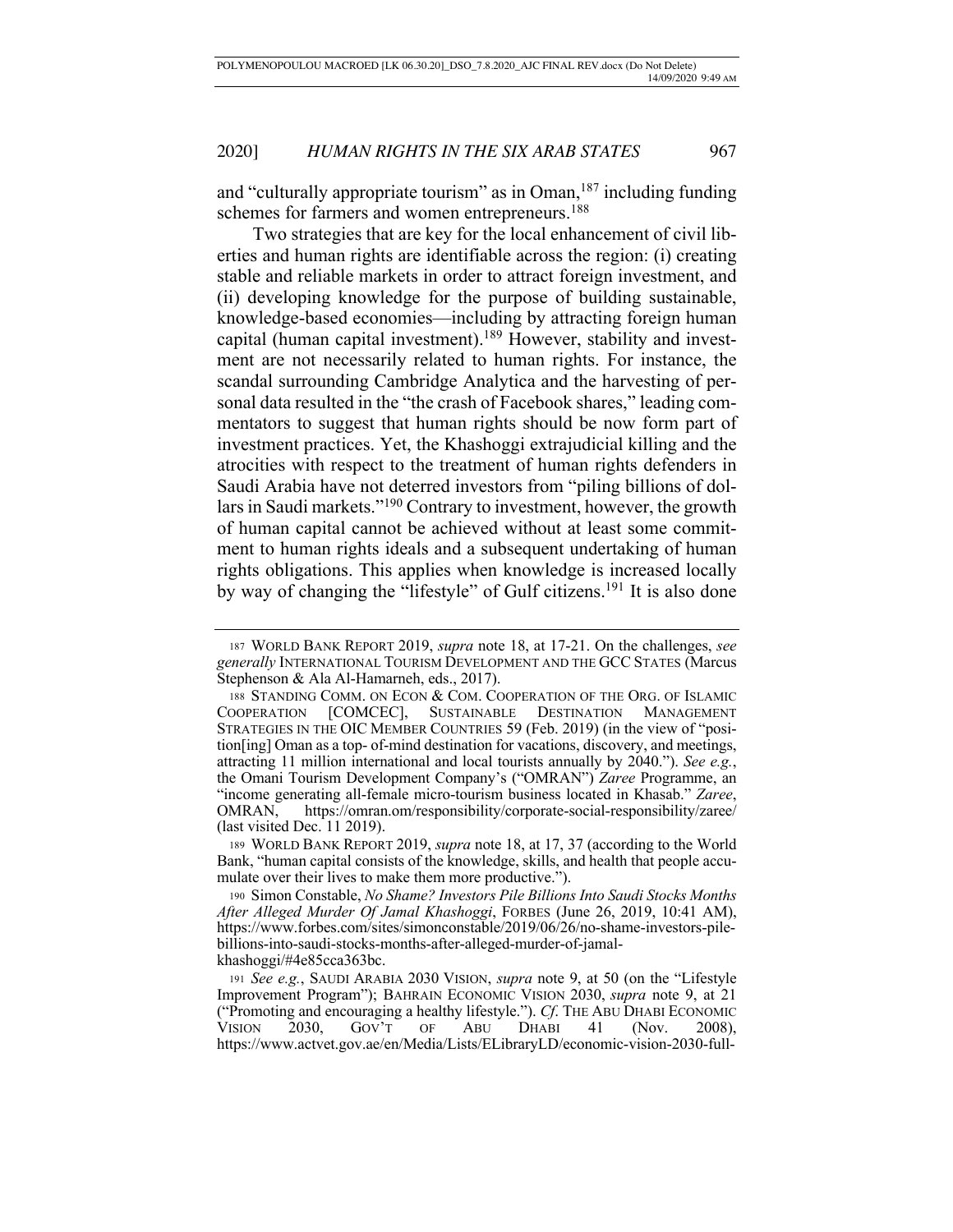by increasing the quality of education,<sup>192</sup> as well as by attracting foreign skilled workers.193 From then on, human rights ideals are no longer Western values that cannot be applied in the Gulf. Instead, they are prerequisites of good governance, economic growth, cultural development, tourism, and, ultimately, modernization.

# *B. Human Rights as an Undisputed Necessity in the Gulf*

All Gulf States have set up elaborate strategies to enhance their Visions. Qatar, as this paper argues, has gone one step further, reacting promptly to human rights criticisms and international pressure. At the same time, in the neighboring Kingdom of Saudi Arabia, policy reforms have been even more rapid, yet not accompanied by analogous legal commitments. This section examines both these case-studies in order to suggest that the Qatari example could be followed by other Gulf States, including Saudi Arabia.

# 1. *The Case of Qatar: Paving the Way to the 2022 FIFA World Cup*

Qatar is the only Gulf State that over the recent years has been increasingly affirming its commitment to human rights—at both local and international level—including the Emir's speech before the U.N. General Assembly.194 In addition, human rights in Qatar are

versionEn.pdf (Objective 6 states: "lifestyle and best-in-class education, healthcare, cultural and leisure services will be provided and actively promoted.").

<sup>192</sup> *See, e.g.*, QATAR NATIONAL VISION 2030, *supra* note 9, at 15-16 ("Qatar aims to build a modern world-class educational system . . . and build an educated population"); POPULATION POLICY OF THE STATE OF QATAR, *supra* note 158, at 9 (Goal 2 planning to "[u]rge educational institutions to grant scholarships to Qataris for specialties associated with the knowledge economy."). *Cf. also* BAHRAIN ECONOMIC VISION 2030, *supra* note 9, at 22 (Bahrain's educational strategy is to "[e]ncourage research and development in universities to create the platform for a knowledgebased economy."); Emirati vision: 3.1 "harness the full potential of national "fuel knowledge-based economy"; ABU DHABI ECONOMIC VISION 2030, *supra* 191, at 5 (the Second of the nine pillars for the Emirate's social, political, and economic future is: "a sustainable knowledge-based economy.").

<sup>193</sup> *See e.g.*, GENERAL SECRETARIAT OF THE SUPREME COUNCIL FOR PLANNING AND DEVELOPMENT OF KUWAIT, *supra* note 10, Objective 4 at 4 ("importing expatriate labor force."). *Cf.* POPULATION POLICY OF THE STATE OF QATAR, *supra* note 158, Goal 2 at 9 ("Support knowledge economy policy: 1. Focus on recruiting and retaining experienced and specialists professionals expatriates in the knowledge economy, and reducing reliance on temporary consultants.").

<sup>194</sup> *See* His Excellency Emir Sheikh Tamim bin Hamad al-Thani, Address to the U.N. General Assembly, 71st Session (Sept. 20, 2016), transcript available at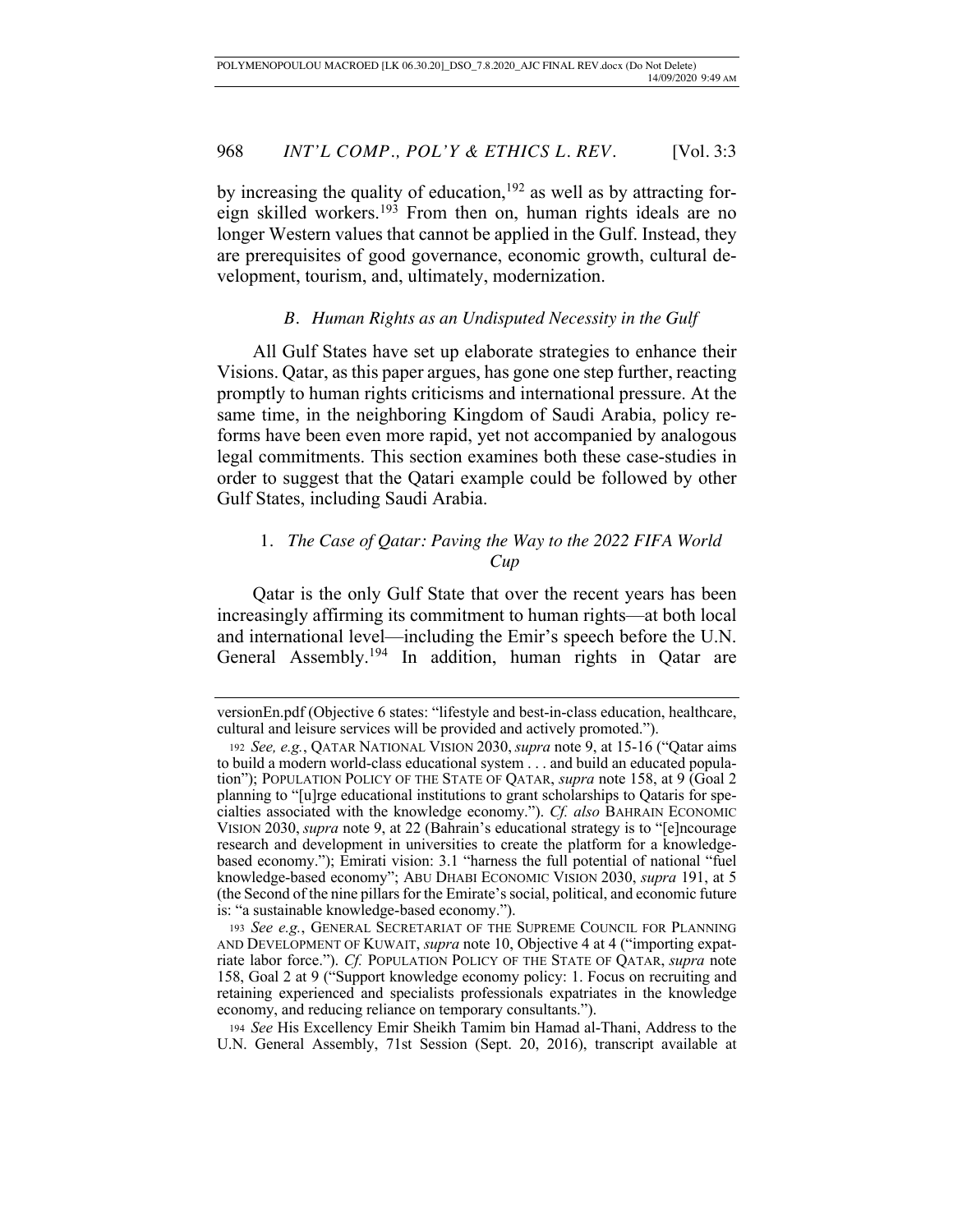increasingly perceived as a tool to restore relations of "good neighborliness," as will be discussed below, especially in the context of the GCC crisis since 2017.

# *i. The Qatari Vision 2030 and Human Rights Reforms*

Qatar's Vision 2030 was drafted in 2008 and precedes the award of the World Cup. It "rests" on four main pillars, which denote four different types of development: (i) human development, defined as "development of all its people to enable them to sustain a prosperous society;" (ii) social development, defined as the "development of a just and caring society based on high moral standards, and capable of playing a significant role in the global partnership for development;" (iii) economic development (defined as "development of a competitive and diversified economy capable of meeting the needs of, and securing a high standard of living for, all its people for the present and for the future;" and (iv) environmental development (defined as the "management of the environment such that there is harmony between economic growth, social development and environmental protection.").

The Qatari vision does not explicitly embrace human rights. In fact, although it does refer to "personal freedoms," it provides that said freedoms are consistent with "moral and religious values and traditions."195 The spirit of the Qatari vision, however, embraces some equivalent values and principles in the area of social, economic, and cultural human rights. It is arguably for the same reason that Qatar has also managed to substantially improve its overall "human development index" (which peaked at 0.856 in 2016).<sup>196</sup>

https://washington.embassy.qa/en/news/detail/2016/10/11/hh-the-emir-s-addressto-the-un-general-assembly (stating that "the State of Qatar has been keen on implementing its obligations at both national and international levels to defend the collective and individual rights and promote human rights in the world."). *Cf.* the speech of the Permanent Representative of the State of Qatar to the United Nations, Ambassador H E Sheikha Alya Ahmed bin Saif Al Thani, 74<sup>th</sup> session: affirmations that Qatar will continue promoting human rights. https://mofa.gov.qa/en/all-mofanews/details/1441/09/24/ambassador-sheikha-alya-bint-ahmed-bin-saif-al-thaniqatar-is-active-player-at-the-un

<sup>195</sup> *See* QATAR NATIONAL VISION 2030, *supra* note 9, at 10 (exemplified in the statement "the National Vision builds on a society that promotes justice, benevolence and equality. The Vision embodies the principles of the Permanent Constitution which: protects public and personal freedoms; promotes moral and religious values and traditions; and, guarantees security, stability and equal opportunities.").

<sup>196</sup> *See* U.N. DEV. PROGRAMME, HUMAN DEVELOPMENT REPORT 2016 198 (2016), http://hdr.undp.org/sites/default/files/hdr2019.pdf (demonstrating the most recent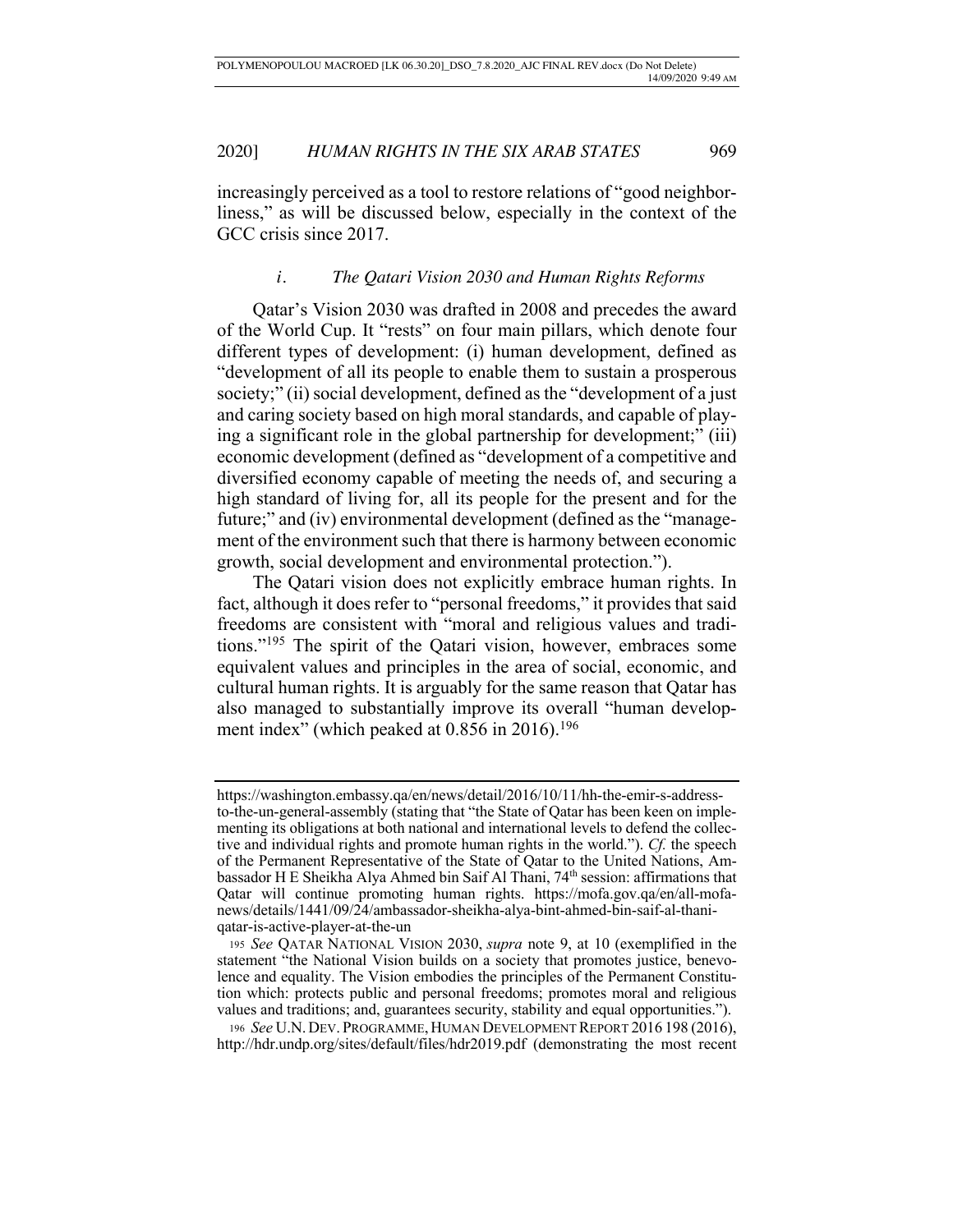More importantly, however, Qatar has proceeded to various reforms in preparation of the 2022 World Cup. The award itself has been described as a "agent of change on behalf of worker welfare reform," and a "seminal moment" for Qatar.<sup>197</sup> Even in anticipation of that momentum, the Qatari authorities undertook various initiatives that would improve the State's human rights image. First, it extended a standing invitation to U.N. Special Procedures, becoming the first and only Gulf state to have done so to date.<sup>198</sup> Second, it amended the framework for the National Human Rights Committee, reforming its powers and allowing reports to be issued in English.199 Third, the Qatari government took steps towards demonstrating international solidarity. For example, the Qatari "Supreme Committee for Delivery and Legacy's Generation Amazing Program," which is the body mandated to deliver the Games ("Supreme Committee"), had already initiated "football development programmes in Lebanon, Nepal, Pakistan, Syria and Qatar" in  $2009,^{200}$  in a spirit similar to that of "FIFA Forward Football Development Programme." Still today, the Supreme Committee continues to fund programs for participation of "women and girls in football,"201 as well as to "foster sustainable social development in disadvantaged communities in the Middle East, Africa and Asia."202 Such initiatives include even the prospective dismantling and

tional-human-rights-committee-nhrc/) (Arabic version available at https://nhrcqa.org/ نطولا - ةنجللا - میظنتب -17- مقر - نوناقب - موسرم ;( *see* National Human Rights Committee, *Annual Reports*, https://nhrc-qa.org/en/annual-reports/#2010, (last accessed Dec. 11, 2019) (Qatar) (showing the 2010 report as the first report available in both English and Arabic).

<sup>200</sup> *See First Step on the Road to 2022: 16 March 2009*, SUPREME COMM. DELIVERY & LEGACY, https://www.qatar2022.qa/en/historic-journey (last visited Dec. 11, 2019) (Qatar) [hereinafter QATAR SUPREME COMM.].

statistics which show the Gulf states scoring substantially higher than the average index for the Arab region).

<sup>197</sup> *See* Ganji, *supra* note 164 at 222.

<sup>198</sup> *See Standing Invitations*, U.N. OFF. HIGH COMM'R HUMAN RTS., https://spinternet.ohchr.org/StandingInvitations.aspx (last visited Dec. 11, 2019) (demonstrating Qatar's standing invitation on June 1, 2010).

<sup>199</sup> *See* Marsūm bi-Qānūn Raqam (17) li=Sinnah 2010 bi-Tanẓīm al-Lajinah al-Waṭanīah li-Ḥuqūq al-Insān (Decree Law No. (17) of 2010 on the Organization of the National Human Rights Committee) (Qatar) (English version available at https://nhrc-qa.org/en/decree-law-no-17-of-2010-on-the-organization-of-the-na-

<sup>201</sup> SUPREME COMMITTEE FOR DELIVERY AND LEGACY, LEGACY BOOK 14 (1st ed. Apr. 2016), https://www.qatar2022.qa/sites/default/files/docs/SC-Legacy-Book-EN.pdf (Qatar).

<sup>202</sup> SUPREME COMMITTEE FOR DELIVERY AND LEGACY, LEGACY BOOK 14 (1st ed. Apr. 2016)*.*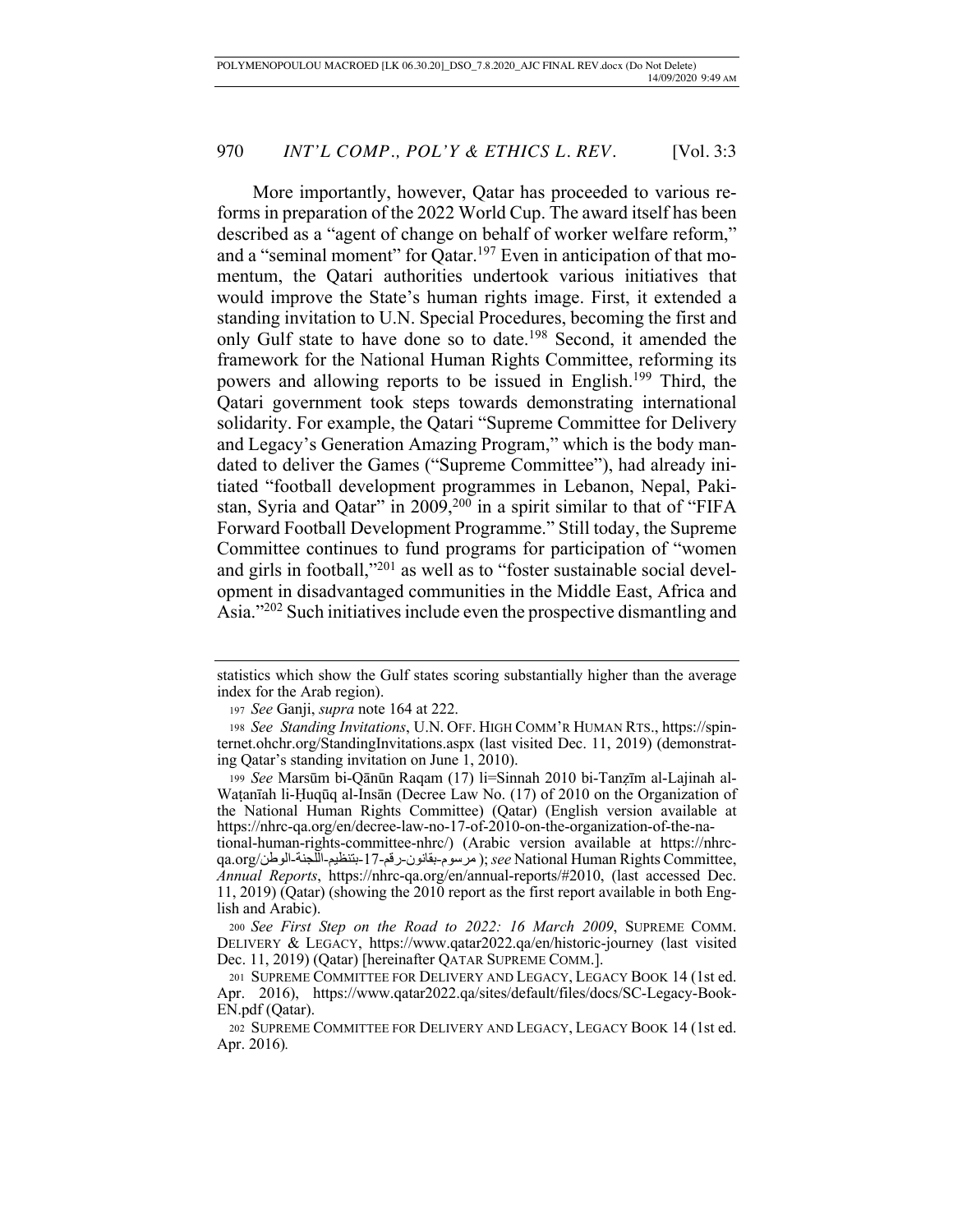donation of part of the World Cup's material infrastructure to "smaller sports and cultural venues" in Africa and Asia.<sup>203</sup>

# *ii. Criticism Prior the Award of the World Cup 2022*

Even so, the award was not met without opposition. The criticism against Qatar's lack of human rights concerns focused on the system of sponsorship and the treatment of the migrant workforce in construction sites, including health issues due to the extreme hot weather conditions from May to September. Allegations of workers' deaths were spread in the news, especially from 2011 to 2014.204 Moreover, the annual 2013 Amnesty International report was highly critical of human rights violations against workers and "dissidents," referring (among other things) to "new cases of torture and illtreatment," the "imposition of at least one death sentence," "strict controls on freedom of expression, including the arrest and imprisonment of a poet incommunicado," and the abuse of workers who were "made to work excessive hours beyond the legal maximum or were paid far less than agreed when they were contracted."205 The same findings were reproduced in another report three years later (2017), this time by an international law firm which was commissioned to examine compliance with certain ILO rules. This report found that Qatar should investigate the causes of these suspicious deaths.<sup>206</sup> In the fall of 2017, Human Rights Watch ("HRW") also published a report on the working and living conditions of the migrant labor force, challenging the Qatari framework and calling for more protections for workers against extreme weather

<sup>203</sup> Joseph Varghese, *Qatar to Donate 170,000 Seats After FIFA 2022*, GULF TIMES (Sept. 8, 2018), https://www.gulf-times.com/story/605334/Qatar-to-donate-170-000-seats-after-FIFA-2022; *see also id.* 

<sup>204</sup> Pete Pattison, *Sudden Deaths of Hundreds of Migrant Workers in Qatar Not Investigated*, THE GUARDIAN (Oct. 7, 2019), https://www.theguardian.com/globaldevelopment/2019/oct/07/sudden-deaths-of-hundreds-of-migrant-workers-in-qatarnot-investigated (reporting that at least 1,025 Nepalis died in Qatar between 2012 and 2017, 676 of them from causes deemed to be natural). *See also*, Zach Schreiber, *The Right to Play: How Sports Leagues Worldwide Interfere with the Fundamental Right to Work*, 25 SPORTS L. J. 19, 41 (2018).

<sup>205</sup> AMNESTY INTERNATIONAL ANNUAL REPORT 2013, THE STATE OF THE WORLD'S HUMAN RIGHTS, AMNESTY INTERNATIONAL 215 (May 23, 2013), https://www.amnesty.org/en/documents/pol10/001/2013/en/.

<sup>206</sup> DLA PIPER, MIGRANT LABOUR IN THE CONSTRUCTION SECTOR IN THE STATE OF QATAR 90 (April 2017).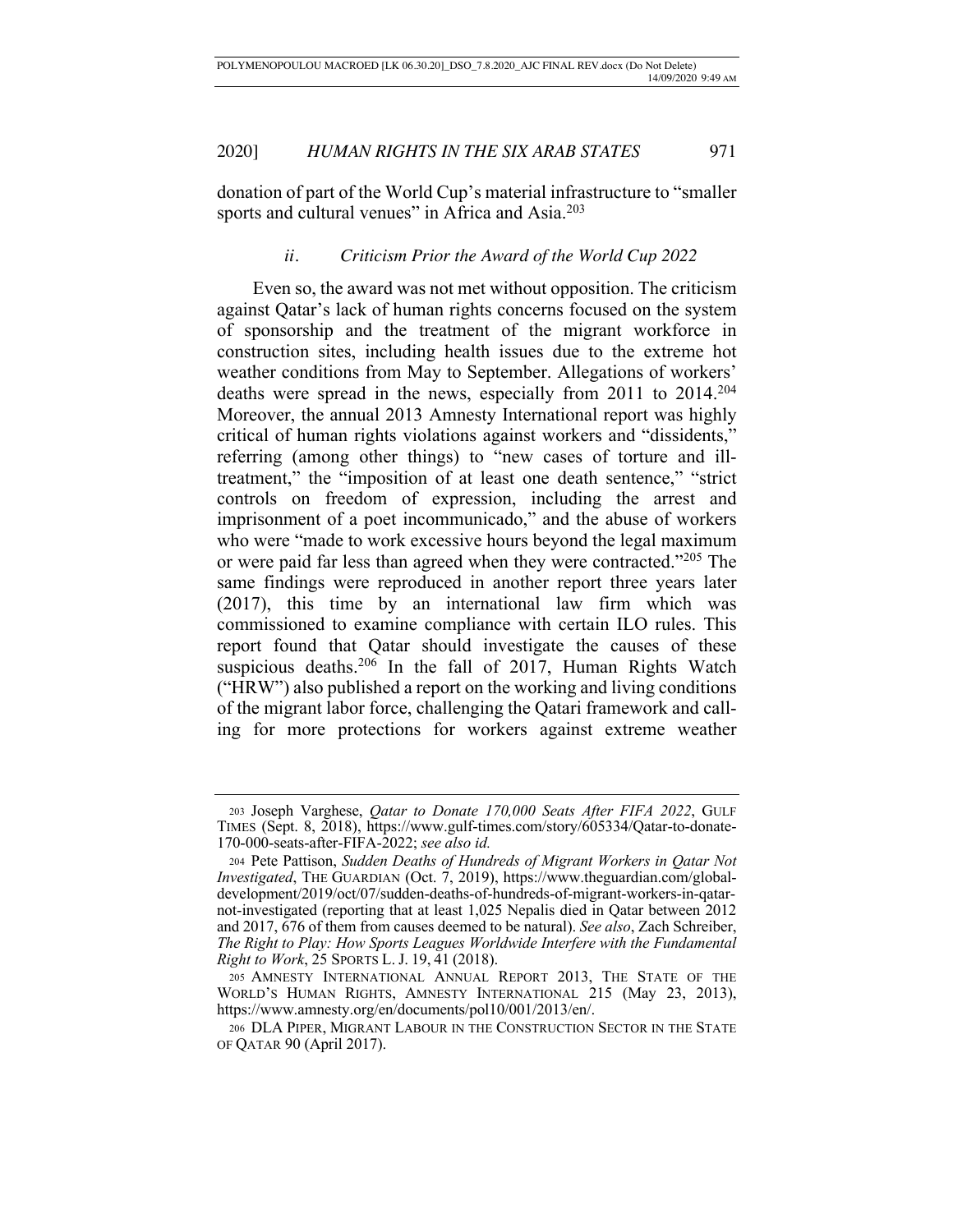conditions.207 To date, the Guardian continues to report that "hundreds of labourers in the World Cup host nation die each year, with the majority of the fatalities attributed to heart attacks or 'natural causes' by the Qatari authorities."208 These same attacks led to fatalities both in construction sites (as in the case of a British engineer in  $2017)^{209}$ and labor camps (as in the case of a twenty-four year old Indian worker in 2019).<sup>210</sup>

The extensive news reporting criticisms about labor rights violations was followed by increasing pressure by international organizations and the E.U. The International Labour Organization ("ILO") and the International Trade Union Confederation ("ITUC") intensified their scrutiny—the former, by setting up a tripartite committee to review the evidence and make recommendations to the Government of Qatar on how to comply with its international commitments, $2^{11}$  while the latter lodged a complaint with the Ministry of Labour in Qatar against Qatari construction companies.212 The E.U. called on Qatar to implement its laws in light of the ILO Conventions and "work closely with the relevant authorities in migrant workers' countries of

<sup>207</sup> *Qatar: Take Urgent Action to Protect Construction Workers*, HUMAN RTS. WATCH (Sept. 27, 2017), https://www.hrw.org/news/2017/09/27/qatar-take-urgentaction-protect-construction-workers [hereinafter HRW, *Qatar: Take Urgent Action to Protect Construction Workers*].

<sup>208</sup> Pattison, *supra* note 204.

<sup>209</sup> Patrick Wintour, *Qatar Stadium Where UK Worker Died was 'Downright Dangerous'*, THE GUARDIAN (Feb. 27, 2018), https://www.theguardian.com/world/2018/feb/27/qatar-stadium-uk-worker-zac-cox-died-downright-dangerous-world-cup; *Zac Cox Death: Inquiry Into Qatar 2022 World Cup Stadium Fall*, BBC NEWS (July 28, 2019), https://www.bbc.com/news/uk-england-sussex-49039356.

<sup>210</sup> Pete Pattinson, *Dead at 24: Did Heat Kill Doha World Cup Worker Rupchandra Rumba?*, THE GUARDIAN (Oct. 2, 2019), https://www.theguardian.com/globaldevelopment/2019/oct/02/dead-at-24-heat-doha-world-cup-worker-rupchandrarumba.

<sup>211</sup> *See generally* ILO, Complaint Concerning Non-Observance by Qatar of the Forced Labour Convention, and the Labor Inspection Convention, Made by Delegates to the 103d Session (2014) of the Int'l Labour Conference under art. 26 of the ILO Const., U.N. Doc. GB.326/INS/8(Rev.) (Mar. 17, 2016). *See also* ILO, Complaint Concerning Non-Observance by Qatar of the Forced Labour Convention, and the Labour Inspection Convention, made by Delegates to the 103d Session (2014) of the ILO under art. 26 of the ILO Const., U.N. Doc. GB.329/INS/14(Rev.) (Mar. 13, 2017).

<sup>212</sup> *Qatar Response to Labour Rights Violations Weak and Disappointing,* INT'L TRADE UNION CONFEDERATION [ITUC] (Jan. 10, 2013), https://www.ituccsi.org/qatar-response-to-labour-rights.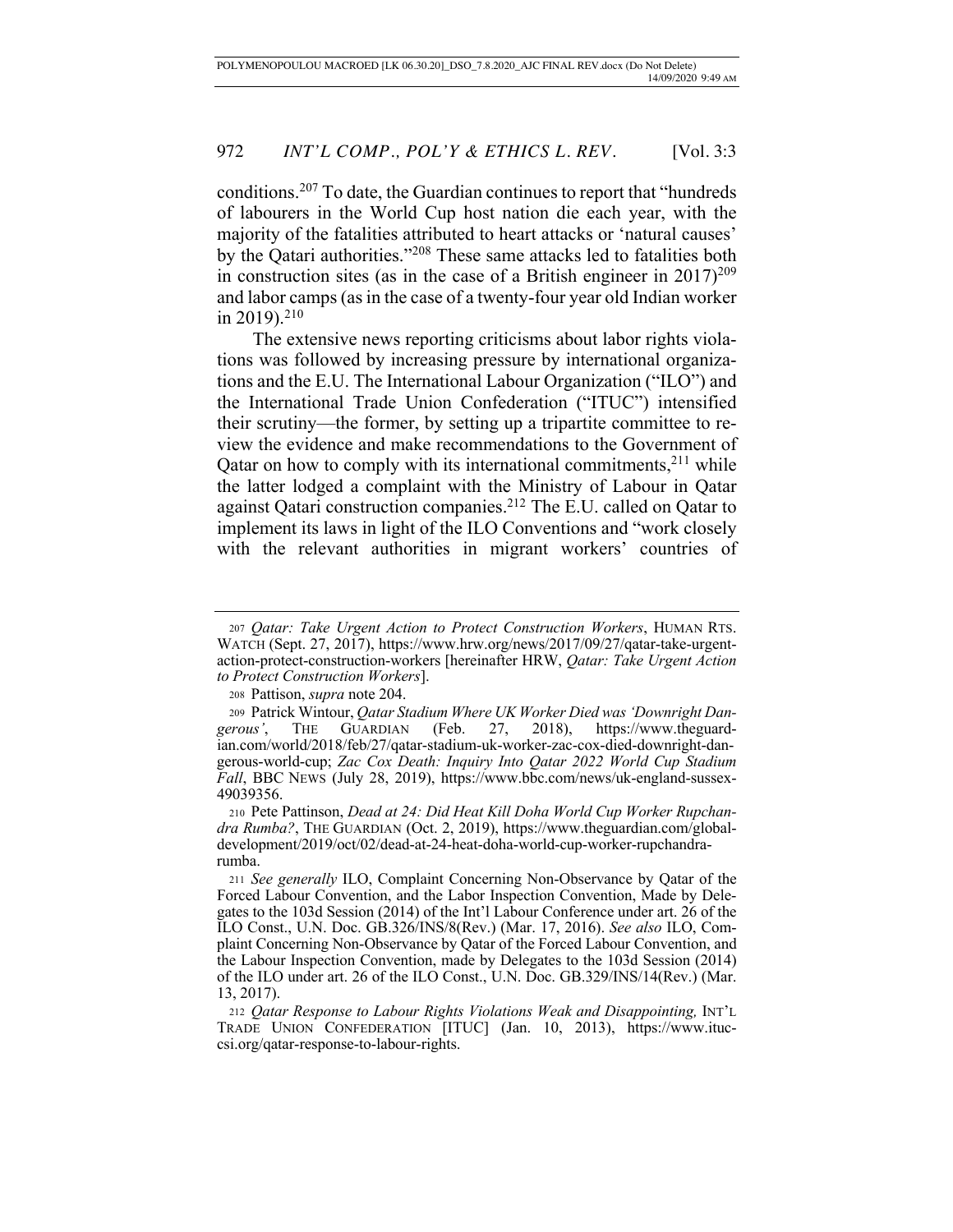origin."213 FIFA itself also took action. In 2016, it requested Professor John Ruggie to draft a report with recommendations on the application of the U.N. Guiding Principles for Business and Human Rights ("UNGPs") in the Mega-Sport Events ("MSEs") setting.214 As a result, FIFA adopted a human rights policy ". . . specify[ing] FIFA's statutory human rights commitment and outlining FIFA's approach to its implementation by the UN Guiding Principles on Business and Human Rights,"215 while in December 2017, the ILO Steering Committee of the Mega-Sporting Events Platform for Human Rights committed to establishing a "Centre for Sport & Human Rights" with a focus on  $MSEs.<sup>216</sup>$ 

# *iii. Qatar's Response*

Consequently, Qatar had no choice but to apply more scrutiny and undertake deep various "human rights reforms" to fully comply with international standards. These reforms can be split into three categories.

First are domestic legal reforms specifically to workers' welfare. In this respect, Qatar's position has been commendable, as it has been doing the maximum to increase compliance with current human rights standards. Duties have also been delegated to non-State entities, which have set up additional policy standards and practices of self-regulation. These include those set up by the Supreme Committee, and also by Qatar Foundation, which is formally a non-governmental entity. The Supreme Committee's *Workers' Welfare Standards*, in particular, are important in terms of labor rights and set an important precedent for Mega-Sports Events ("MSEs") in the developing world, as they oblige non-governmental entities to be transparent and engage in selfregulation practices—such as reporting, monitoring, auditing, and

<sup>213</sup> Resolution on Qatar: Situation of Migrant Workers, EUR. PARL. DOC. (2952(RSP)) (2013).

<sup>214</sup> *Report by Harvard Expert Professor Ruggie to Support Development of FIFA's Human Rights Policies*, FIFA (Apr. 13, 2016), https://www.fifa.com/whowe-are/news/report-by-harvard-expert-professor-ruggie-to-support-developmentof-fi-2781111.

<sup>215</sup> FIFA, FIFA'S HUMAN RIGHTS POLICY 4 (May 2017), https://www.fifa.com/governance/news/y=2017/m=6/news=fifa-publishes-landmark-human-rights-policy-2893311.html.

<sup>216</sup> *ILO Welcomes Commitment to Establishing Centre for Sport & Human Rights*, ILO (Nov. 30, 2017), https://www.ilo.org/global/about-the-ilo/newsroom/news/WCMS\_606707/lang—en/index.htm.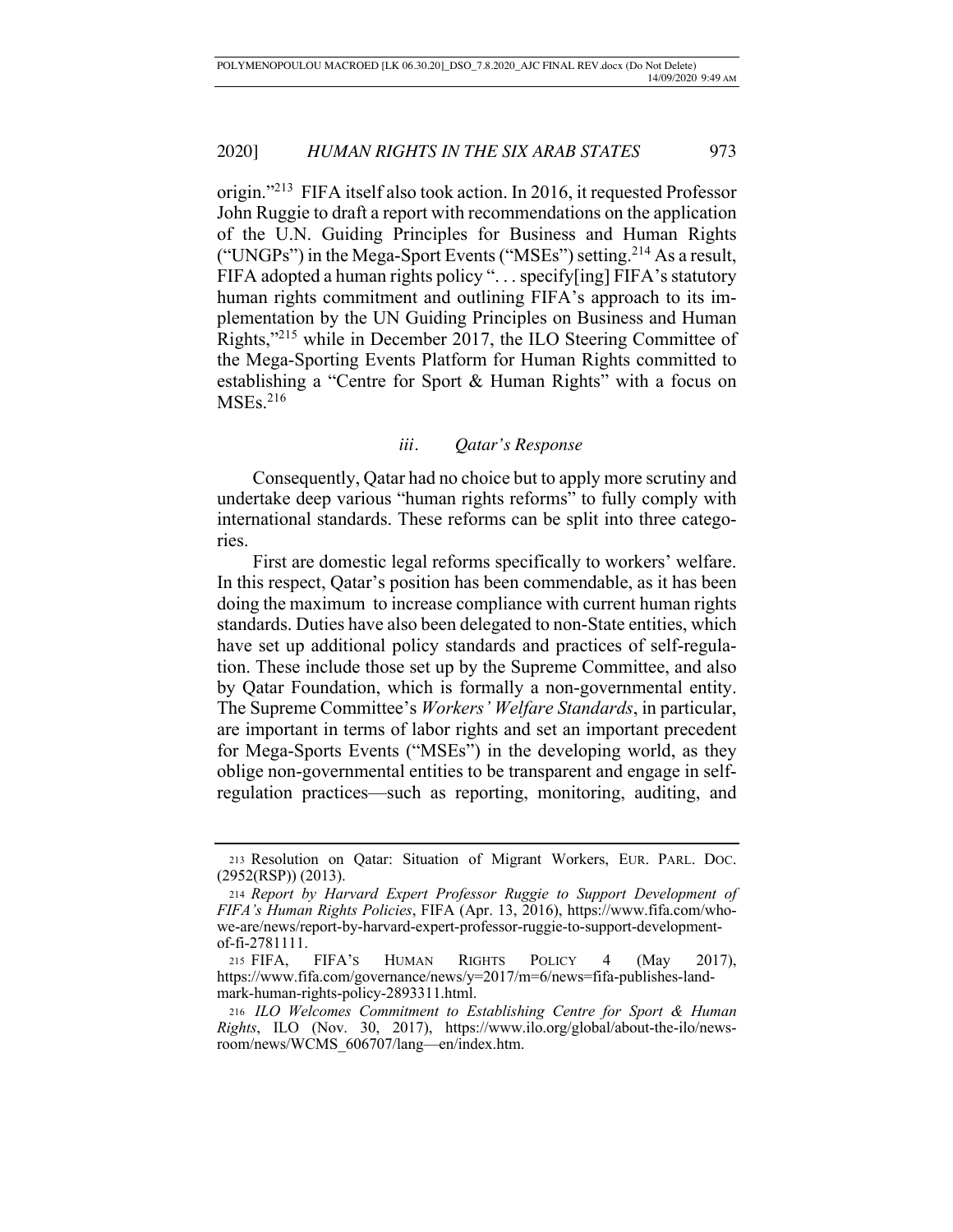inspecting.217 For instance, in the context of strategies for workers' welfare, the Supreme Committee has set up several programs to increase third party accountability, such as "recruitment fee reimbursement schemes."<sup>218</sup> At the same time, it has been investing in "cooling" technology" (i.e., cooling vests for workers) and "electronic records management" (i.e., applications that gather medical data while working) to protect workers from heat and keep them, to the extent possible, healthy.219

Second are reforms about labor rights generally, including through passage of relevant legislation. In fact, Qatar has managed to improve the conditions of sponsorship drastically. In the context of international pressure and a new report published by Amnesty International in  $2019$ <sup>220</sup> it has now been announced that the full abolition of the *kafāla* will become a reality in early 2020.221 This sets up an important precedent for the region since, from 2020 onwards, workers will no longer need the permission of their employer to seek and take up new employment.

Third are broader reforms about the empowerment of vulnerable persons and groups, primarily in relation to access to sports, culture, and education. In this respect, Qatar has taken several initiatives in favor of persons with disabilities and their access to sports and

<sup>217</sup> QATAR SUPREME COMM., *supra* note 200, at 15 (reporting that "in early 2014, 84 audits have been conducted, including 38 inspections of companies bidding for our projects, 10 service supplier inspections and 36 inspections of contractors and subcontractors."); see also FOURTH ANNUAL WORKERS' WELFARE PROGRESS REPORT, SUPREME COMM. DELIVERY & LEGACY (Feb 2018 – January 2019).

<sup>218</sup> QATAR SUPREME COMM., *supra* note 200, at 15.

<sup>219</sup> *Id.* at 15, noting that "in June, 3,500 cooling vests were deployed to selected trades that are exposed to higher temperatures in their work; with training on how to use these products for optimal cooling. The feedback was overwhelmingly positive and an 8°C reduction in skin temperature was recorded in on-site tests."

<sup>220</sup> AMNESTY INTERNATIONAL, REALITY CHECK: THE STATE OF MIGRANT WORKERS' RIGHTS WITH FOUR YEARS TO GO UNTIL THE QATAR 2022 WORLD CUP (Sept. 19, 2019), https://www.amnesty.org/en/latest/news/2019/09/qatar-despite-reform-promises-migrant-workers-still-return-home-without-wages-or-justice/.

<sup>221</sup> *Qatar Dismantles Kafala System of Modern Slavery*, ITUC (Oct. 16, 2019), https://www.ituc-csi.org/qatar-dismantles-kafala. *See New Labour Laws in Qatar Benefiting Migrant Workers a 'Momentous Step Forward': ILO*, UN NEWS (Oct. 17, 2019), https://news.un.org/en/story/2019/10/1049471; *see also*, Faras Ghani, *Qatar Moves to Announce Abolishment of Kafala System*, AL JAZEERA (Oct 17, 2019), https://www.aljazeera.com/news/2019/10/qatar-moves-announce-abolishmentkafala-system-191017070750729.html.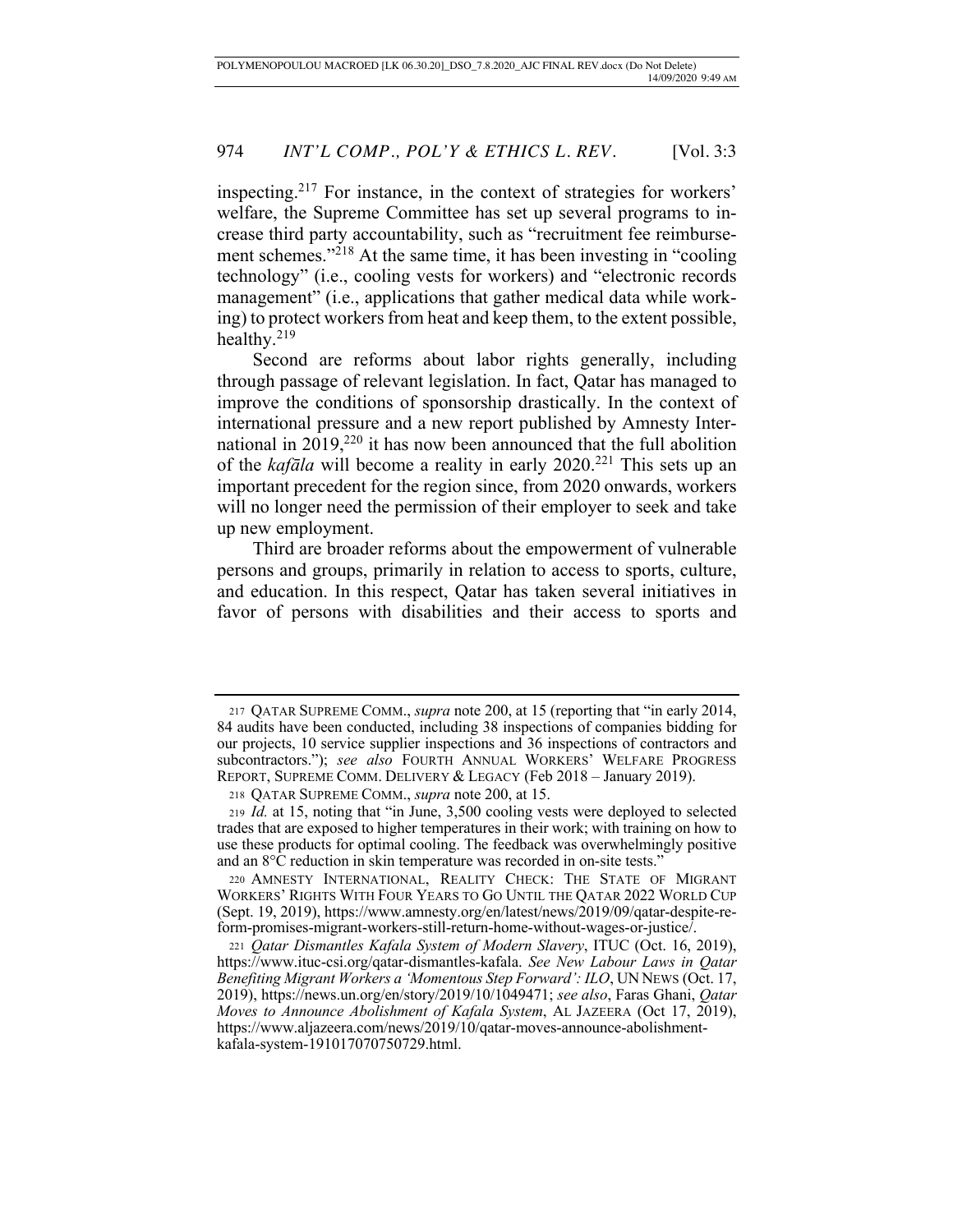culture,<sup>222</sup> which, regardless of the rationale, mark the beginning of a culture of inclusion.

Another illustration is LGBTQI rights, which is a taboo subject throughout the Gulf. Homosexual practices are still punished in Qatar by imprisonment from seven to fifteen years.<sup>223</sup> This debate, however, appears to be advancing in light of the FIFA 2022 World Cup—and presumably also in light of FIFA's support for diversity, inclusion, and gay rights.224 Since 2016, the year that the International Gay and Lesbian Football Association ("IGLFA") was a finalist for FIFA's diversity award, the discourse on LGBTQI rights has significantly grown in Qatar.225 There is much to be expected as pro-LGBTQI media outlets have been increasingly reporting that "Qatari authorities have assured that their LGBT[QI] supporters will be welcome" at the World  $Cup.<sup>226</sup>$ 

<sup>222</sup> The Qatari 2030 Vision also mentions that "an effective social protection system for all Qataris that ensures their civil rights, values their contribution in developing their society, and ensures an adequate income to maintain a healthy and dignified life." QATAR NATIONAL VISION 2030, *supra* note 9, at 22.

 <sup>223</sup> Qānūn Raqam 11 li-Sinnah 2004: Bi-Iṣdār Qānūn al-ʿAqūbāt, al-Aḥkām al-

Tamhīdy [Law no. 11 of 2004: Issuing the Penal Code, Introductory Provisions], art. 285 (Qatar) states that "whoever copulates with a male over sixteen years of age without compulsion, duress or ruse shall be punished with imprisonment for a term up to seven years. The same penalty shall apply to the male for his consent. The penalty shall be life imprisonment or a prison term not exceeding fifteen years if the offender is one of those previously mentioned in the second Paragraph of Article 279 of the present Law [article 279 : ". . . if the perpetrator from the ascendants of the victim, or the guardian, or those undertaking the brining up or looking after the victim, or is a person having authority thereupon, or the servant thereof or the servant of the aforesaid]." *See also id.* at art. 296 penalizing "leading, instigating or seducing a male anyhow for sodomy or immorality" through its penal code through the imposition of imprisonment of a "maximum of three years."

<sup>224</sup> *See generally* FIFA, GOOD PRACTICE GUIDE ON DIVERSITY AND ANTI-DISCRIMINATION 29, 60 (2016), https://img.fifa.com/image/upload/wg4ub76pezwcnxsaoj98.pdf. *See also Slum Soccer Claims Inaugural FIFA Diversity Award*, FIFA (Sept. 26, 2016), https://www.fifa.com/news/slum-soccer-claim-inauguralfifa-diversity-award-2836958.

<sup>225</sup> ILGA, STATE-SPONSORED HOMOPHOBIA 2019 465 (March 2019), https://ilga.org (follow "Resources" category from menu; then follow "State-Sponsored Homophobia Report"; then follow hyperlink for English version of the document).

<sup>226</sup> *Football: Liverpool Assured That LGBT Fans are Welcome in Qatar*, STRAITS TIMES (Nov. 4, 2019, 9:12 PM), https://www.straitstimes.com/sport/football-liverpool-assured-that-lgbt-fans-are-welcome-in-qatar-says-ceo-ahead-of-club-world;

Patrick Kelleher, *Gay Fans are Welcome at Qatar World Cup – Just as Long as They Don't Have Sex*, PINK NEWS (Sept. 27, 2019),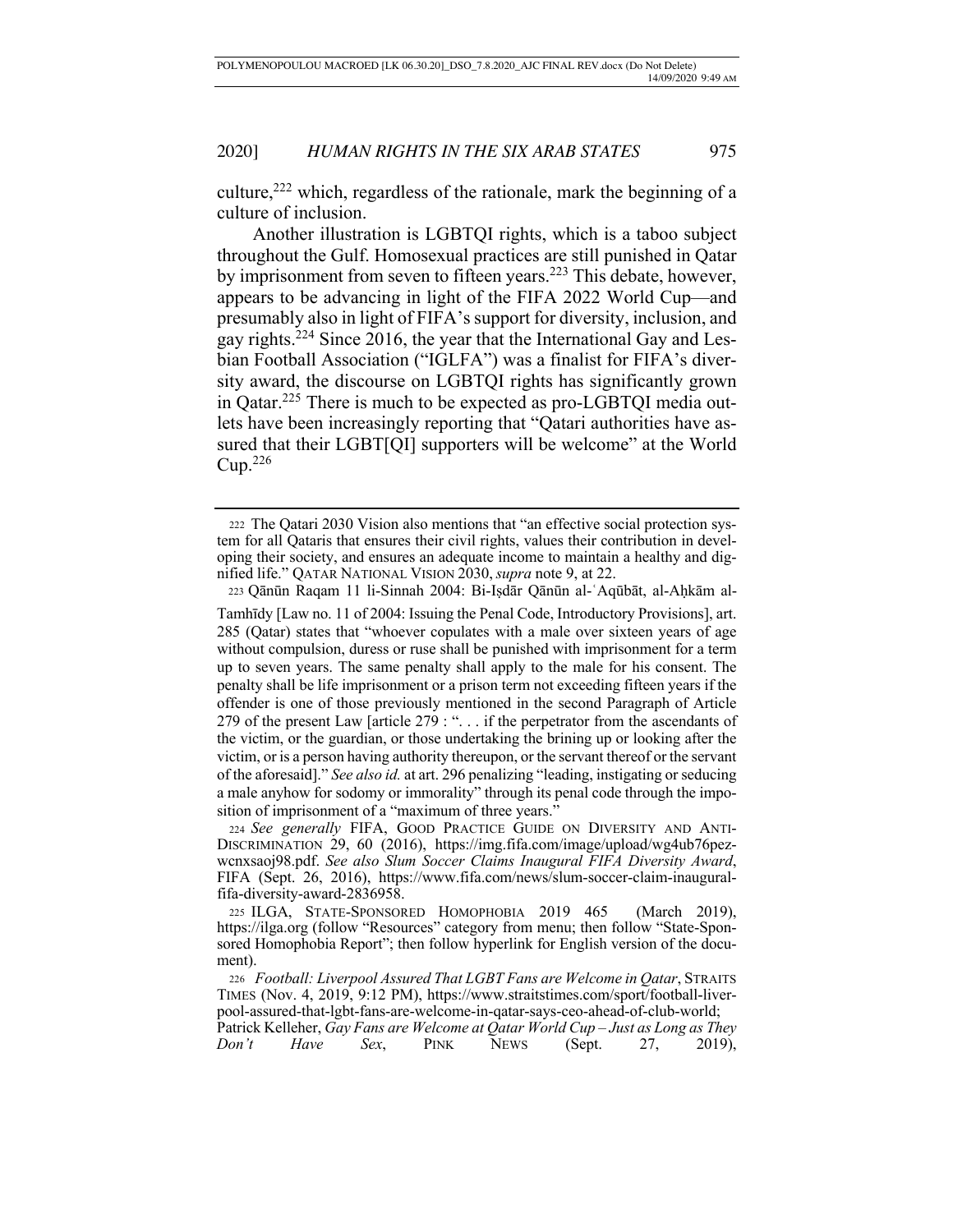#### *iv. Human Rights and Good Neighbourliness*

From 2017 onwards, Qatar has an additional reason to intensify its process for "human rights compliance." This reason is that the period of preparation for the Games coincided with a deep political crisis in the Gulf region, which insulated Qatar from its neighbors, especially Saudi Arabia, the UAE, and Bahrain. The crisis was marked by a severe blockade, tarnishing the long cherished "fraternal ties" that existed between the peoples of these brother states, $227$  and Qataris, arguably for the first time, found themselves victims of discrimination.

Thereby, Qatar was left with no option but to embrace all human rights mechanisms available to it. In fact, in March 2018, Qatar initiated a lawsuit against both Saudi Arabia and the UAE before the CERD Committee.<sup>228</sup> This was done as a point in and of itself, but chiefly in order to be able to submit an application later to the ICJ. It is arguably in this context that, in May 2018, Qatar also ratified the two core human rights treaties: the ICCPR and the ICESCR.<sup>229</sup> Following these moves, Qatar was also able to increase its chances before the ICJ and request provisional measures—submitted less than a month later.  $^{230}$ 

The successful decision of the CERD Committee on the interstate complaint against the  $UAE<sub>z</sub><sup>231</sup>$  the admissibility of the complaint

 229 *Qatar Ratification Status*, UN OHCHR: TREATY BODY DATABASE, https://tbinternet.ohchr.org/\_layouts/15/TreatyBodyExternal/Treaty.aspx?CountryID=140&Lang=EN.

https://www.pinknews.co.uk/2019/09/27/qatar-world-cup-2022-fifa-anti-gay-sexhomosexuality/.

<sup>227</sup> *See e.g.*, *UAE Ministry of Foreign Affairs Statement on Qatar Ties*, NATIONAL (June 5, 2017), https://www.thenational.ae/world/uae-ministry-of-foreign-affairsstatement-on-qatar-ties-1.637077.

<sup>228</sup> As per CERD art. 11 & 22. Yet the use of these inter-state communications has been extremely rare. *See* David Keane, *ICERD and Palestine's Inter-State Complaint*, EJIL: TALK (Apr. 30, 2018), https://www.ejiltalk.org/icerd-and-palestinesinter-state-complaint/.

<sup>230</sup> Application of the International Convention on the Elimination of All Forms of Racial Discrimination (Qatar v. U.A.E.), Application Instituting Proceedings, ¶¶ 3, 5, 6, 22 (June 11, 2018). More specifically, Qatar complained before the ICJ that Qataris residing in the UAE "have been subjected to human rights abuses since June 2017," including discrimination in various areas (employment, education, health) and dissemination of hate speech. According to Qatar's submission to the ICJ, this treatment was "based expressly on their national origin" and "without any justification under international law." *Id.* at ¶¶ 3, 5, 6.

<sup>231</sup> CERD Comm., Jurisdiction of the Inter-State Communication Submitted by Qatar against the UAE, U.N. Doc. CERD/C/99/3 (Aug. 30, 2019). *See also* David Keane, *CERD Reaches Historic Decisions in Inter-State Communications*, EJIL: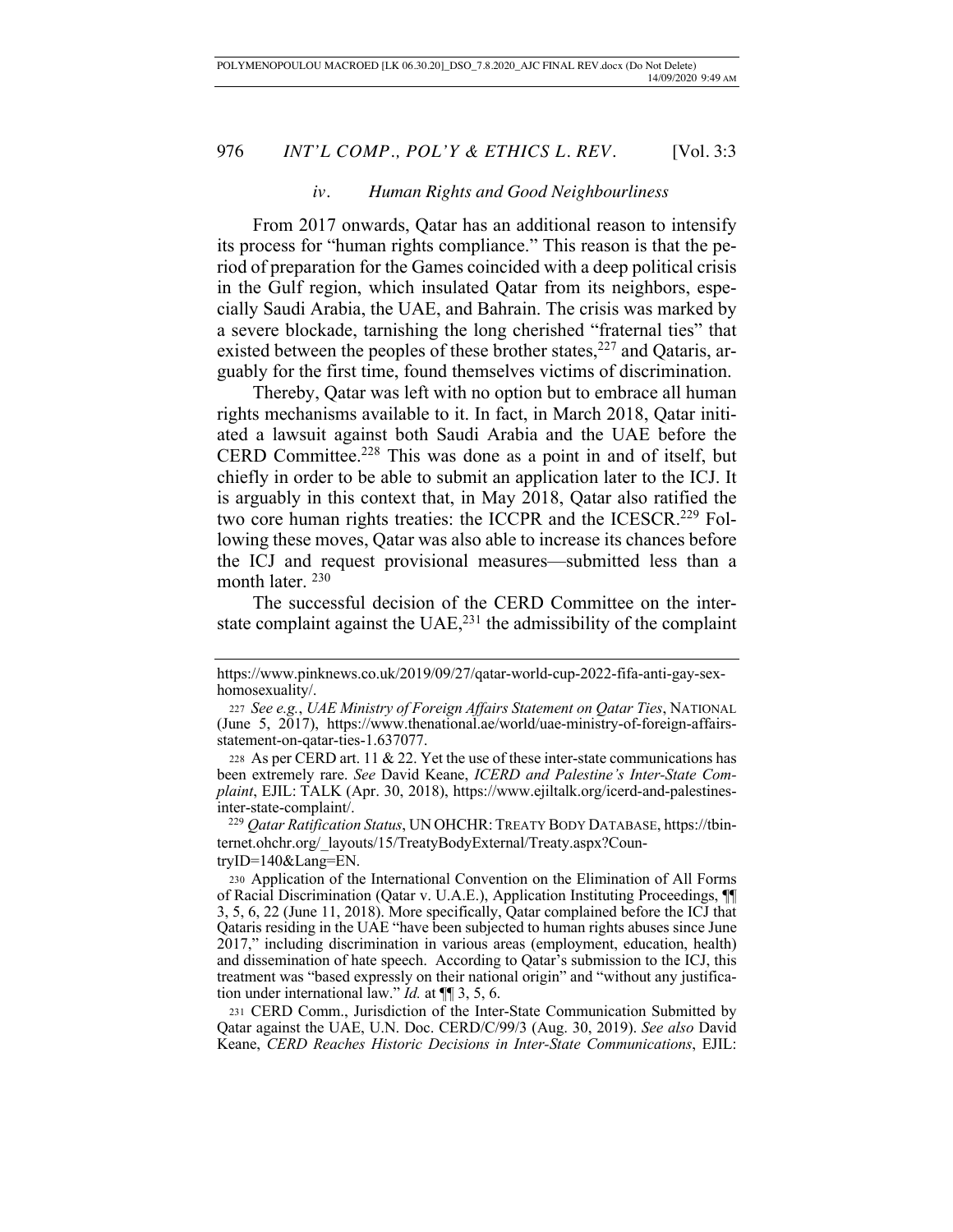against Saudi Arabia,232 as well as the granting of provisional measures in Qatar's favor,233 have all marked a new era of confidence for human rights bodies in Qatar. And indeed, a number of entities have been expressing their confidence in human rights mechanisms, including the National Human Rights Committee,<sup>234</sup> and his Highness, the Emir himself.235 Furthermore, Qatar has in all evidence realized that confidence in human rights mechanisms might help the State visà-vis the blockade. In this way, human rights compliance is achieved, albeit not as an objective *per se*, but rather in order to maintain relations of good neighborliness and its position in the global arena.

# 2. The Case of Saudi Arabia: Paving the Way to the 2020 *"*Red Sea Film Festival"

The changes in policy since the launching of the Vision in 2016 (and the ruling of the country by the Crown Prince, who came to power when he was still under 35 years of age) have been spectacular, especially in the sectors of culture and entertainment. The Kingdom might be also gradually realizing that its "Vision 2030" cannot be realized without—at least some—human rights compliance. Political moves aside (such as the Saudi membership at the U.N. Human Rights Council since  $2015$ ,<sup>236</sup> there are indeed some slow steps of reform towards human rights compliance in that State.

A wind of change has been blowing in the Kingdom since 2010 and indeed some isolated signs of progress are already visible since then. Such progress includes *Wadjda*, the Saudi candidature for

<sup>235</sup> *See Only International Actions Can Settle the World's 'Enormous and Diverse Cross-Border Challenges'*, *Qatar Tells UN Assembly*, U.N. NEWS (Sept. 24, 2019) https://news.un.org/en/story/2019/09/1047282.

<sup>236</sup> On reactions of different countries regarding Saudi membership, *see, e.g.*, Tom Brooks-Pollock, *Anger After Saudi Arabia 'Chosen to Head Key UN Human Rights*  Panel', INDEPENDENT (Sept. 20, 2015, 11:56 AM), https://www.independent.co.uk/news/world/anger-after-saudi-arabia-chosen-to-head-key-un-humanrights-panel-10509716.html.

TALK! (Sept. 6, 2019), https://www.ejiltalk.org/cerd-reaches-historic-decisions-ininter-state-communications/.

<sup>232</sup> CERD Comm., Admissibility of the Inter-State Communication Submitted by Qatar Against the Kingdom of Saudi Arabia, U.N. Doc. CERD/C/99/6 (Aug. 30, 2019.

<sup>233</sup> Application of the International Convention on the Elimination of All Forms of Racial Discrimination (Qatar v. U.A.E.), Order, 2019 I.C.J. Rep. 358 (May 2).

<sup>234</sup> National Human Rights Comm., Statement No. (07/2019) On the decision of the Committee on the Elimination of Racial Discrimination (CERD) (Aug. 29, 2019).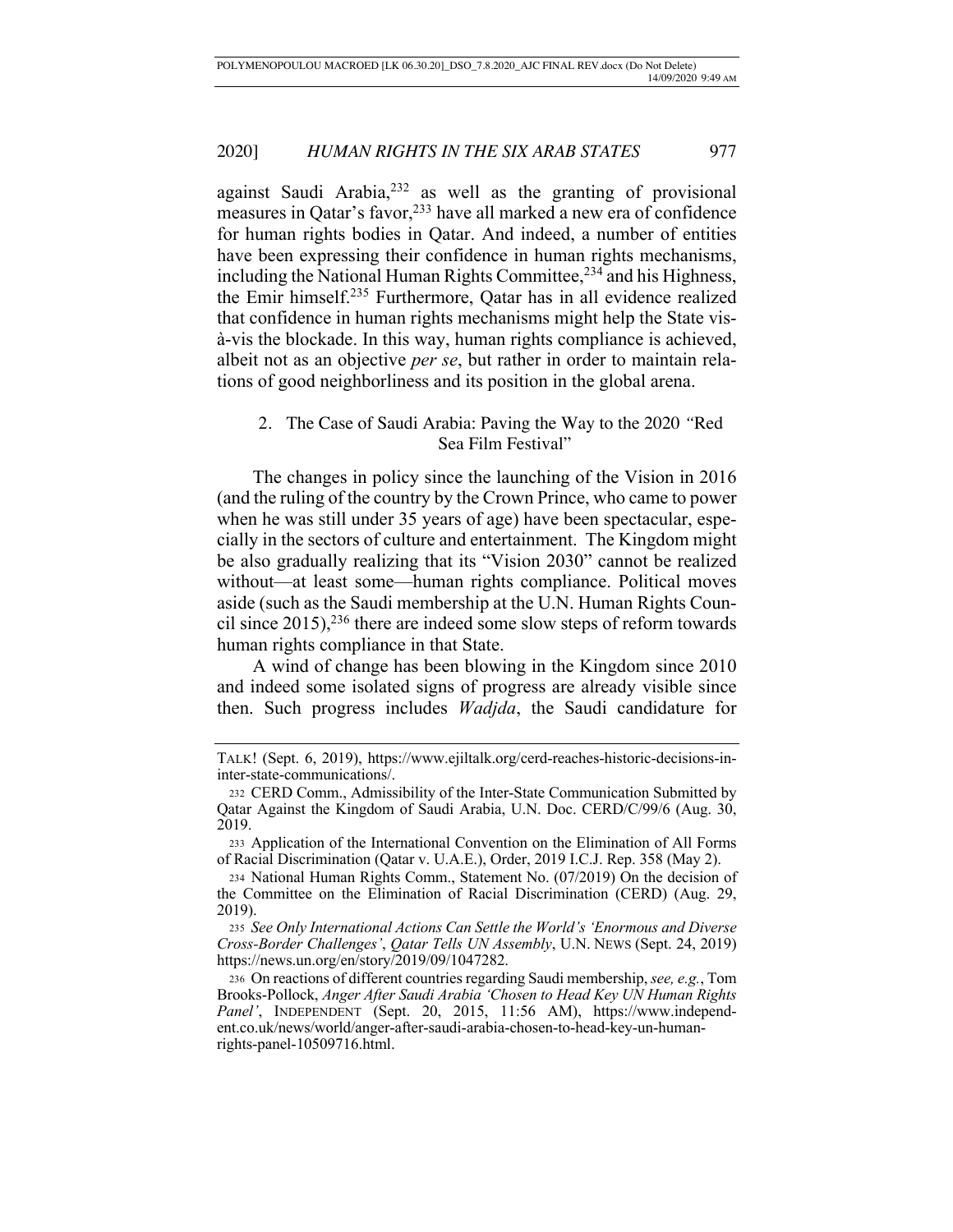Cannes in 2012, a full-length film shot entirely inside the Kingdom and directed by a Saudi woman.237 Additionally, there has been a slight increase in the number of women in the Saudi parliament and some consultative posts.238 Yet, these reforms were only the beginning. Shortly after the launch of the Vision in 2016, the Kingdom passed a royal degree curtailing the powers of the Shari'a police.<sup>239</sup> A year later, in 2017, in the aftermath of the Khashoggi incident and with the Yemeni conflict still ongoing,  $240$  arguably anxious to rectify is reputation as a liberal and modern country, the Crown Prince announced that it would allow women to drive.<sup> $241$ </sup> In 2018, and following numerous

<sup>240</sup> HRW, *Qatar: Take Urgent Action to Protect Construction Workers*, *supra* note 207, at 460-61.

241 Salmān bin ʿAbd al-ʿAziz al-Sʿaūd, Amr Sām 6 Muḥarram 1439 [Supreme Or-

der of 26 September 2017] (Saudi Arabia) (English version available at https://www.spa.gov.sa/viewfullstory.php?lang=en&newsid=1671331) (Arabic version available at https://www.spa.gov.sa/1671323), which allows the issuance of driving licenses on equal terms to women and men. *See* CEDAW Comm. Concluding Observations on Saudi Arabia, *supra* note 93, at ¶ 4. *See also* U.S. D.O.S. Report 2018, *supra* note 33; Dantoin, *supra* note 29, at 12; Ben Hubbard, *Saudi Arabia* 

<sup>237</sup> WADJDA (Razor Film et al. 2012).The film was directed by Haifaa al Mansoor and stars a young Saudi actress in the role of the protagonist. In a relatively unusual plot, the film recounts the story of a girl who "signed on for her school's Qur'an recitation competition as a way to raise the remaining funds she needed in order to buy a green bicycle. *See also* Selena Rincon, *"Reel" Change: How Women are Changing Saudi Society Through Film*, INSIDE ARABIA (Nov. 6, 2018), https://insidearabia.com/women-changing-saudi-society-through-film/ (noting that "women in Saudi Arabia are spearheading efforts to produce films that accurately portray daily life in the Kingdom.").

<sup>238</sup> *See Spring Forward for Women Programme: Saudi Arabia*, U.N. WOMEN, https://spring-forward.unwomen.org/en/countries/saudi-arabia (last visited Dec. 11, 2019) (statistics demonstrating participation of women in the government).

<sup>239</sup> *Majlis al-Wazirā' Yūāfiq ʿalá Tanẓīm ar-Ra'āsah al-ʿĀmah li-Hī'ah al-Amar bil-Mʿarūf an-Nahīy ʿan al-Mankar Iḍāfah Thānīah w Akhīrah* [*The Council of Ministers Approves the Organization of the General Residency of the Commission for the Promotion of Virtue and Prevention of Vice, a Second and Final Addition*], WAKĀLAH AL-ANBIĀ' AS-SʿAŪDĪAH [SAUDI PRESS AGENCY] (5 Rajab 1437 [Apr. 12, 2016]), https://www.spa.gov.sa/viewstory.php?lang=ar&newsid=1488838 (Saudi Arabia). *See* Sewell Chan, *Saudi Arabia Moves to Curb its Feared Religious Police*, N.Y. TIMES (Apr. 15, 2016), https://www.nytimes.com/2016/04/16/world/middleeast/saudi-arabia-moves-to-curb-its-feared-religious-police.html (stating that "in essence the law suggests that 'police are to work only during office hours, and that they do not have the right to pursue, arrest or detain members of the public"); *see also* JANE KINNINMONT, VISION 2030 AND SAUDI ARABIA'S SOCIAL CONTRACT, AUSTERITY AND TRANSFORMATION 30 (2017) (reporting that "in April 2016 a royal decree removed the powers of the religious police to arrest or pursue people, and according to several Saudi interviewees this force has also retreated from its very overt presence on the streets of the capital.").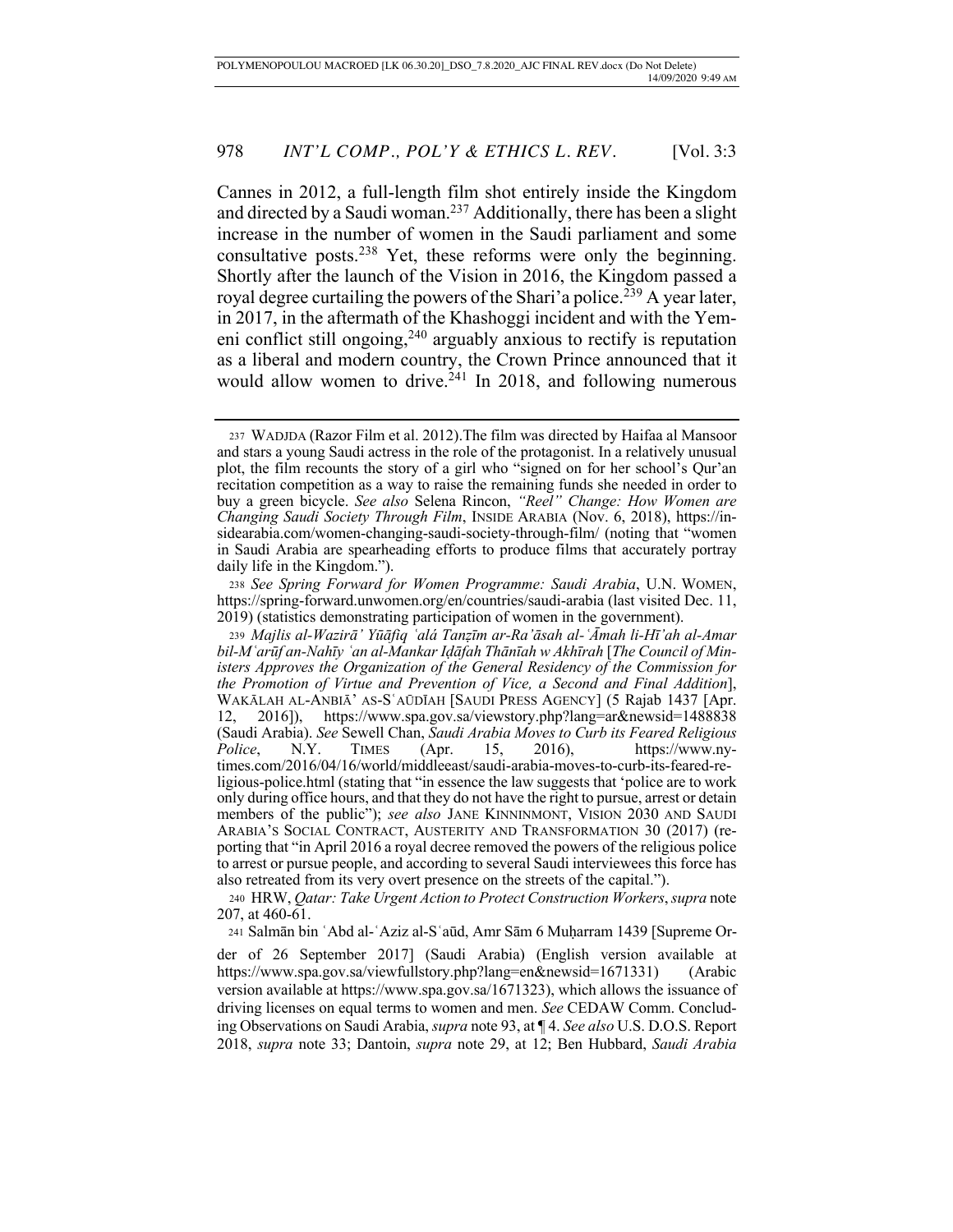protests followed by arrests and detention of women activists,  $242$  it relaxed the prerequisites for male guardianship,  $243$  and in 2019 it finally permitted women to book hotel rooms on their own.244

Such improvements are certainly not in the text of the Saudi Vision 2030 itself—in fact, the Vision posits "respect for human rights and equality before the law right" only after "respect of visitors and courtesy to expatriates."245 They are, however, the necessary outcome of the multiple policy reforms in the country's cultural sector. An illustration of this is arguably the policy of openness in Saudi tourism, media, and entertainment under the Vision 2030.246 This especially includes "religious tourism [which] is one of the main non-oil industries where Saudi Arabia has a clear competitive advantage as custodian of the holy sites of Mecca and Medina."247

The strategies of implementation of the Vision are already evident: in May 2018, the Kingdom created a governmental body to

<sup>243</sup> Salmān bin ʿAbd al-ʿAziz al-Sʿaūd, Al-Amr as-Sāmīy al-Karīm Raqam 3322 wa Tārīkh 17/14/2019 [Supreme Order No. 33322 (Apr. 17, 2017)] (Saudi Arabia) (cited in CEDAW Comm. Concluding Observations on Saudi Arabia, *supra* note 93, at ¶ 4 ("government entities are instructed to refrain from requiring a woman to obtain a male guardian's permission in order to have access to services and procedures, except where justified by law.").

<sup>244</sup> *Saudi Commission for Tourism and National Heritage Announced Friday That Women Can Rent Hotel Rooms by Themselves*, NEW ARAB (Oct. 4, 2019), https://www.alaraby.co.uk/english/news/2019/10/4/saudi-women-can-now-stay-inhotels-without-males.

245 SAUDI ARABIA 2030 VISION, *supra* note 9, at 72 ("As we build our own longterm future, we will remember our duty to respect these principles, which include supporting the vulnerable and needy, helping our neighbors, being hospitable to guests, respecting visitors, being courteous to expatriates, and being conscientious of human rights.").

<sup>246</sup> *See Vision Progress 2018*, KINGDOM OF SAUDIA ARABIA VISION 2030, https://vision2030.gov.sa/en/vision-progress (last visited Dec. 11, 2019) (the Saudi vision 2030 regarding launch initiatives to encourage tourism investment "provide[s] for guarantees for 91 new tourism facilities with a total estimated value of SAR 142 million" and "[s]ign 5 contracts to provide credit support worth SAR 64 million for new tourism investments.").

247 KINNINMONT, *supra* note 239, at 15.

*Agrees to Let Women Drive*, N.Y. TIMES (Sept. 27, 2017), https://www.nytimes.com/2017/09/26/world/middleeast/saudi-arabia-women-drive.html .

<sup>242</sup> *See Saudi Arabia: UN Experts Urge Freedom for Loujain Al-Hathloul After 500 Days in Prison*, U.N. OHCR (Sept. 27, 2019), https://www.ohchr.org/EN/NewsEvents/Pages/DisplayNews.aspx?NewsID=2507; *see also Saudi Arabia Must Immediately Free Women Human Rights Defenders Held in Crackdown, Say UN Experts*, U.N. OHCR (June 27, 2018), https://www.ohchr.org/EN/NewsEvents/Pages/DisplayNews.aspx?NewsID=23270 &LangID=E.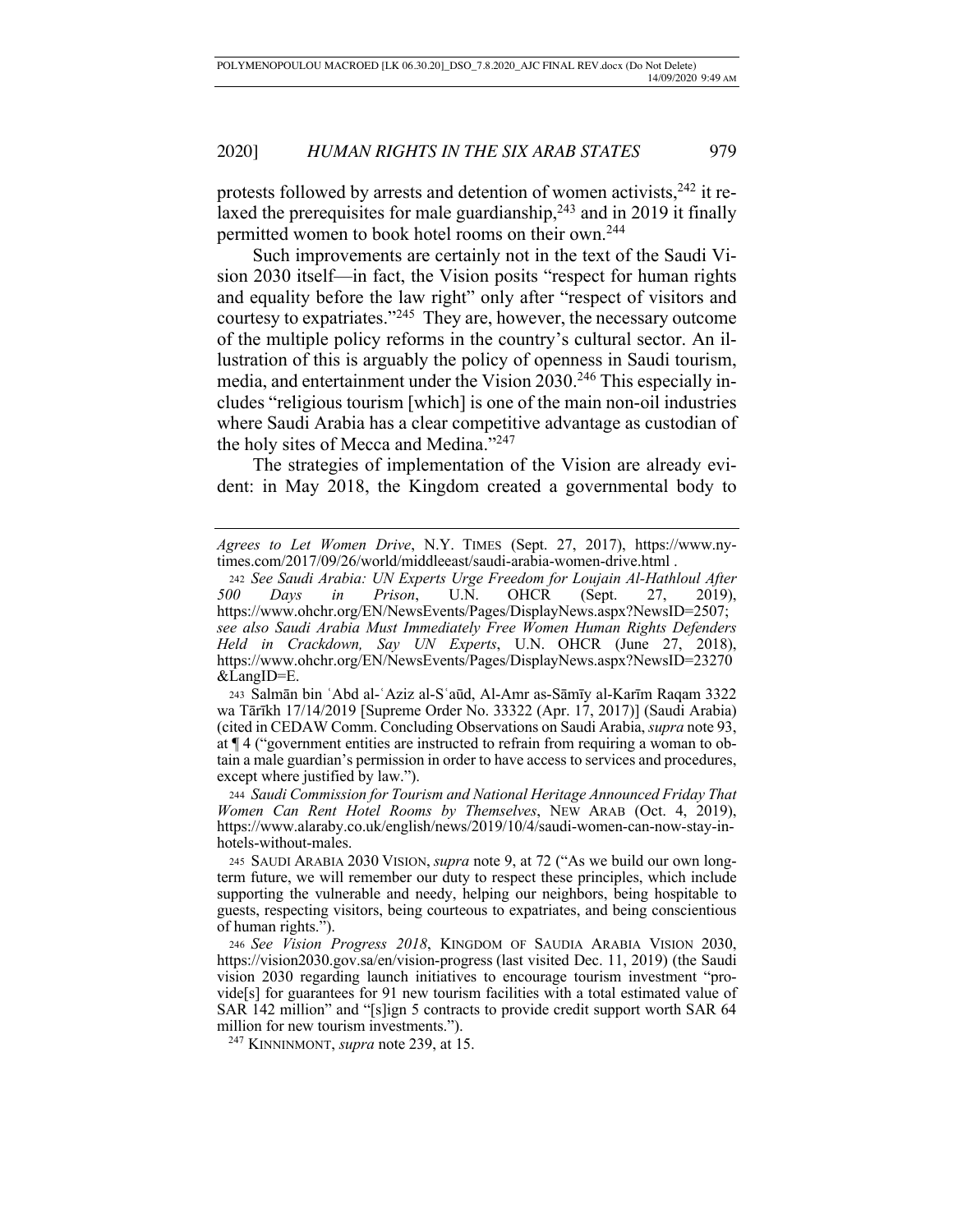promote the Saudi film industry,<sup>248</sup> announcing at the same time that it would set up cash rebate programs and create incentives for international productions and local talent.<sup>249</sup> Two months later, it sent a delegation to Cannes, supporting the candidature of Saudi short films.<sup>250</sup> In 2019, it relaxed visa requirements for forty-eight nationalities, including Americans, $251$  gaining already significant benefits in the tourism industry.252 Moreover, the Kingdom is now preparing the first Saudi Film festival—the Red Sea International Film Festival  $2020^{253}$ —while opening up the cultural business to cinema chains such as VOX, VU, AMC, and IMAX.<sup>254</sup> In addition, the first official concerts in Saudi Arabia were organized in early 2017, and in October 2019, thousands of Saudis attended a "historic" concert, which was the first occasion where a non-Arab group performed.<sup>255</sup>

This is a very far leap for a country where the debate on the permissibility of artistic expression has been ongoing for years. Arts and entertainment have been effectively stifled by conservative Saudi

<sup>250</sup> *Saudi Arabia Comes to Cannes With First Pavilion and Big Plans*, AL ARABIYA (May 8, 2018), http://english.alarabiya.net/en/life-style/entertainment/2018/05/08/Saudi-Arabia-comes-to-Cannes-with-first-pavilion-shorts.html.

<sup>251</sup> Dominic Dudley, *Saudi Arabia Tries to Push Human Rights Concerns to One Side and Lure in Tourists*, FORBES (Sept. 27, 2019, 9:19 AM) https://www.forbes.com/sites/dominicdudley/2019/09/27/saudi-arabia-tourism/#2c9dc57762ec.

<sup>252</sup> *See e.g.*, Ben Mack, *Revealed: How Many Visitors sre Flocking to Saudi Arabia Amid Tourism Push*, GULF TIMES (Oct. 3, 2019), https://gulfbusiness.com/revealed-many-visitors-flocking-saudi-arabia-amid-tourism-push/.

<sup>253</sup> Melanie Goodfellow, *Can Red Sea Film Festival Reconcile its Bold Vision With Saudi Arabia's Political Controversy?*, SCREENDAILY (Aug. 30, 2019), https://www.screendaily.com/features/can-red-sea-film-festival-reconcile-its-boldvision-with-saudi-arabias-political-controversy/5142375.article (the festival is scheduled to run in 2020).

<sup>254</sup> *Id.*; s*ee also VOX Cinemas Granted License Worth \$533 Million Operate in Saudi Arabia*, AL ARABIYA (Apr. 22, 2018), https://english.alarabiya.net/en/lifestyle/entertainment/2018/04/22/VOX-Cinemas-granted-second-license-to-worth-533-million-operate-in-Saudi-Arabia.html.

<sup>255</sup> *K-Pop BTS Criticized for Saudi Arabia Concert*, THE GUARDIAN (Oct. 11, 2019, 9:53 PM), https://www.theguardian.com/music/2019/oct/12/k-pop-group-btscriticised-for-saudi-arabia-concert.

 <sup>248</sup> *Id.* at 29. *See Saudi Film Council Created*, SAUDI GAZETTE (Mar. 20, 2018), http://saudigazette.com.sa/article/530911.

<sup>249</sup> Nancy Tartaglione, *Saudi Arabia Sets Cash Rebate Programs to Attract International Productions – Cannes*, DEADLINE (May 11, 2018, 2:54 AM), https://deadline.com/2018/05/saudi-arabia-cash-rebate-incentive-international-productionscannes-1202388205/.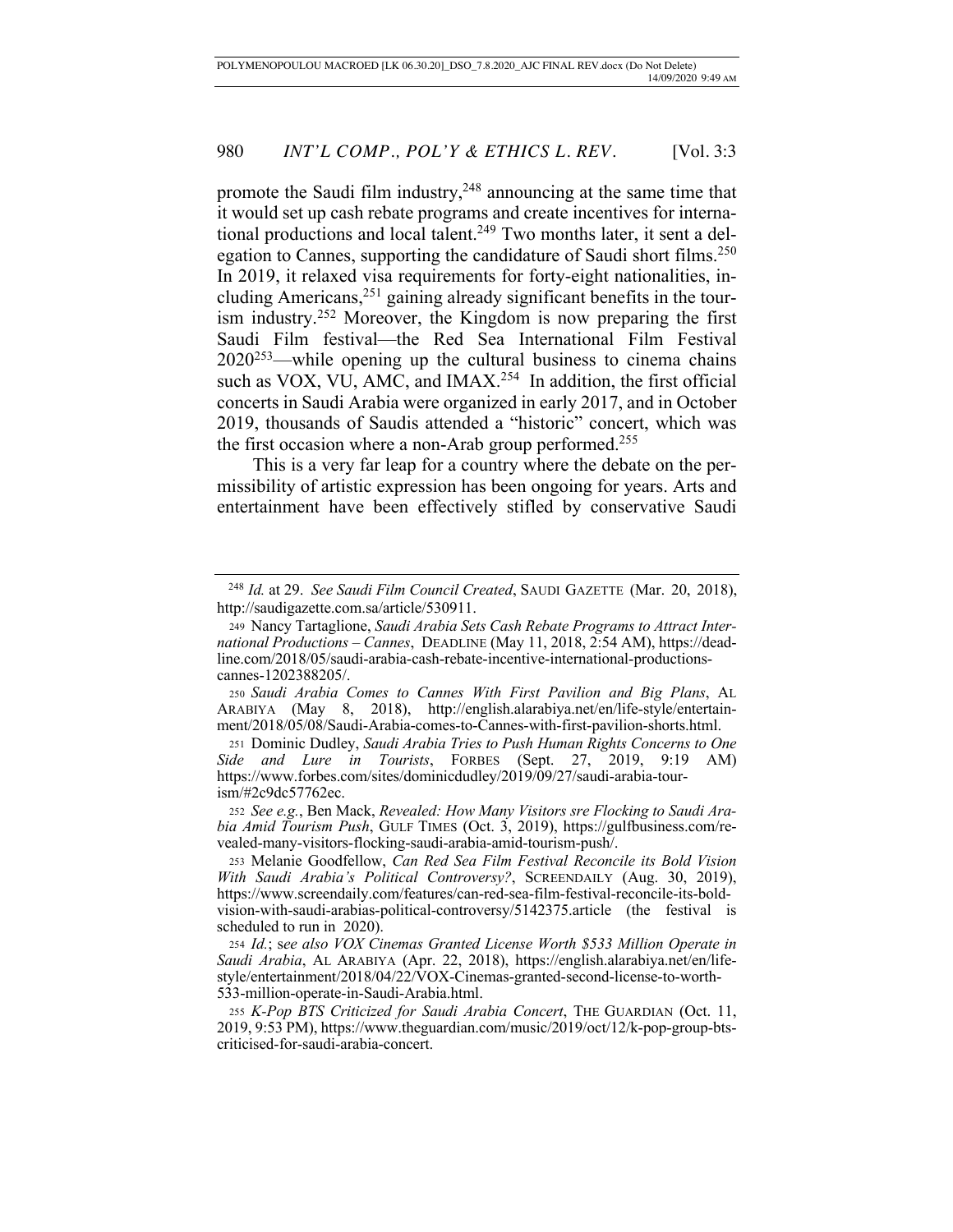scholars for a long time,  $256$  including Salafists and Wahhabists who claim that all figurative representation and music (other than Qur'anic recitation)<sup>257</sup> should be prohibited, offering both Qur'anic verses and *hadiths* as justification.<sup>258</sup> Still, today Saudis are requested by the religious authorities not to dance nor enjoy themselves too much.<sup>259</sup> Concerts and festivals, in addition, are still held separately for men and women, and are generally opposed by some Saudi clerics, who have issued *fatwas* against them.<sup>260</sup> However, it is only a matter of time for Saudi society to realize that neither tourism, nor a sustainable economy based on knowledge and human development can materialize without access to culture, media freedom, and gender equality. Women, atheists, persons with disabilities, and LGBTQI individuals are all part of this.

# IV. CONCLUSION

The discourse on human rights in the GCC has nothing comparable to the struggles for social justice to which the latter are typically

<sup>256</sup> *See e.g.*, JAMES NOYES, THE POLITICS OF ICONOCLASM: RELIGION, VIOLENCE AND THE CULTURE OF IMAGE-BREAKING IN CHRISTIANITY AND ISLAM 74 (2013); *see*  Muhammad Al-Atawneh, *Leisure and Entertainment (mālāhi) in Contemporary Islamic Legal Thought: Music and the Audio-Visual Media*, 19 ISLAMIC L. & SOC'Y 397, 398; *see also* DANFORTH *supra* note 29.

<sup>257</sup> *See generally* Lois Ibsen al Faruqi, *The Cantillation of the Qur'an*, 19 ASIAN MUSIC 1 (1987) (for information on Qur'anic recitation). *See* Jean-Louis Michon, *Music and Spirituality in Islam*, *in* VOICES OF ISLAM, VOL. 4: VOICES OF ART, BEAUTY, AND SCIENCE 59, 77, 86 (Vincent J. Cornell ed., 2007); Farid El Asri, *L'expression musicale de Musulmans Européens; Création de sonorités et normativité religieuse* [*Musical Expression of Muslim Europeans: Creation of Tones in the Event of Religious Norms*], 25 REVUE EUROPÉENNE DES MIGRATIONS INTERNATIONALES 35 (2009).

<sup>258</sup> Qur'an, Surat Al-Jumuʿah 62:11; *see* Al-Atawneh *supra* note 256 at 407 (2012) (referring to the views of Shaykh Ahmad al-Kutty and Shaykh 'Abd al-'Aziz Ibn Biz); *see also* Eleni Polymenopoulou, *A Thousand Ways To Kiss The Earth: Artistic Freedom, Cultural Heritage And Islamic Extremism*, 15 J.L. & RELIGION 39, 56 nn.100-102 (2015); Taha Jabar al-Alwani, Fatwa *Concerning the US Supreme Courtroom Frieze*, 15 J.L. & RELIGION 1, 6-10 (2001);.

<sup>259</sup> Alhussein & Almohamadi, *supra* note 46 (noting that " . . . while concerts are finally being held in Saudi Arabia, a number of rules and regulations are recited at the beginning of each concert, most starkly instructing the audience to refrain from dancing.").

<sup>260</sup> Ibrahim al-Hatlani, *Saudi Clerics Keep Mum About Concerts in the Kingdom*, AL-MONITOR (Feb. 20, 2017), https://www.al-monitor.com/pulse/originals/2017/02/saudi-arabia-religious-gender-mixing-music-con-

certs.html#ixzz658kF6SBD (noting the opinion of Kingdom's Great Mufti's views (Sheikh Abdul Aziz al-Sheikh) that "concerts and films cause immorality.").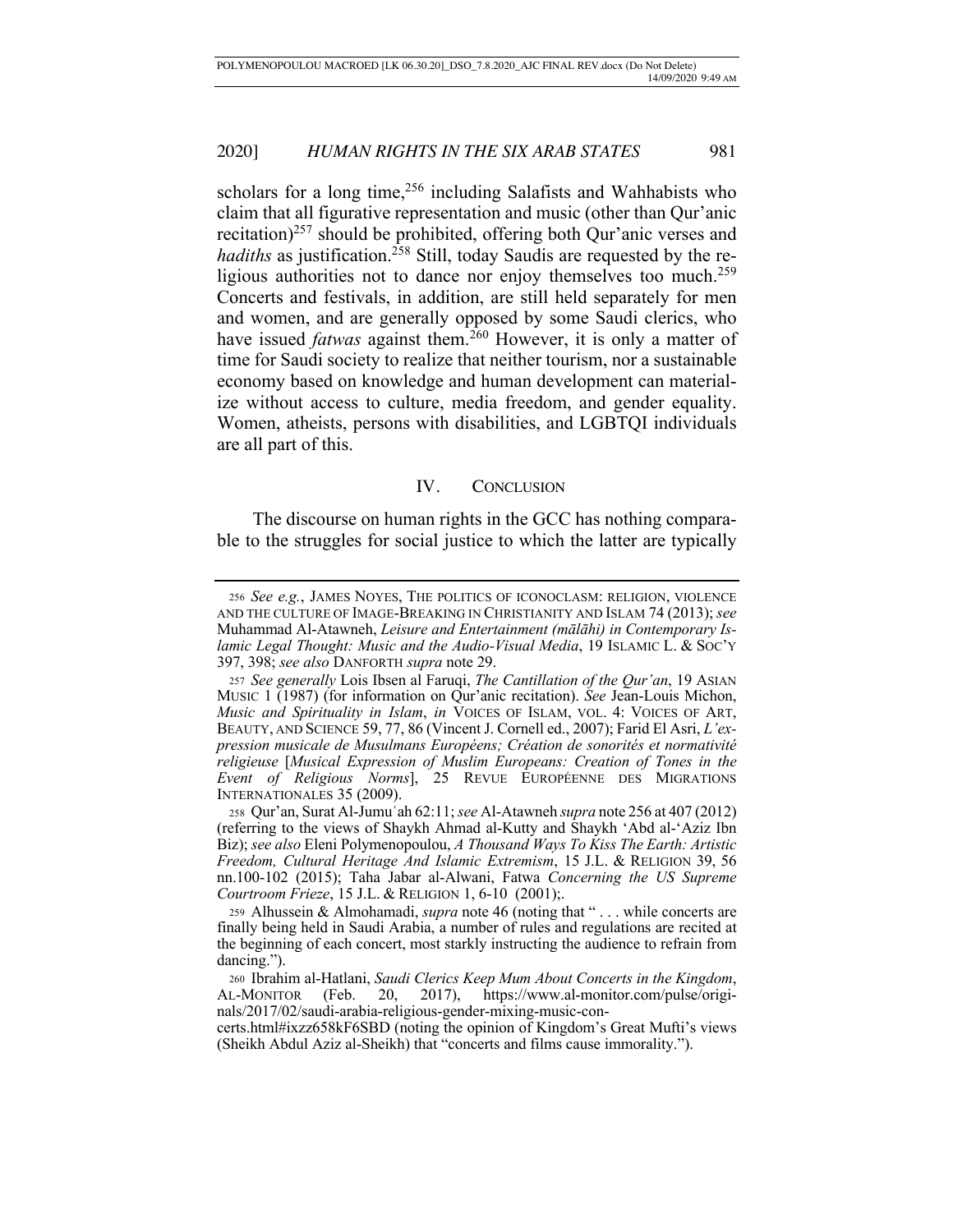associated—such as, for instance, redistribution of wealth, increasing wages, and augmenting social welfare. The rights of citizens and those of non-citizens in GCC States are deeply divided, and gender equality is still in many respects not comparable to universal human rights standards. At the same time, in the areas of social, economic, and cultural rights, GCC States have shown enormous progress—particularly in striving to provide an adequate right to education and in the context of development and international solidarity. This is also why these countries score particularly high in terms of the SDGs and the UNDP's human development index.

There is, however, at present no indication of a human rights trend in terms of commitments in the area of civil liberties (especially related to freedom of speech and the right to non-discrimination). Shari'a law *per se* does not appear to be the principal reason for the discrepancies between local and international standards. Blunt statements about the incompatibility between Shari'a and human rights law, however, have only fueled conflict and extremism. These statements have long estranged the human rights discourse in the Gulf from other issues that are, arguably, more palatable in the understanding of the Gulf's own perception of human rights. These are the Gulf States' political structures as monarchies and their dependency, to date, on both hydrocarbons and migrant workforces. With this being said, it does seem that the Gulf States' Visions for the future (2030, 2035, 2040) may have the effect of nurturing a culture of human rights compliance by simply initiating local policies that improve human development and build knowledge-based economies.

Qatar, which has impressively ratified both the ICCPR and the ICESCR in 2018, has arguably gone one step further than other Gulf States by realizing, precisely, that human rights are a prerequisite of progress and modernity. Yet even in Qatar, "human rights compliance" is arguably not the fruit of a radical change in culture or philosophy. It is rather an undisputed necessity for that State, first, to retain its key role as "norm entrepreneur" in international affairs<sup>261</sup> and enhance its position as a global player following the blockade; and second, to achieve economic diversification away from hydrocarbons. In fact, Qatar appears to have realized that for its Vision 2030 to be

<sup>261</sup> *See* NICOLAS FROMM, CONSTRUCTIVIST NICHE DIPLOMACY: QATAR'S MIDDLE EAST DIPLOMACY AS AN ILLUSTRATION OF SMALL STATE NORM CRAFTING 21 and 57ff (2019) (discussing Qatar's rise from a 'background actor' to a 'principle performer on the stage of international politics' and the strategic use of international norms to improve its international status).